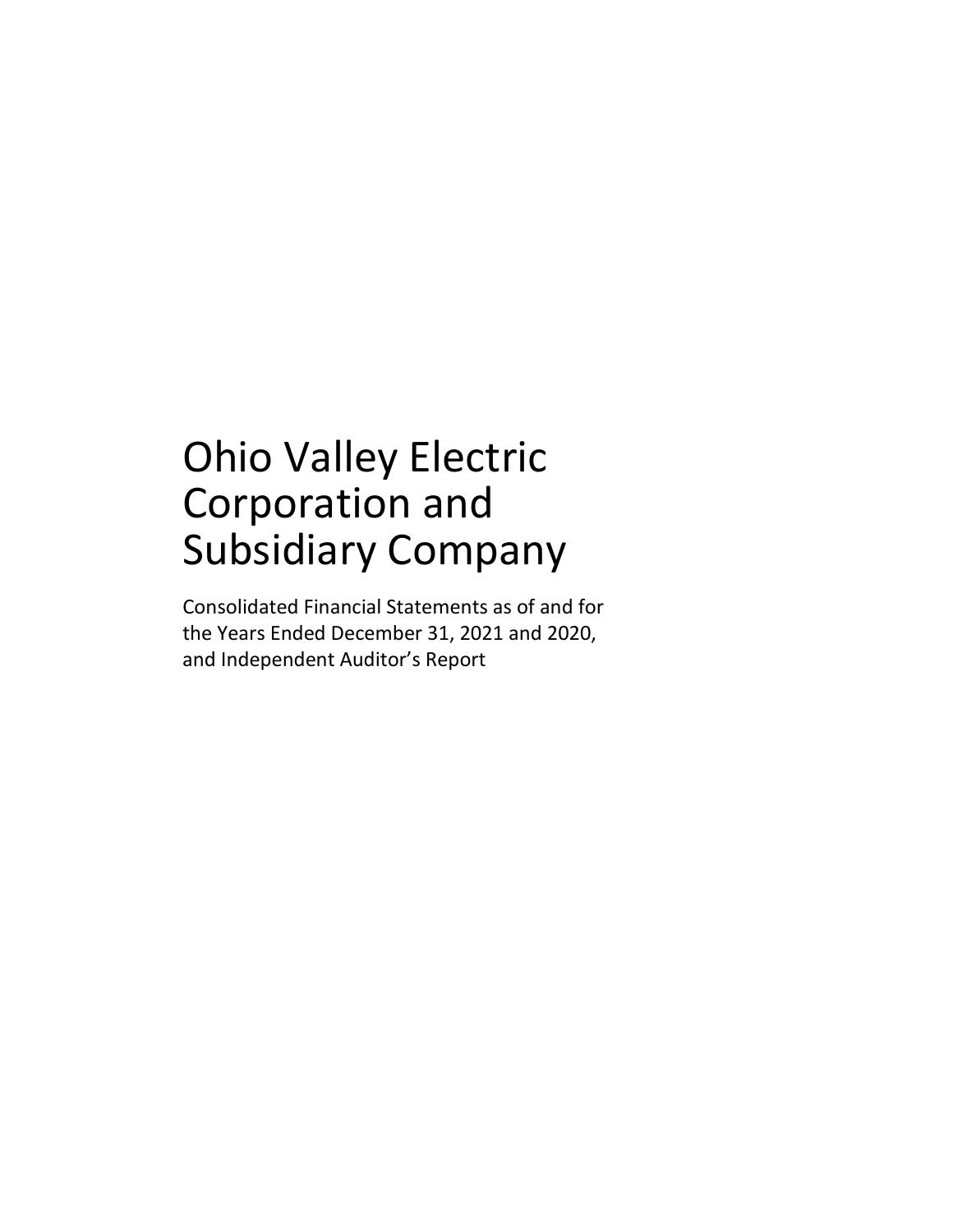# **Deloitte.**

Deloitte & Touche LLP 180 East Broad Street **Suite 1400** Columbus, OH 43215-3611 **USA** 

Tel:+1 614 221 1000 Fax:+1 877.639.4163 www.deloitte.com

## **INDEPENDENT AUDITOR'S REPORT**

To the Board of Directors of Ohio Valley Electric Corporation

## **Opinion**

We have audited the consolidated financial statements of Ohio Valley Electric Corporation and its subsidiary company, Indiana-Kentucky Electric Corporation (the "Companies"), which comprise the consolidated balance sheets as of December 31, 2021 and 2020, and the related consolidated statements of income, retained earnings and cash flows for the years then ended, and the related notes to the consolidated financial statements (collectively referred to as the "financial statements").

In our opinion, the accompanying financial statements present fairly, in all material respects, the financial position of the Companies as of December 31, 2021 and 2020, and the results of their operations and their cash flows for the years then ended in accordance with accounting principles generally accepted in the United States of America.

## **Basis for Opinion**

We conducted our audits in accordance with auditing standards generally accepted in the United States of America (GAAS). Our responsibilities under those standards are further described in the Auditor's Responsibilities for the Audit of the Financial Statements section of our report. We are required to be independent of the Companies and to meet our other ethical responsibilities, in accordance with the relevant ethical requirements relating to our audits. We believe that the audit evidence we have obtained is sufficient and appropriate to provide a basis for our audit opinion.

## **Responsibilities of Management for the Financial Statements**

Management is responsible for the preparation and fair presentation of the financial statements in accordance with accounting principles generally accepted in the United States of America, and for the design, implementation, and maintenance of internal control relevant to the preparation and fair presentation of financial statements that are free from material misstatement, whether due to fraud or error.

In preparing the financial statements, management is required to evaluate whether there are conditions or events, considered in the aggregate, that raise substantial doubt about the Companies' ability to continue as a going concern for one year after the date that the financial statements are issued.

## **Auditor's Responsibilities for the Audit of the Financial Statements**

Our objectives are to obtain reasonable assurance about whether the financial statements as a whole are free from material misstatement, whether due to fraud or error, and to issue an auditor's report that includes our opinion. Reasonable assurance is a high level of assurance but is not absolute assurance and therefore is not a guarantee that an audit conducted in accordance with GAAS will always detect a material misstatement when it exists. The risk of not detecting a material misstatement resulting from fraud is higher than for one resulting from error, as fraud may involve collusion, forgery, intentional omissions, misrepresentations, or the override of internal control. Misstatements are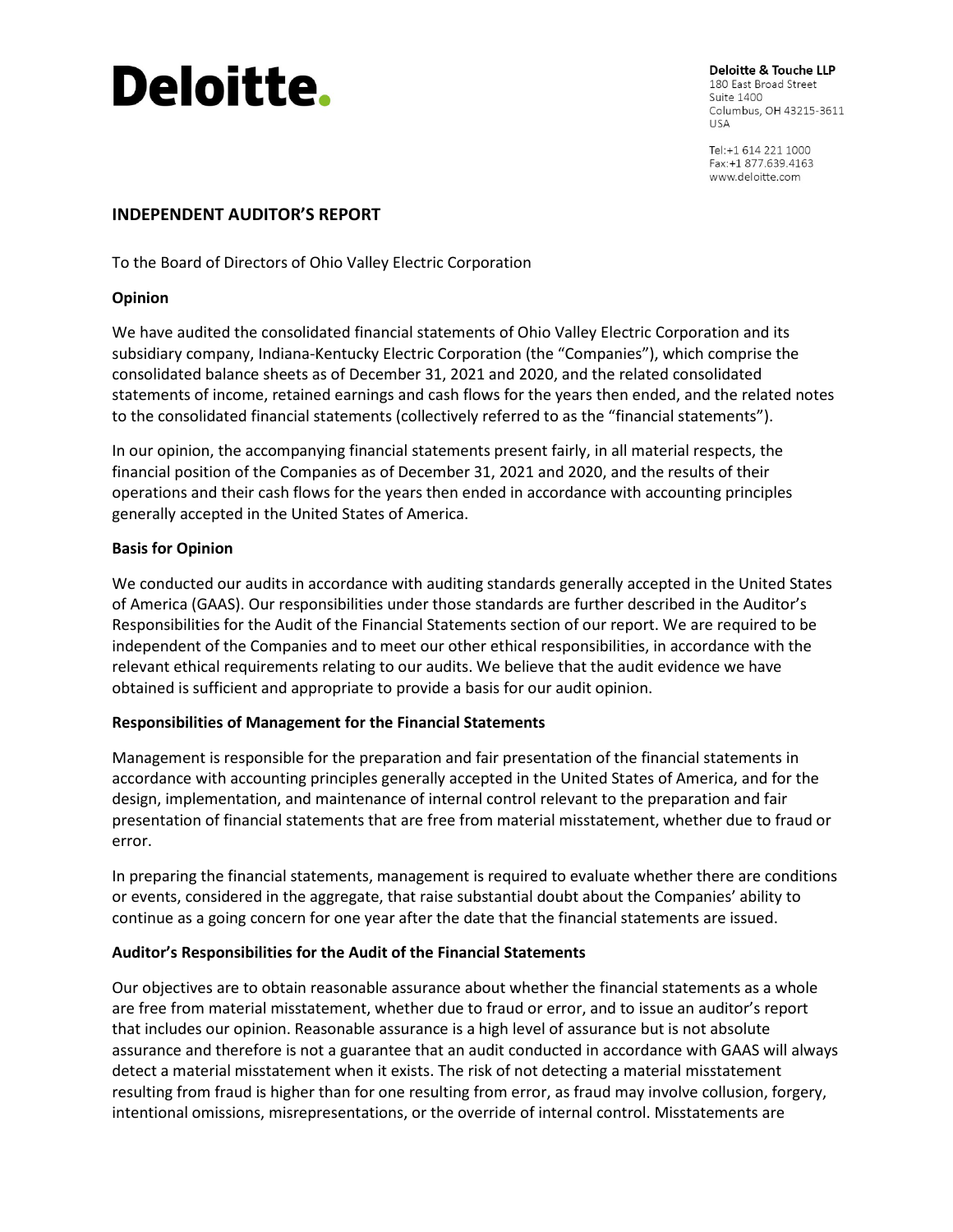considered material if there is a substantial likelihood that, individually or in the aggregate, they would influence the judgment made by a reasonable user based on the financial statements.

In performing an audit in accordance with GAAS, we:

- Exercise professional judgment and maintain professional skepticism throughout the audit.
- Identify and assess the risks of material misstatement of the financial statements, whether due to fraud or error, and design and perform audit procedures responsive to those risks. Such procedures include examining, on a test basis, evidence regarding the amounts and disclosures in the financial statements.
- Obtain an understanding of internal control relevant to the audit in order to design audit procedures that are appropriate in the circumstances, but not for the purpose of expressing an opinion on the effectiveness of the Companies' internal control. Accordingly, no such opinion is expressed.
- Evaluate the appropriateness of accounting policies used and the reasonableness of significant accounting estimates made by management, as well as evaluate the overall presentation of the financial statements.
- Conclude whether, in our judgment, there are conditions or events, considered in the aggregate, that raise substantial doubt about the Companies' ability to continue as a going concern for a reasonable period of time.

We are required to communicate with those charged with governance regarding, among other matters, the planned scope and timing of the audit, significant audit findings, and certain internal control-related matters that we identified during the audit.

Deboute + Touche LLP

May 4, 2022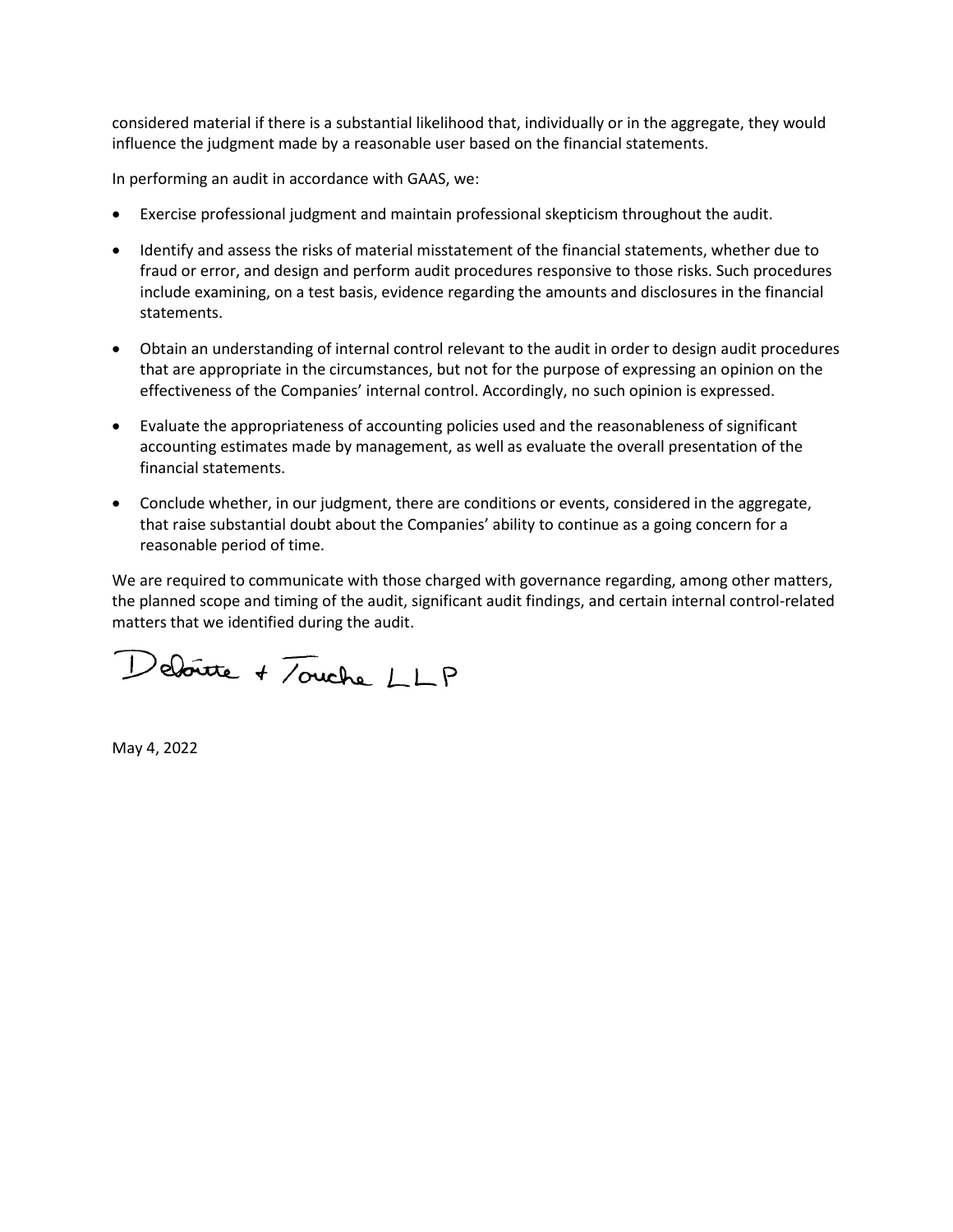## **CONSOLIDATED BALANCE SHEETS AS OF DECEMBER 31, 2021 AND 2020**

|                                              | 2021            | 2020            |
|----------------------------------------------|-----------------|-----------------|
| <b>ASSETS</b>                                |                 |                 |
| ELECTRIC PLANT:                              |                 |                 |
| At original cost                             | \$2,892,814,447 | \$2,869,460,850 |
| Less-accumulated provisions for depreciation | 1,766,903,520   | 1,648,697,601   |
|                                              | 1,125,910,927   | 1,220,763,249   |
| Construction in progress                     | 56,005,177      | 18,727,452      |
| Total electric plant                         | 1,181,916,104   | 1,239,490,701   |
| <b>CURRENT ASSETS:</b>                       |                 |                 |
| Cash and cash equivalents                    | 56,366,876      | 50,835,059      |
| Accounts receivable                          | 36,289,466      | 44,900,548      |
| Fuel in storage                              | 40,352,672      | 79,328,652      |
| <b>Emission allowances</b>                   | 81,833          | 143,905         |
| Materials and supplies                       | 43,646,500      | 40,428,263      |
| Property taxes applicable to future years    | 3,116,700       | 3,255,000       |
| Prepaid expenses and other                   | 4,430,506       | 4,031,567       |
| Total current assets                         | 184,284,553     | 222,922,994     |
| <b>REGULATORY ASSETS:</b>                    |                 |                 |
| Unrecognized postemployment benefits         | 8,611,705       | 6,833,166       |
| Unrecognized pension benefits                | 18,796,585      | 34,784,688      |
| Income taxes billable to customers           | 13,045,853      | 10,751,917      |
| Other regulatory assets                      | 9,262,500       |                 |
| Total regulatory assets                      | 49,716,643      | 52,369,771      |
| DEFERRED CHARGES AND OTHER:                  |                 |                 |
| Unamortized debt expense                     | 755,213         | 382,580         |
| Long-term investments                        | 301,302,862     | 273,951,093     |
| Postretirement benefits                      | 11,877,835      |                 |
| Other                                        | 2,866,534       | 1,488,586       |
| Total deferred charges and other             | 316,802,444     | 275,822,259     |
| TOTAL                                        | \$1,732,719,744 | \$1,790,605,725 |
|                                              |                 |                 |

(Continued)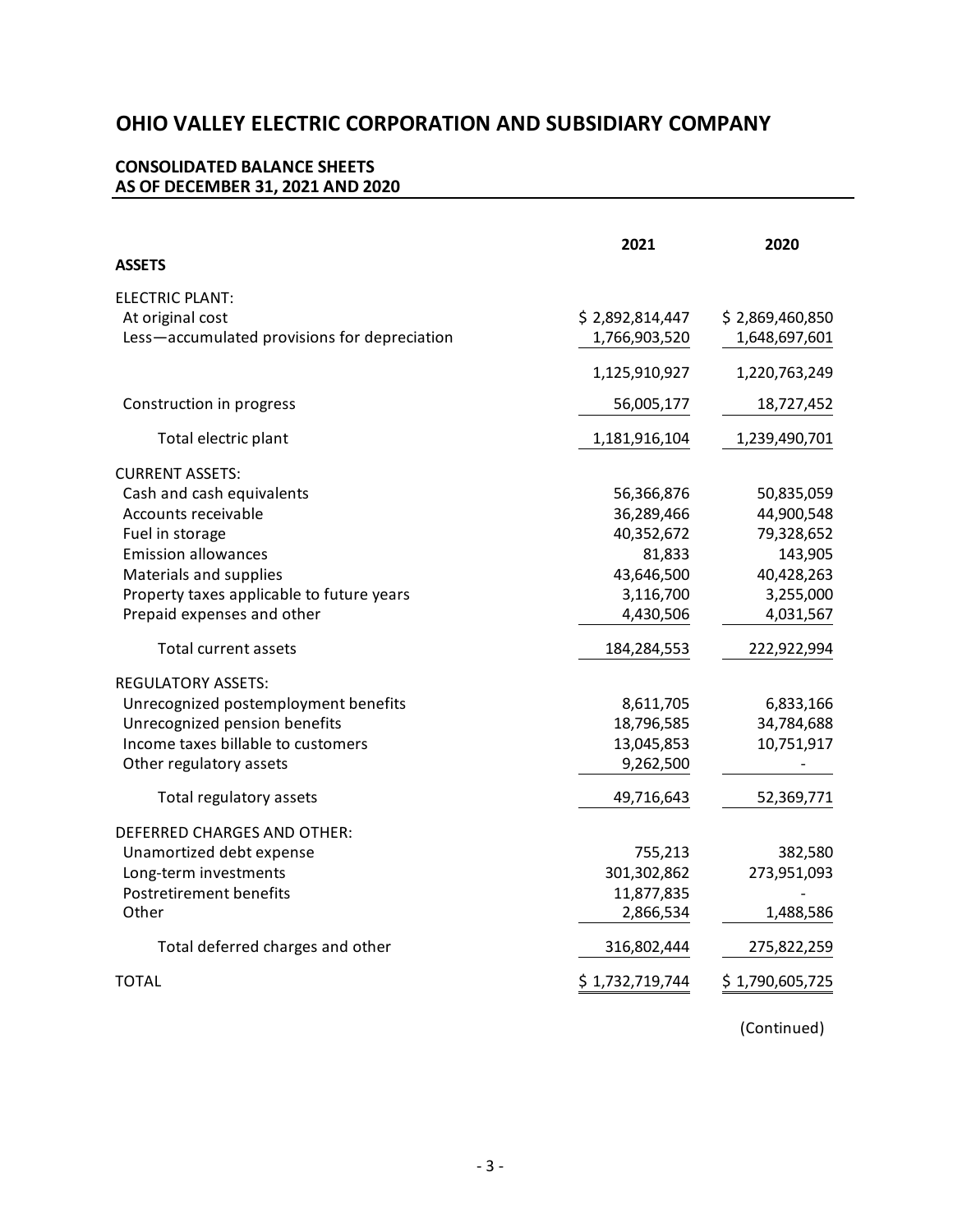## **CONSOLIDATED BALANCE SHEETS AS OF DECEMBER 31, 2021 AND 2020**

|                                                                  | 2021             | 2020             |
|------------------------------------------------------------------|------------------|------------------|
| <b>CAPITALIZATION AND LIABILITIES</b>                            |                  |                  |
| CAPITALIZATION:                                                  |                  |                  |
| Common stock, \$100 par value-authorized,                        |                  |                  |
| 300,000 shares; outstanding, 100,000 shares                      |                  |                  |
| in 2021 and 2020                                                 | \$<br>10,000,000 | \$<br>10,000,000 |
| Long-term debt                                                   | 979,998,445      | 1,009,833,026    |
| Line of credit borrowings                                        | 10,000,000       | 60,000,000       |
| Retained earnings                                                | 22,800,986       | 20,104,306       |
| Total capitalization                                             | 1,022,799,431    | 1,099,937,332    |
| <b>CURRENT LIABILITIES:</b>                                      |                  |                  |
| Current portion of long-term debt                                | 132,134,224      | 194,982,570      |
| Accounts payable                                                 | 49,515,658       | 37,908,306       |
| Accrued other taxes                                              | 11,116,929       | 11,247,988       |
| <b>Regulatory liabilities</b>                                    | 58,034,516       | 20,718,951       |
| Accrued interest and other                                       | 22,342,003       | 26,547,150       |
| <b>Total current liabilities</b>                                 | 273,143,330      | 291,404,965      |
| <b>COMMITMENTS AND CONTINGENCIES</b><br>(Notes 3, 9, 11, and 12) |                  |                  |
| <b>REGULATORY LIABILITIES:</b>                                   |                  |                  |
| Postretirement benefits                                          | 91,142,107       | 64,415,536       |
| Advance billing of debt reserve                                  | 120,000,000      | 120,000,000      |
| <b>Total regulatory liabilities</b>                              | 211,142,107      | 184,415,536      |
| <b>OTHER LIABILITIES:</b>                                        |                  |                  |
| Pension liability                                                | 18,796,585       | 34,784,688       |
| Deferred income tax liability                                    | 21,704,751       | 19,410,815       |
| Asset retirement obligations                                     | 159,573,299      | 138,933,456      |
| Postretirement benefits obligation                               | 5,379,460        | 11,995,106       |
| Postemployment benefits obligation                               | 8,611,705        | 6,833,166        |
| Other non-current liabilities                                    | 11,569,076       | 2,890,661        |
| <b>Total other liabilities</b>                                   | 225,634,876      | 214,847,892      |
| <b>TOTAL</b>                                                     | \$1,732,719,744  | \$1,790,605,725  |
| See notes to consolidated financial statements.                  |                  | (Concluded)      |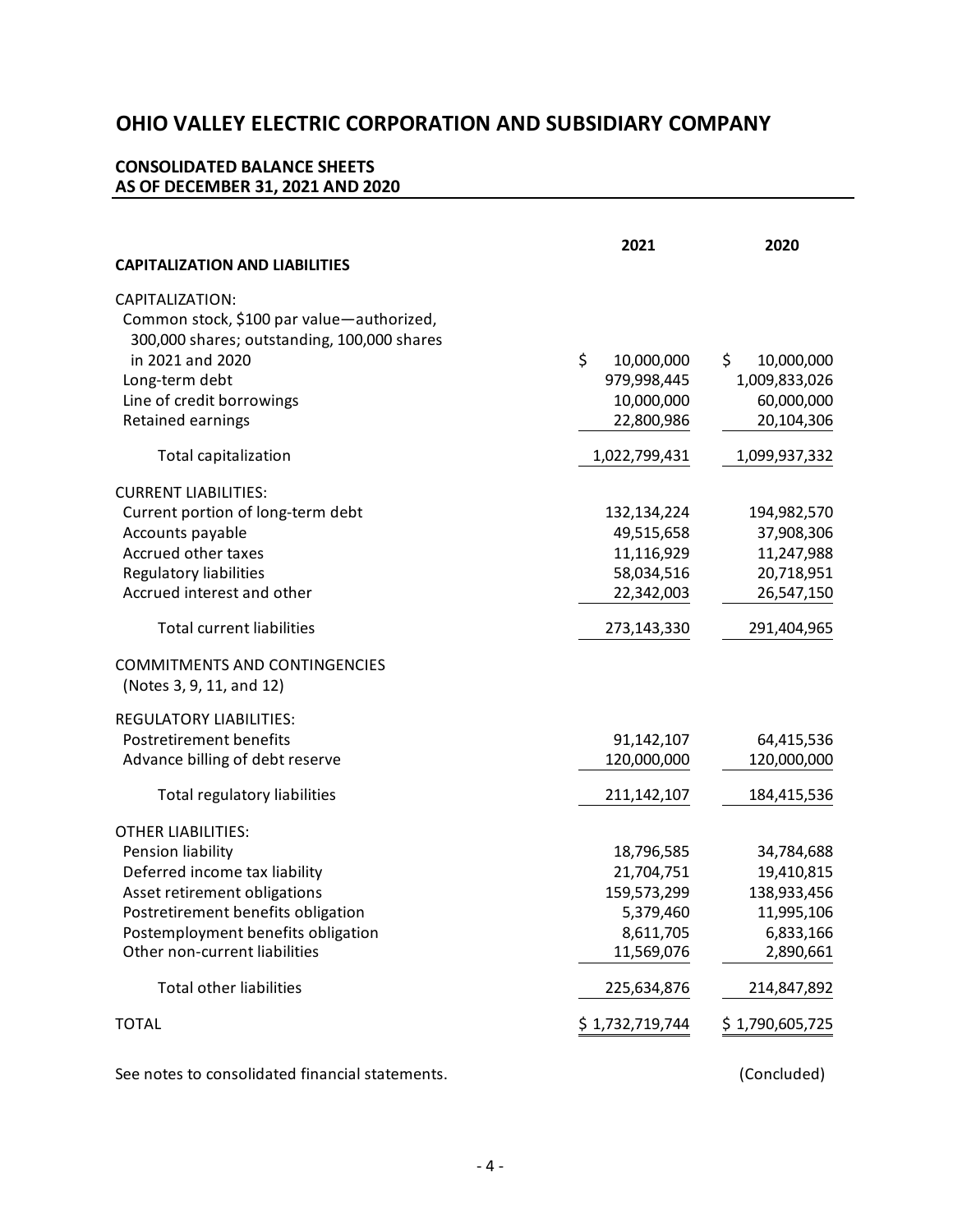## **CONSOLIDATED STATEMENTS OF INCOME AND RETAINED EARNINGS AS OF DECEMBER 31, 2021 AND 2020**

|                                        | 2021             | 2020             |
|----------------------------------------|------------------|------------------|
| REVENUES FROM CONTRACTS WITH           |                  |                  |
| CUSTOMERS-Sales of electric energy to: |                  |                  |
| Department of Energy                   | \$<br>5,221,889  | \$.<br>3,265,537 |
| <b>Sponsoring Companies</b>            | 616,419,611      | 547,668,086      |
| Other                                  | 1,783,416        | 784,078          |
| Total revenues from contracts          |                  |                  |
| with customers                         | 623,424,916      | 551,717,701      |
| <b>OPERATING EXPENSES:</b>             |                  |                  |
| Fuel and emission allowances           |                  |                  |
| consumed in operation                  | 260,173,759      | 231,316,036      |
| Purchased power                        | 4,963,205        | 2,545,280        |
| Other operation                        | 85,531,745       | 73,452,698       |
| Maintenance                            | 79,212,668       | 78,628,228       |
| Depreciation                           | 117,385,278      | 82,237,657       |
| Taxes-other than income taxes          | 12,292,661       | 12,203,087       |
| Total operating expenses               | 559,559,316      | 480,382,986      |
| <b>OPERATING INCOME</b>                | 63,865,600       | 71,334,715       |
| OTHER INCOME (EXPENSE)                 | (27, 487)        | 86,805           |
| <b>INCOME BEFORE INTEREST CHARGES</b>  | 63,838,113       | 71,421,520       |
| INTEREST CHARGES:                      |                  |                  |
| Amortization of debt expense           | 4,439,333        | 4,288,807        |
| Interest expense                       | 56,702,100       | 64,322,430       |
| Total interest charges                 | 61,141,433       | 68,611,237       |
| <b>NET INCOME</b>                      | 2,696,680        | 2,810,283        |
| RETAINED EARNINGS-Beginning of year    | 20,104,306       | 17,294,023       |
| RETAINED EARNINGS-End of year          | \$<br>22,800,986 | \$<br>20,104,306 |

See notes to consolidated financial statements.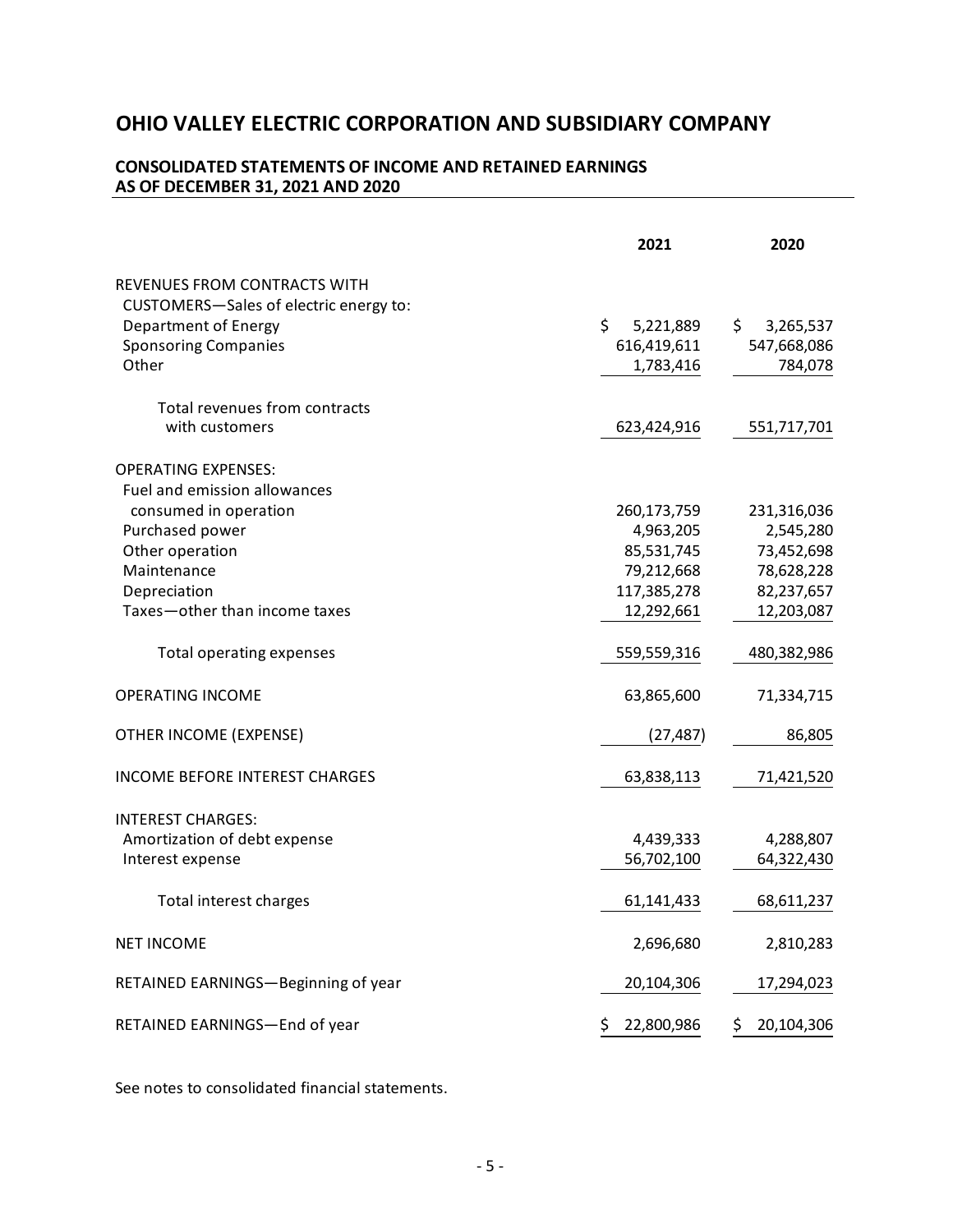#### **CONSOLIDATED STATEMENTS OF CASH FLOWS AS OF DECEMBER 31, 2021 AND 2020**

|                                                                                             | 2021             | 2020                    |
|---------------------------------------------------------------------------------------------|------------------|-------------------------|
| OPERATING ACTIVITIES:                                                                       |                  |                         |
| Net income                                                                                  | \$<br>2,696,680  | \$<br>2,810,283         |
| Adjustments to reconcile net income to net cash provided by (used in) operating activities: |                  |                         |
| Depreciation                                                                                | 117,385,278      | 82,237,657              |
| Amortization of debt expense                                                                | 4,439,333        | 4,288,807               |
| Changes in assets and liabilities:                                                          |                  |                         |
| Accounts receivable                                                                         | 8,611,082        | 29,586,141              |
| Fuel in storage                                                                             | 38,975,980       | (17, 976, 794)          |
| Materials and supplies                                                                      | (3,218,237)      | 502,800                 |
| Property taxes applicable to future years                                                   | 138,300          | (105,000)               |
| <b>Emissions allowances</b>                                                                 | 62,072           | 147,776                 |
| Income tax receivable                                                                       |                  | 2,307,853               |
| Prepaid expenses and other                                                                  | (398, 939)       | (1,213,852)             |
| Other regulatory assets                                                                     | 14,209,564       | (4,246,010)             |
| Other noncurrent assets                                                                     | (12,390,783)     | 3,329,391               |
| Accounts payable                                                                            | 10,467,693       | 1,215,500               |
| <b>Accrued taxes</b>                                                                        | (131,060)        | 720,941                 |
| Accrued interest and other                                                                  | (3,324,951)      | (950, 127)              |
| Decommissioning, demolition and other                                                       |                  | 12,914,757              |
| Other liabilities                                                                           | (25,617,393)     | 15,277,153              |
| Other regulatory liabilities                                                                | 68,751,241       | 17,373,170              |
| Net cash provided by operating activities                                                   | 220,655,860      | 148,220,446             |
| <b>INVESTING ACTIVITIES:</b>                                                                |                  |                         |
| Electric plant additions                                                                    | (44,970,990)     | (12,899,927)            |
| Proceeds from sale of long-term investments                                                 | 47,043,450       | 198,124,748             |
| Purchases of long-term investments                                                          | (68, 821, 414)   | (234, 468, 776)         |
| Net cash (used in) provided by investing activities                                         | (66, 748, 954)   | (49, 243, 955)          |
| FINANCING ACTIVITIES:                                                                       |                  |                         |
| Debt issuance and maintenance costs                                                         | (2,511,973)      | (2,068,564)             |
| Repayment of Senior 2006 Notes                                                              | (24, 713, 983)   | (23, 333, 029)          |
| Repayment of Senior 2007 Notes                                                              | (17,590,534)     | (16,591,089)            |
| Repayment of Senior 2008 Notes                                                              | (19,345,070)     | (18, 130, 679)          |
| Repayment of Senior 2017A Notes                                                             | (33, 333, 333)   |                         |
| Proceeds from line of credit                                                                |                  | 25,000,000              |
| Payments on line of credit                                                                  | (50,000,000)     | (45,000,000)            |
| Principal payments under capital leases                                                     | (880, 196)       | (259, 242)              |
| Net cash (used in) provided by financing activities                                         | (148, 375, 089)  | (80, 382, 603)          |
| NET INCREASE (DECREASE) IN CASH AND CASH EQUIVALENTS                                        | \$<br>5,531,817  | \$.<br>18,593,888       |
| CASH AND CASH EQUIVALENTS—Beginning of year                                                 | 50,835,059       | 32,241,171              |
| CASH AND CASH EQUIVALENTS-End of year                                                       | \$<br>56,366,876 | Ş<br>50,835,059         |
| SUPPLEMENTAL DISCLOSURES OF CASH FLOW INFORMATION:<br>Interest paid                         | Ş.<br>57,401,894 | <u>\$</u><br>64,526,922 |
| Income taxes (received) paid-net                                                            | \$               | \$<br>(4,615,202)       |
|                                                                                             |                  |                         |
| Non-cash electric plant additions included in accounts payable at December 31               | 3,242,769        | \$<br>2,102,982         |

See notes to consolidated financial statements.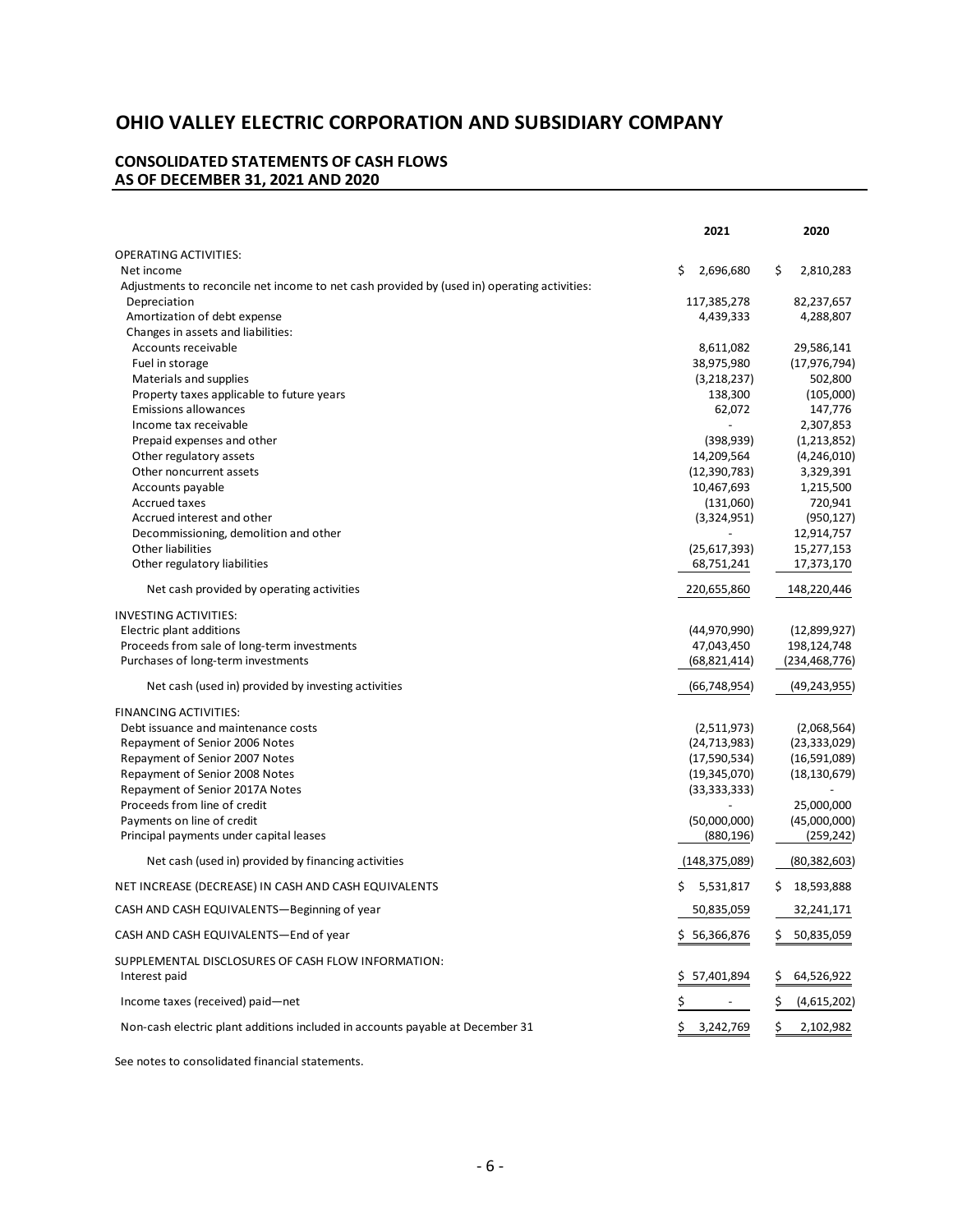## **NOTES TO CONSOLIDATED FINANCIAL STATEMENTS AS OF AND FOR THE YEARS ENDED DECEMBER 31, 2021 AND 2020**

## **1. ORGANIZATION AND SIGNIFICANT ACCOUNTING POLICIES**

**Consolidated Financial Statements**—The consolidated financial statements include the accounts of Ohio Valley Electric Corporation (OVEC) and its wholly owned subsidiary, Indiana-Kentucky Electric Corporation (IKEC), collectively, the Companies. All intercompany transactions have been eliminated in consolidation.

**Organization**—The Companies own two generating stations located in Ohio and Indiana with a combined electric production capability of approximately 2,256 megawatts. OVEC is owned by several investor-owned utilities or utility holding companies and two affiliates of generation and transmission rural electric cooperatives. These entities or their affiliates comprise the Sponsoring Companies. The Sponsoring Companies purchase power from OVEC according to the terms of the Inter-Company Power Agreement (ICPA), which has a current termination date of June 30, 2040. Approximately 24% of the Companies' employees are covered by a collective bargaining agreement that expires on August 31, 2024.

Prior to 2004, OVEC's primary commercial customer was the U.S. Department of Energy (DOE). The contract to provide OVEC-generated power to the DOE was terminated in 2003 and all obligations were settled at that time. Currently, OVEC has an agreement to arrange for the purchase of power (Arranged Power), under the direction of the DOE, for resale directly to the DOE. The current agreement with the DOE was executed on July 11, 2018, for one year, with the option for the DOE to extend the agreement at the anniversary date. The agreement was extended on July 11, 2021, for one year. OVEC anticipates that this agreement could continue to 2027. All purchase costs are billable by OVEC to the DOE.

**Rate Regulation**—The proceeds from the sale of power to the Sponsoring Companies are designed to be sufficient for OVEC to meet its operating expenses and fixed costs, as well as earn a return on equity before federal income taxes. In addition, the proceeds from power sales are designed to cover debt amortization and interest expense associated with financings. The Companies have continued and expect to continue to operate pursuant to the cost-plus rate of return recovery provisions at least to June 30, 2040, the date of termination of the ICPA.

The accounting guidance for Regulated Operations provides that rate-regulated utilities account for and report assets and liabilities consistent with the economic effect of the way in which rates are established, if the rates established are designed to recover the costs of providing the regulated service and it is probable that such rates can be charged and collected. The Companies follow the accounting and reporting requirements in accordance with the guidance for Regulated Operations. Certain expenses and credits subject to utility regulation or rate determination normally reflected in income are deferred in the accompanying consolidated balance sheets and are recognized as income as the related amounts are included in service rates and recovered from or refunded to customers.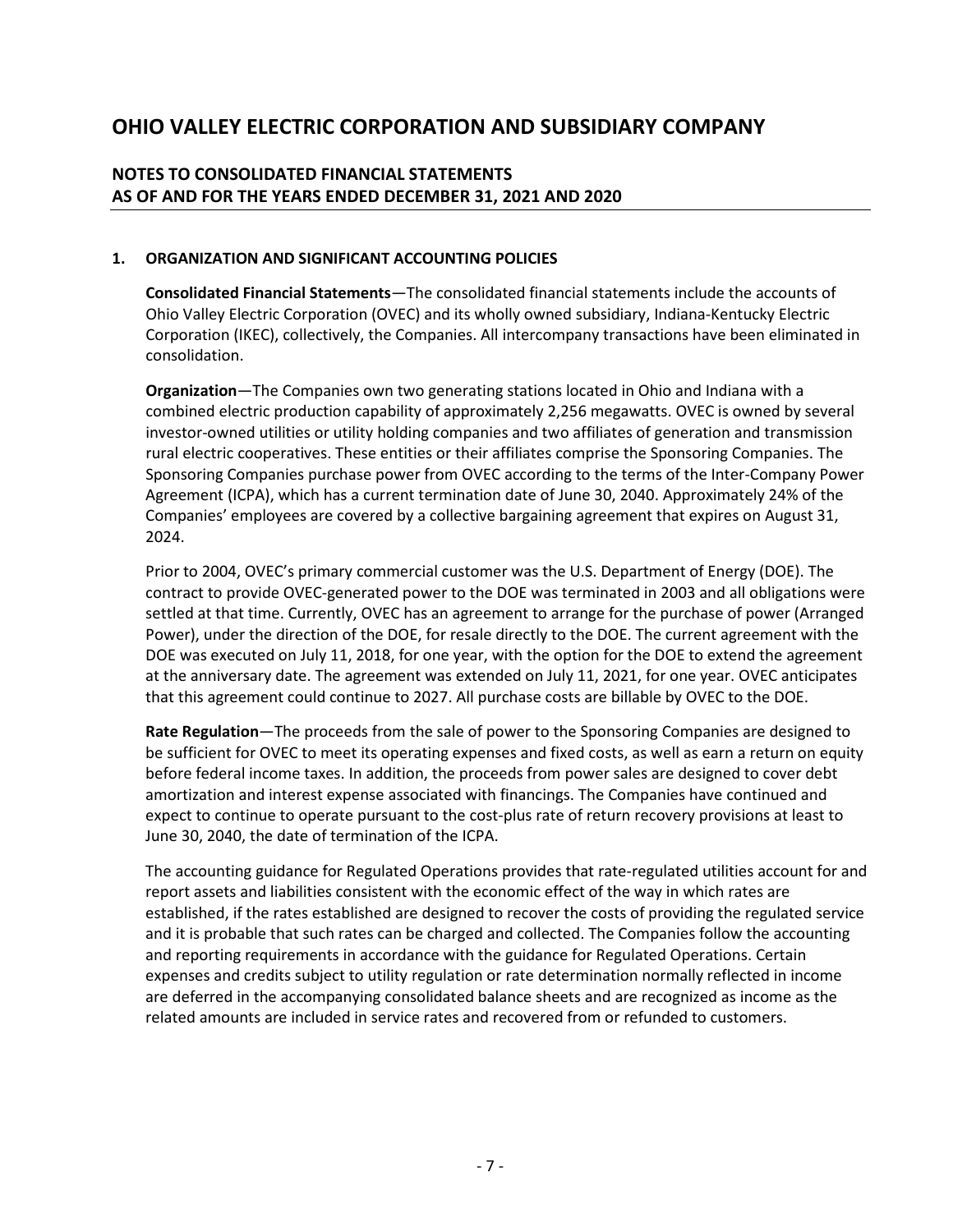|                                      | 2021             | 2020             |
|--------------------------------------|------------------|------------------|
| Regulatory assets:                   |                  |                  |
| Noncurrent regulatory assets:        |                  |                  |
| Unrecognized postemployment benefits | \$<br>8,611,705  | \$<br>6,833,166  |
| Unrecognized pension benefits        | 18,796,585       | 34,784,688       |
| Income taxes billable to customers   | 13,045,853       | 10,751,917       |
| Other regulatory assets              | 9,262,500        |                  |
|                                      |                  |                  |
| Total                                | 49,716,643       | 52,369,771       |
| Total regulatory assets              | \$<br>49,716,643 | 52,369,771<br>\$ |
| Regulatory liabilities:              |                  |                  |
| Current regulatory liabilities:      |                  |                  |
| Deferred revenue-advances for        |                  |                  |
| construction                         | Ś.<br>56,525,728 | \$<br>19,371,880 |
| Deferred credit-advance collection   |                  |                  |
| of interest                          | 1,508,788        | 1,347,071        |
| Total                                | 58,034,516       | 20,718,951       |
|                                      |                  |                  |
| Noncurrent regulatory liabilities:   |                  |                  |
| <b>Postretirement benefits</b>       | 91,142,107       | 64,415,536       |
| Advance billing of debt reserve      | 120,000,000      | 120,000,000      |
| Total                                | 211,142,107      | 184,415,536      |
| <b>Total regulatory liabilities</b>  | \$269,176,623    | \$205,134,487    |

The Companies' regulatory assets, liabilities, and amounts authorized for recovery through Sponsor billings at December 31, 2021 and 2020, were as follows:

**Regulatory Assets**—Regulatory assets consist primarily of pension benefit costs, postemployment benefit costs, and income taxes to be billed to the Sponsoring Companies in future years. The Companies' current billing policy for pension and postemployment benefit costs is to bill its actual plan funding.

**Regulatory Liabilities**—The regulatory liabilities classified as current in the accompanying consolidated balance sheet as of December 31, 2021, consist primarily of interest expense collected from customers in advance of expense recognition and customer billings for construction in progress. These amounts will be credited to customer bills during 2022. Other regulatory liabilities consist primarily of postretirement benefit costs and advanced billings collected from the Sponsoring Companies for debt service.

The regulatory liability for postretirement benefits recorded at December 31, 2021 and 2020, represents amounts collected in historical billings in excess of the accounting principles generally accepted in the United States of America (GAAP) net periodic benefit costs, including a termination payment from the DOE in 2003 for unbilled postretirement benefit costs, and incremental unfunded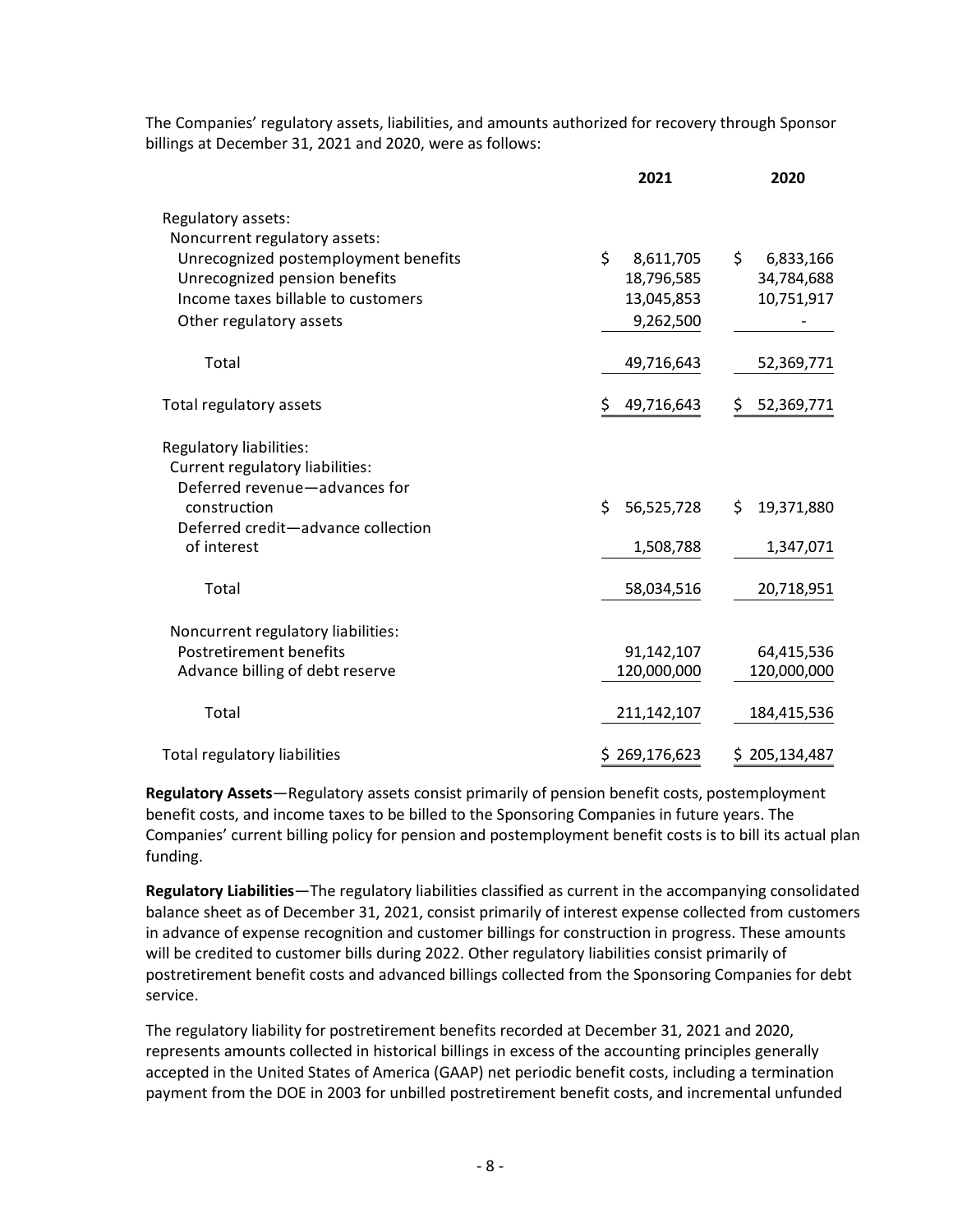plan obligations recognized in the balance sheets but not yet recognizable in GAAP net periodic benefit costs.

Beginning January 2017 and continuing through December 31, 2020, the Companies billed the Sponsoring Companies for debt service as allowed under the ICPA. A total of \$120 million was billed during this period. As the Companies have not yet incurred the related costs, a regulatory liability was recorded which will be credited to customer bills on a long-term basis.

**Cash and Cash Equivalents**—Cash and cash equivalents primarily consist of cash and money market funds and their carrying value approximates fair value. For purposes of these statements, the Companies consider temporary cash investments to be cash equivalents since they are readily convertible into cash and have original maturities of less than three months.

**Electric Plant**—Property additions and replacements are charged to utility plant accounts. Depreciation expense is recorded at the time property additions and replacements are billed to customers or at the date the property is placed in service if the in-service date occurs subsequent to the customer billing. Customer billings for construction in progress are recorded as deferred revenue—advances for construction. These amounts are closed to revenue at the time the related property is placed in service. Depreciation expense and accumulated depreciation are recorded when financed property additions and replacements are recovered over a period of years through customer debt retirement billing. All depreciable property will be fully billed and depreciated prior to the expiration of the ICPA. Repairs of property are charged to maintenance expense.

**Fuel in Storage, Emission Allowances, and Materials and Supplies**—The Companies maintain coal, reagent, and oil inventories, as well as emission allowances, for use in the generation of electricity for regulatory compliance purposes due to the generation of electricity. These inventories are valued at average cost. Materials and supplies consist primarily of replacement parts necessary to maintain the generating facilities and are valued at average cost.

**Long-Term Investments**—Long-term investments consist of marketable securities that are held for the purpose of funding decommissioning and demolition costs, debt service, potential postretirement funding, and other costs. These debt securities have been classified as trading securities in accordance with the provisions of the accounting guidance for Investments—Debt and Equity Securities. Debt and equity securities reflected in long-term investments are carried at fair value. The cost of securities sold is based on the specific identification cost method. The fair value of most investment securities is determined by reference to currently available market prices. Where quoted market prices are not available, the Companies use the market price of similar types of securities that are traded in the market to estimate fair value. See Fair Value Measurements in Note 10. Long-term investments primarily consist of municipal bonds, money market mutual fund investments, and mutual funds. Net unrealized gains (losses) recognized during 2021 and 2020 on securities still held at the balance sheet date were \$5,434,007 and \$3,840,821, respectively.

**Fair Value Measurements of Assets and Liabilities**—The accounting guidance for Fair Value Measurements and Disclosures establishes a fair value hierarchy that prioritizes the inputs used to measure fair value. The hierarchy gives the highest priority to unadjusted quoted prices in active markets for identical assets or liabilities (Level 1 measurements) and the lowest priority to unobservable inputs (Level 3 measurements). Where observable inputs are available, pricing may be completed using comparable securities, dealer values, and general market conditions to determine fair value. Valuation models utilize various inputs that include quoted prices for similar assets or liabilities in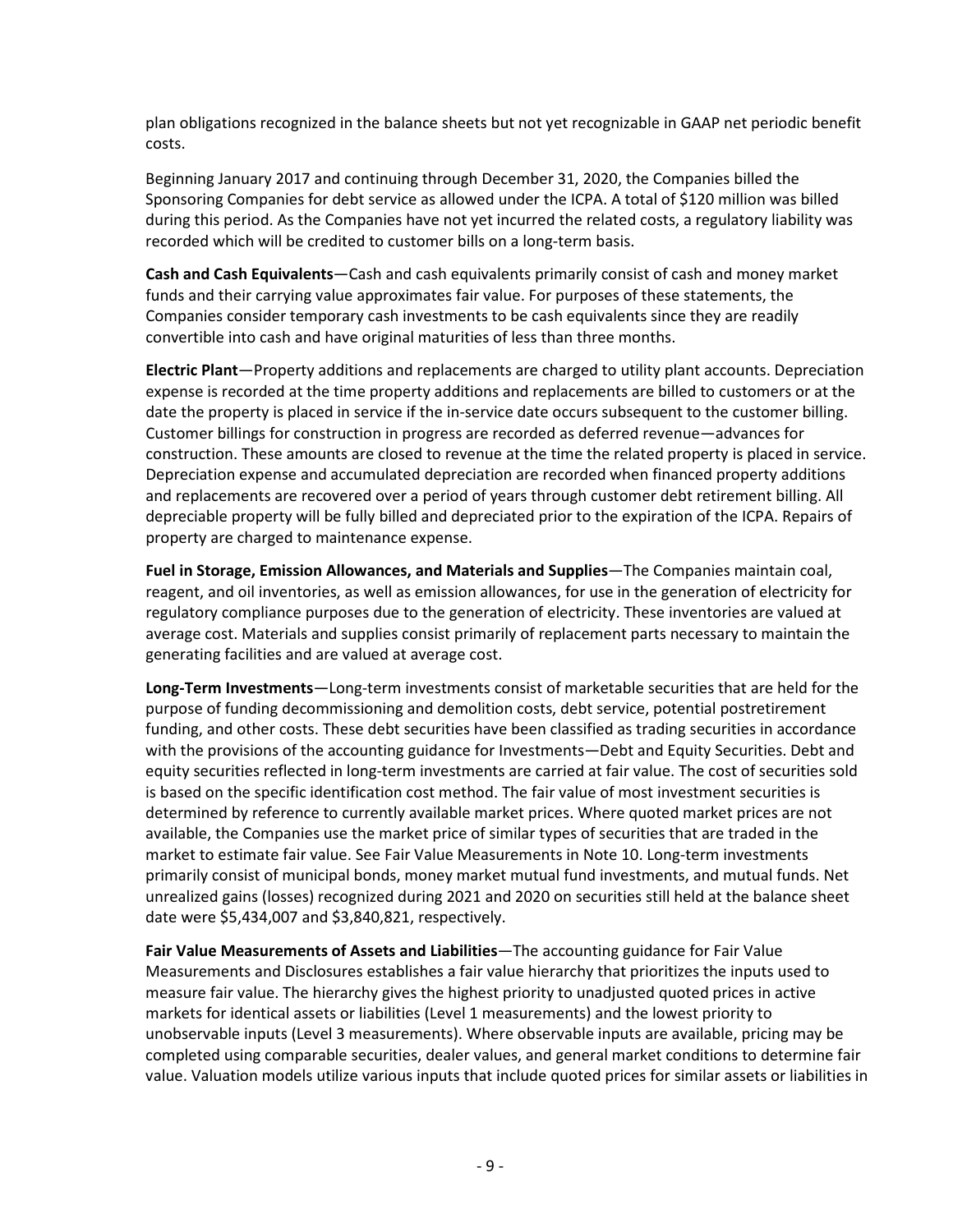active markets, quoted prices for identical or similar assets or liabilities in inactive markets, and other observable inputs for the asset or liability.

**Unamortized Debt Expense**—Unamortized debt expense relates to costs incurred in connection with obtaining revolving credit agreements. These costs are being amortized over the term of the related revolving credit agreement and are recorded as an asset in the consolidated balance sheets. Costs incurred to issue debt are recorded as a reduction to long-term debt as presented in Note 6.

**Asset Retirement Obligations and Asset Retirement Costs**—The Companies recognize the fair value of legal obligations associated with the retirement or removal of long-lived assets at the time the obligations are incurred and can be reasonably estimated. The initial recognition of this liability is accompanied by a corresponding increase in depreciable electric plant. Subsequent to the initial recognition, the liability is adjusted for any revisions to the expected value of the retirement obligation (with corresponding adjustments to electric plant) and for accretion of the liability due to the passage of time.

These asset retirement obligations are primarily related to obligations associated with future asbestos abatement at certain generating stations and certain plant closure costs, including the impacts of the coal combustion residuals rule.

| Balance-January 1, 2020                        | \$63,487,038  |
|------------------------------------------------|---------------|
| Accretion                                      | 3,476,310     |
| Liabilities settled<br>Revisions to cash flows | 71,970,108    |
| Balance - December 31, 2020                    | 138,933,456   |
| Accretion                                      | 6,281,878     |
| Liabilities settled                            | (10,026,043)  |
| Revisions to cash flows                        | 24,384,008    |
| Balance - December 31, 2021                    | \$159,573,299 |

In 2020, the USEPA finalized several changes to the regulations for coal combustion residuals. These changes included a final rule that all unlined surface impoundments are required to retrofit or close, not just those that have detected groundwater contamination above regulatory levels. The rule also changes the classification of certain surface impoundments from "lined" to "unlined." Finally, the rule establishes a revised date, April 11, 2021, by which unlined surface impoundments and units that failed the aquifer location restriction must cease receiving waste and initiate closure or retrofit, unless a company files for an extension of that date, which the Companies have done and is further discussed in Note 9. As a result of these rule changes and the potential for new, more restrictive rules under a new presidential administration, the Companies decided to accelerate the timing of remediation activities related to their coal ash ponds and landfills. This resulted in an upward revision to projected cash flows and an increase in the resulting asset retirement obligations in 2020, as disclosed in the table above. Changes in the regulations, or in the remediation technologies could potentially result in material increases in the asset retirement obligation. The Companies will revisit the studies as appropriate throughout the process of executing remediation related to the coal ash ponds and landfills to maintain an accurate estimated cost of remediation.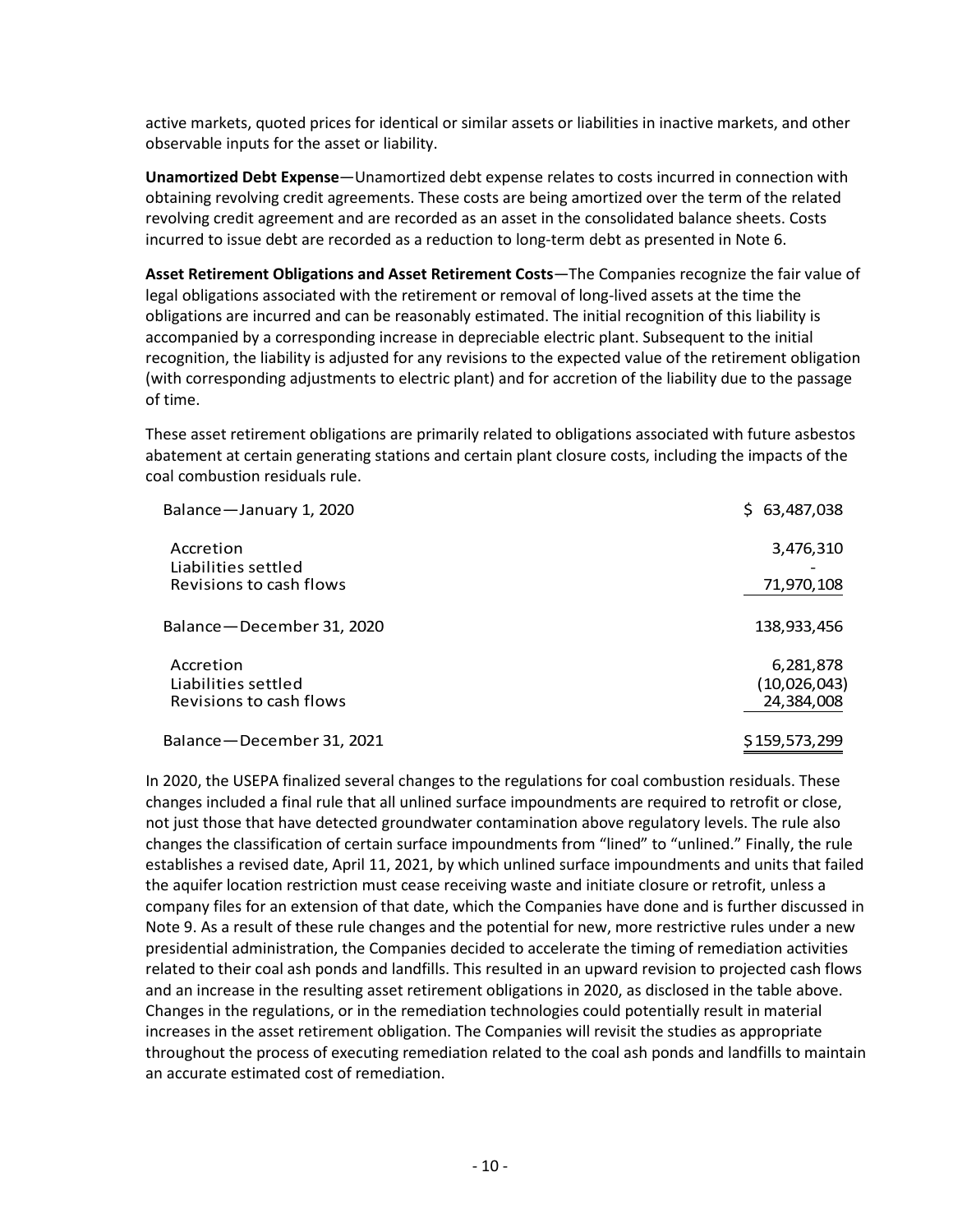In 2021 the Companies completed a new decommissioning and demolition study resulting in an upward revision of \$24.3 million. This increase was primarily driven by future ground water monitoring requirements.

The Companies do not recognize liabilities for asset retirement obligations for which the fair value cannot be reasonably estimated. The Companies have asset retirement obligations associated with transmission assets. However, the retirement date for these assets cannot be determined; therefore, the fair value of the associated liability currently cannot be estimated and no amounts are recognized in the consolidated financial statements herein.

**Income Taxes**—The Companies use the liability method of accounting for income taxes. Under the liability method, the Companies provide deferred income taxes for all temporary differences between the book and tax basis of assets and liabilities, which will result in a future tax consequence. The Companies account for uncertain tax positions in accordance with the accounting guidance for income taxes.

**Use of Estimates**—The preparation of consolidated financial statements in conformity with GAAP requires management to make estimates and assumptions that affect the reported amounts of assets and liabilities and disclosure of contingent assets and liabilities at the date of the consolidated financial statements and the reported amounts of revenues and expenses during the reporting period. Actual results could differ from those estimates.

**Revenue Recognition**—Revenue is recognized when the Companies transfer promised goods or services to customers in an amount that reflects the consideration to which the Companies expect to be entitled in exchange for those goods or services. Performance obligations related to the sale of electric energy are satisfied over time as system resources are made available to customers and as energy is delivered to customers and the Companies recognize revenue upon billing the customer.

The Companies have three contracts with customers resulting in three types of revenue. These three contracted revenue types are:

- 1) Sales of Electric Energy to Department of Energy
- 2) Sales of Electric Energy to Sponsoring Companies
- 3) Sales of Electric Energy to Pennsylvania, Jersey, Maryland Power Pool (PJM)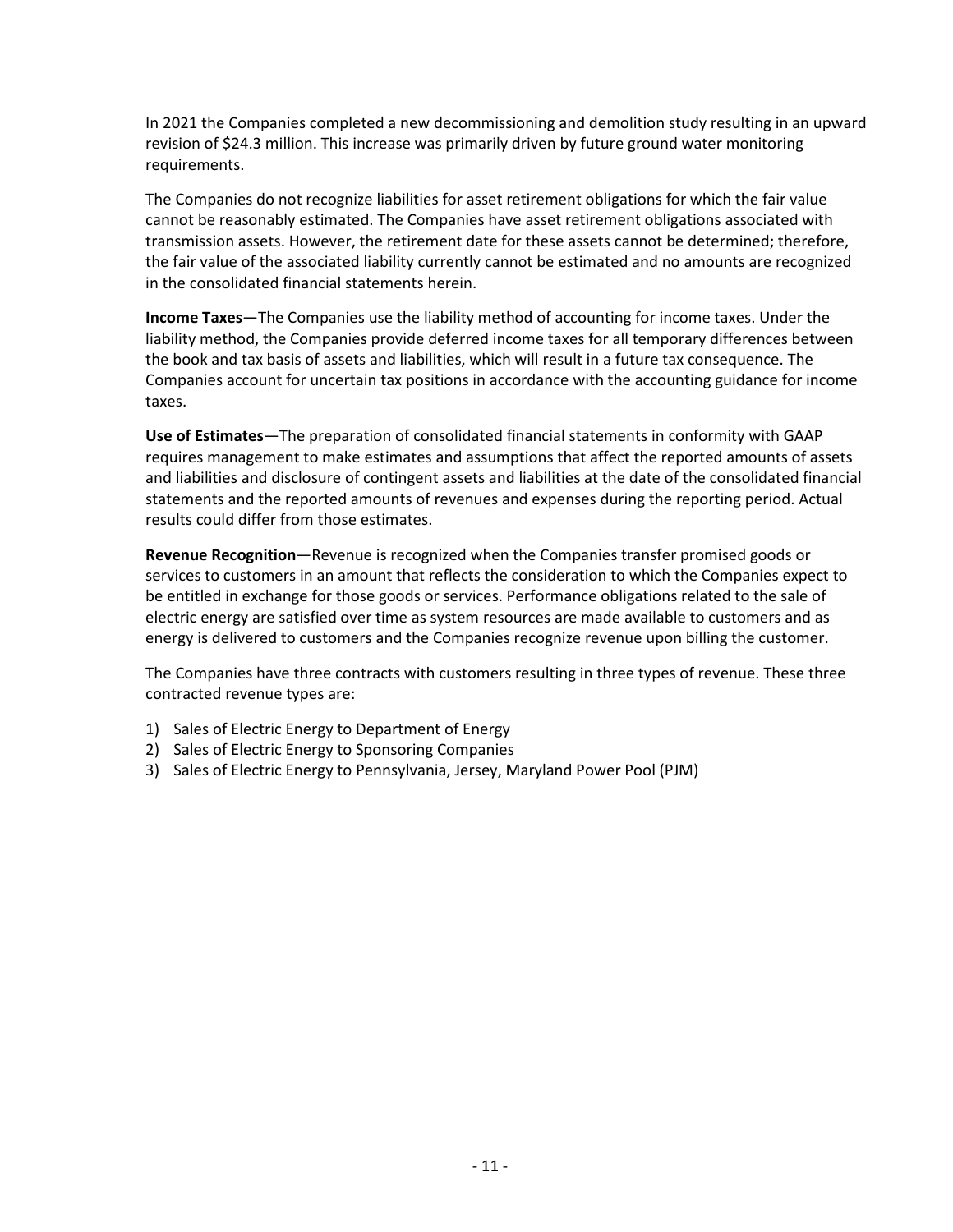The performance obligations and recognition of revenue are similar and both individually and, in the aggregate, were not materially impacted by the implementation of Topic 606. The Companies have no contract assets or liabilities as of December 31, 2021. The following table provides information about the Companies' receivables from contracts with customers:

|                                                                         | <b>Accounts</b><br><b>Receivable</b> |
|-------------------------------------------------------------------------|--------------------------------------|
| Beginning balance - January 1, 2020<br>Ending balance-December 31, 2020 | \$74,486,689<br>44,900,548           |
| Increase/(decrease)                                                     | \$(29, 586, 141)                     |
| Beginning balance - January 1, 2021<br>Ending balance-December 31, 2021 | \$44,900,548<br>36,289,466           |
| Increase/(decrease)                                                     | (8,611,082)                          |

**Recently Issued Accounting Standards**—In March 2020, the FASB issued ASU 2020-04, *Reference Rate Reform (Topic 848): Facilitation of the Effects of Reference Rate Reform on Financial Reporting* and in January 2021, the FASB issued ASU 2021-01, *Reference Rate Reform (Topic 848): Scope.* These pronouncements provide temporary optional expedients and exceptions for applying GAAP principles to contract modifications and hedging relationships to ease the financial reporting burdens of the expected market transition from LIBOR and other interbank offered rates to alternative reference rates. The Companies plan to adopt the standard for fiscal year ended December 31, 2022. The Companies are in process of evaluating the impact of adoption, if any, of this ASU on the Companies' consolidated financial statements.

**Subsequent Events**—In preparing the accompanying financial statements and disclosures, the Companies reviewed subsequent events through May 4, 2022, which is the date the consolidated financial statements were issued.

## **2. RELATED-PARTY TRANSACTIONS**

Transactions with the Sponsoring Companies during 2021 and 2020 included the sale of all generated power to them, the purchase of arranged power from them, and other utility systems in order to meet the DOE's power requirements, contract barging services, railcar services, and minor transactions for services and materials. The Companies have Power Agreements with Louisville Gas and Electric Company, Duke Energy Ohio, Inc., The Dayton Power and Light Company, Kentucky Utilities Company, Ohio Edison Company, and American Electric Power Service Corporation as agent for the American Electric Power System Companies; and Transmission Service Agreements with Louisville Gas and Electric Company, Duke Energy Ohio, Inc., The Dayton Power and Light Company, The Toledo Edison Company, Ohio Edison Company, Kentucky Utilities Company, and American Electric Power Service Corporation as agent for the American Electric Power System Companies.

At December 31, 2021 and 2020, balances due from the Sponsoring Companies are as follows:

|                     | 2021         | 2020         |
|---------------------|--------------|--------------|
| Accounts receivable | \$30,117,445 | \$37,633,208 |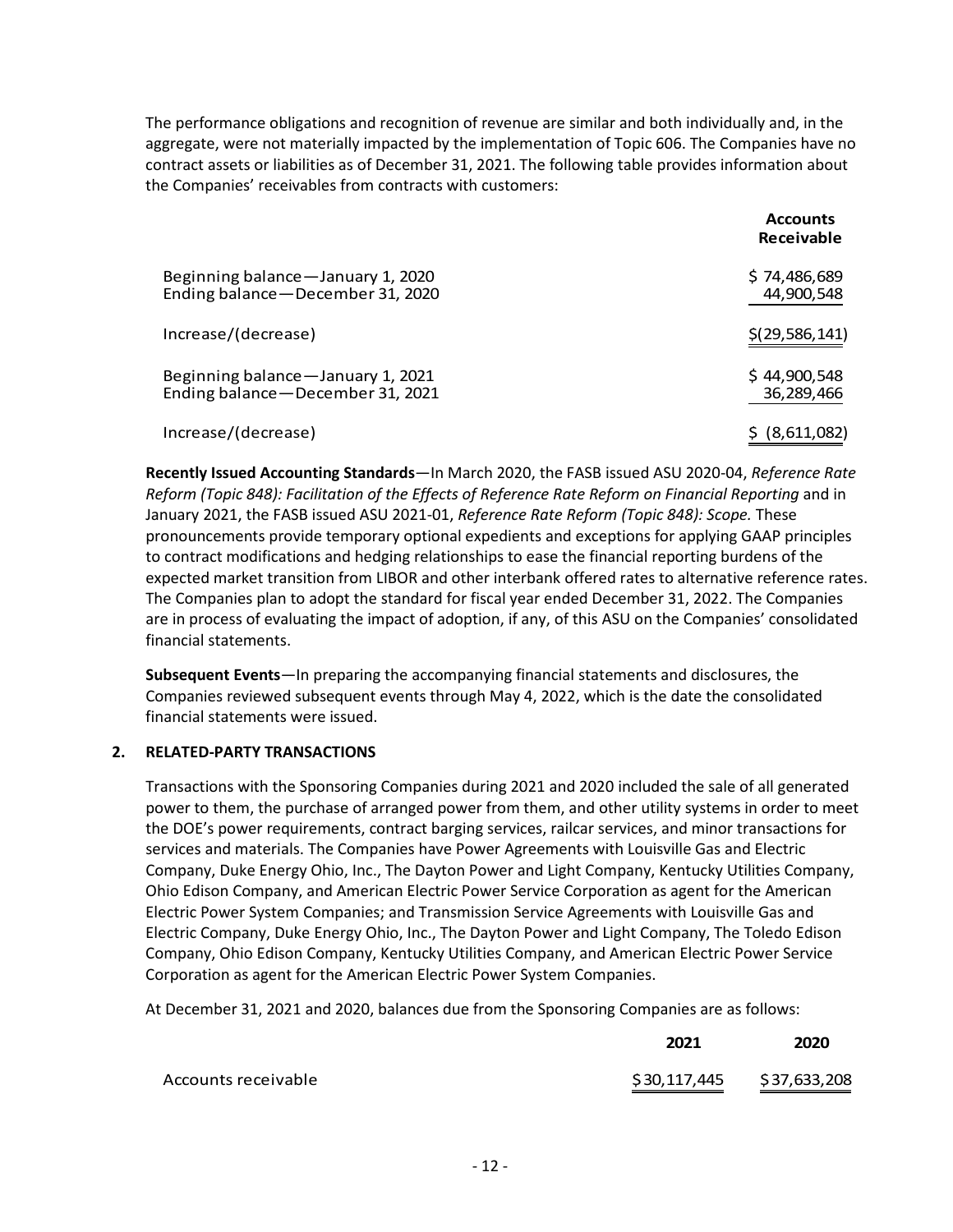During 2021 and 2020, American Electric Power accounted for approximately 44% of operating revenues from Sponsoring Companies and Buckeye Power accounted for 18%. No other Sponsoring Company accounted for more than 10%.

American Electric Power Company, Inc. and subsidiary companies owned 43.47% of the common stock of OVEC as of December 31, 2021. The following is a summary of the principal services received from the American Electric Power Service Corporation as authorized by the Companies' Boards of Directors:

|                   | 2021        | 2020        |
|-------------------|-------------|-------------|
| General services  | \$3,037,297 | \$2,761,173 |
| Specific projects | 1,072,053   | 257,787     |
| Total             | \$4,109,350 | \$3,018,960 |

General services consist of regular recurring operation and maintenance services. Specific projects primarily represent nonrecurring plant construction projects and engineering studies, which are approved by the Companies' Boards of Directors. The services are provided in accordance with the service agreement dated December 15, 1956, between the Companies and the American Electric Power Service Corporation.

## **3. COAL SUPPLY**

The Companies have coal supply agreements with certain nonaffiliated companies that expire at various dates from the year 2022 through 2024. Pricing for coal under these contracts is subject to contract provisions and adjustments. The Companies currently have 100% of their 2022 coal requirements under contract. These contracts are based on rates in effect at the time of contract execution. The Companies' total obligations under these agreements as of December 31, 2021, are included in the table below:

| 2022 | \$231,193,776 |
|------|---------------|
| 2023 | 213,175,000   |
| 2024 | 123,625,000   |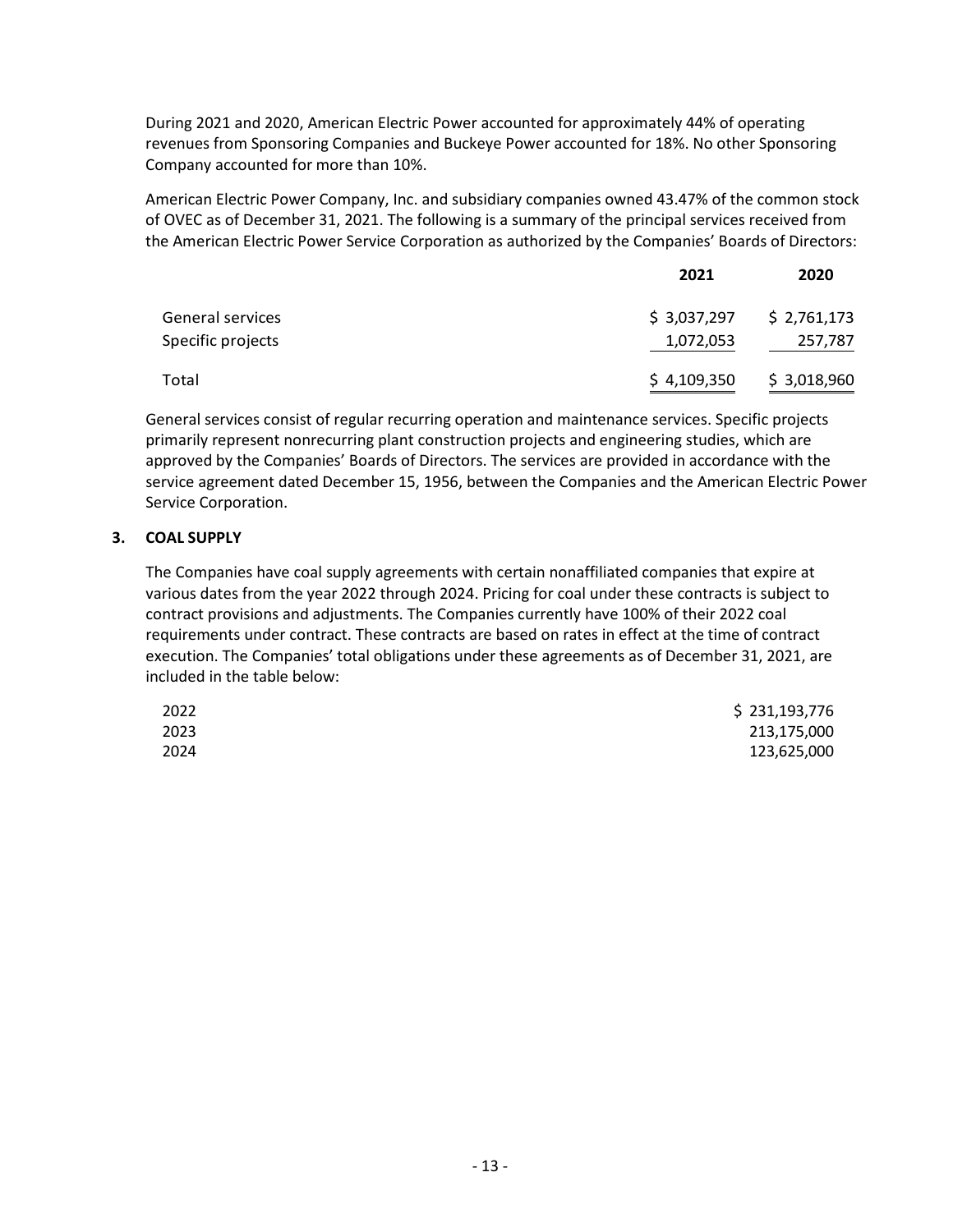## **4. ELECTRIC PLANT**

Electric plant at December 31, 2021 and 2020, consists of the following:

|                               | 2021                   | 2020                 |
|-------------------------------|------------------------|----------------------|
| Steam production plant        | \$2,797,653,316        | \$2,774,455,039      |
| <b>Transmission plant</b>     | 82,008,817             | 81,986,558           |
| General plant<br>Intangible   | 13, 125, 750<br>26,564 | 12,992,689<br>26,564 |
|                               | 2,892,814,447          | 2,869,460,850        |
| Less accumulated depreciation | 1,766,903,520          | 1,648,697,601        |
|                               | 1,125,910,927          | 1,220,763,249        |
| Construction in progress      | 56,005,177             | 18,727,452           |
| Total electric plant          | \$1,181,916,104        | \$1,239,490,701      |

All property additions and replacements are fully depreciated on the date the property is placed in service, unless the addition or replacement relates to a financed project. As the Companies' policy is to bill in accordance with the debt service schedule under the debt agreements, all financed projects are being depreciated in amounts equal to the principal payments on outstanding debt.

#### **5. BORROWING ARRANGEMENTS AND NOTES**

OVEC has a revolving credit facility of \$185 million set to expire on February 26, 2024. At December 31, 2021 and 2020, OVEC had borrowed \$10 million and \$60 million, respectively, under lines of credit. Interest expense related to lines of credit borrowings was \$481,649 in 2021 and \$1,860,768 in 2020. During 2021 and 2020, OVEC incurred annual commitment fees of \$317,285 and \$308,303, respectively, based on the borrowing limits of the line of credit.

## **6. LONG-TERM DEBT**

The following amounts were outstanding at December 31, 2021 and 2020: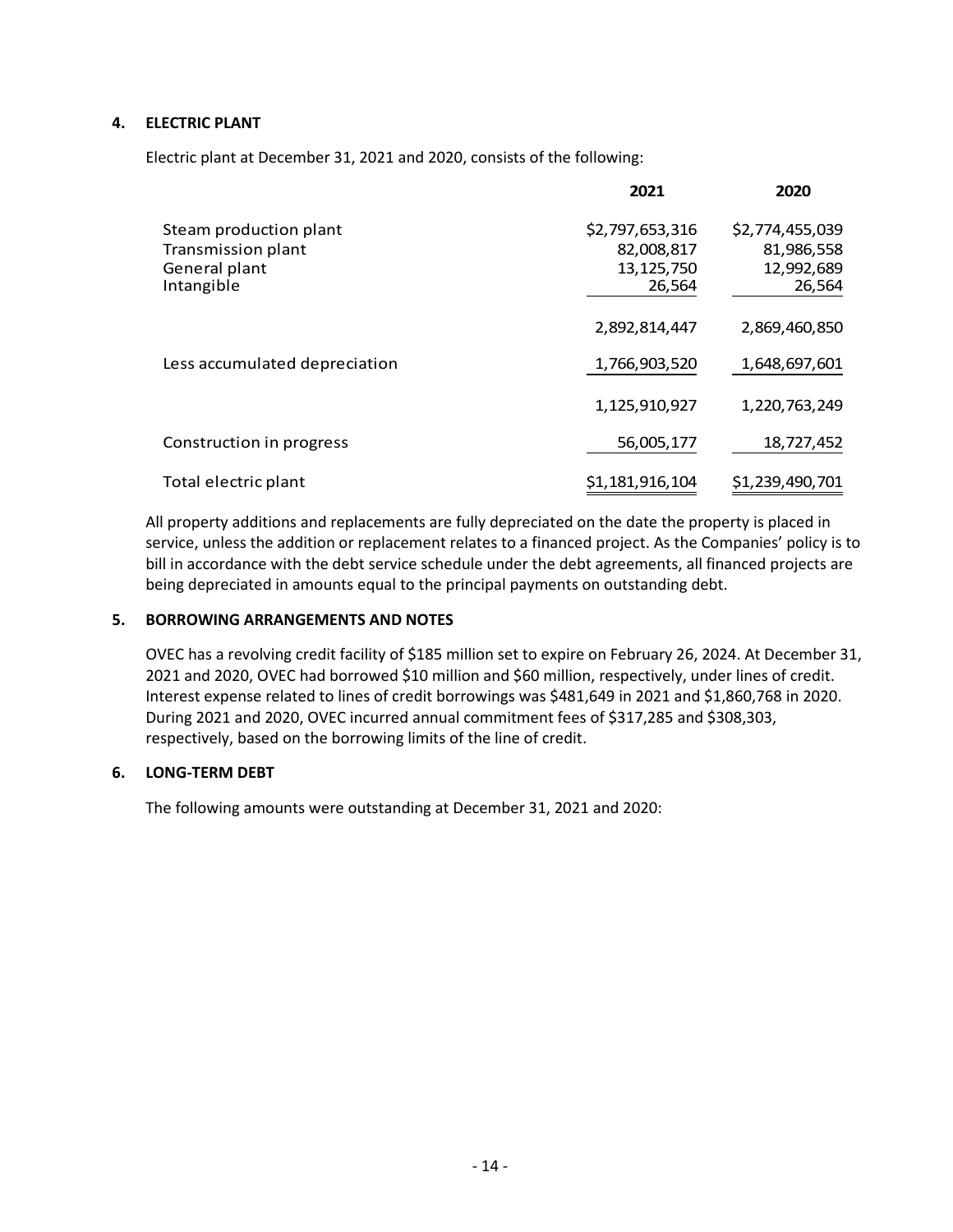|                                                                        | <b>Interest</b> | <b>Interest</b> |   |               |                   |
|------------------------------------------------------------------------|-----------------|-----------------|---|---------------|-------------------|
|                                                                        | Rate Type       | Rate            |   | 2021          | 2020              |
| Senior 2006 Notes:                                                     |                 |                 |   |               |                   |
| 2006A due February 15, 2026                                            | Fixed           | 5.80 %          |   | \$123,200,015 | \$<br>146,533,289 |
| 2006B due June 15, 2040                                                | Fixed           | 6.40            |   | 51,465,748    | 52,846,460        |
| Senior 2007 Notes:                                                     |                 |                 |   |               |                   |
| 2007A-A due February 15, 2026                                          | Fixed           | 5.90            |   | 53,268,981    | 64,250,051        |
| 2007A-B due February 15, 2026                                          | Fixed           | 5.90            |   | 13,415,270    | 16,180,745        |
| 2007A-C due February 15, 2026                                          | Fixed           | 5.90            |   | 13,522,091    | 16,309,586        |
| 2007B-A due June 15, 2040                                              | Fixed           | 6.50            |   | 25,652,971    | 26,354,033        |
| 2007B-B due June 15, 2040                                              | Fixed           | 6.50            |   | 6,460,448     | 6,637,764         |
| 2007B-C due June 15, 2040                                              | Fixed           | 6.50            |   | 6,511,889     | 6,690,005         |
| Senior 2008 Notes:                                                     |                 |                 |   |               |                   |
| 2008A due February 15, 2026                                            | Fixed           | 5.92            |   | 16,632,689    | 20,059,786        |
| 2008B due February 15, 2026                                            | Fixed           | 6.71            |   | 33,681,096    | 40,716,172        |
| 2008C due February 15, 2026                                            | Fixed           | 6.71            |   | 35,938,542    | 42,874,648        |
| 2008D due June 15, 2040                                                | Fixed           | 6.91            |   | 37,521,292    | 38,486,303        |
| 2008E due June 15, 2040                                                | Fixed           | 6.91            |   | 38,173,246    | 39,155,024        |
| Series 2009 Bonds:                                                     |                 |                 |   |               |                   |
| 2009A due February 1, 2026                                             | Fixed           | 2.88            |   | 25,000,000    | 25,000,000        |
| 2009B due February 1, 2026                                             | Fixed           | 1.38            |   | 25,000,000    | 25,000,000        |
| 2009C due February 1, 2026                                             | Fixed           | 1.50            |   | 25,000,000    | 25,000,000        |
| 2009D due February 1, 2026                                             | Fixed           | 2.88            |   | 25,000,000    | 25,000,000        |
| Series 2010 Bonds:                                                     |                 |                 |   |               |                   |
| 2010A due November 1, 2030                                             | Fixed           | 3.00            |   | 50,000,000    | 50,000,000        |
| 2010B due November 1, 2030                                             | Fixed           | 2.50            |   | 50,000,000    | 50,000,000        |
| Series 2012 Bonds:                                                     |                 |                 |   |               |                   |
| 2012A due June 1, 2032                                                 | Fixed           | 5.00            |   | 76,800,000    | 76,800,000        |
| 2012A due June 1, 2039                                                 | Fixed           | 5.00            |   | 123,200,000   | 123,200,000       |
| 2012B due November 1, 2030                                             | Fixed           | 3.00            |   | 50,000,000    | 50,000,000        |
| 2012C due November 1, 2030                                             | Fixed           | 3.00            |   | 50,000,000    | 50,000,000        |
| Series 2017 Notes-                                                     |                 |                 |   |               |                   |
| 2017A due August 4, 2022                                               | Floating        | 4.07            |   | 66,666,667    | 100,000,000       |
| Series 2019 Bonds-                                                     |                 |                 |   |               |                   |
| 2019A due September 1, 2029                                            | Fixed           | 3.25            |   | 100,000,000   | 100,000,000       |
| Total debt                                                             |                 |                 |   | 1,122,110,945 | 1,217,093,866     |
| Total premiums and discounts-net                                       |                 |                 |   | (392, 666)    | (415, 266)        |
| Less unamortized debt expense                                          |                 |                 |   | (9,585,610)   | (11,863,004)      |
|                                                                        |                 |                 |   |               |                   |
| Total debt net of premiums, discounts,<br>and unamortized debt expense |                 |                 |   |               |                   |
|                                                                        |                 |                 |   | 1,112,132,669 | 1,204,815,596     |
| Current portion of long-term debt                                      |                 |                 |   | 132,134,224   | 194,982,570       |
| Total long-term debt                                                   |                 |                 | Ś | 979,998,445   | \$1,009,833,026   |

Since 2009, OVEC has entered a number of tax-exempt financing arrangements. Under these arrangements, the Ohio Air Quality Development Authority (the "OAQDA"), and the Indiana Finance Authority (the "IFA") issued tax exempt bonds, and the Companies entered back-to-back loan agreements under which the Companies are obligated to make payments equal to the principal and interest due on such bonds, among other payments.

The 2009, 2010, 2012B and 2012C Bonds were originally issued as variable-rate remarketable put bonds backed by irrevocable transferable direct-pay letters of credit. These bonds were all subsequently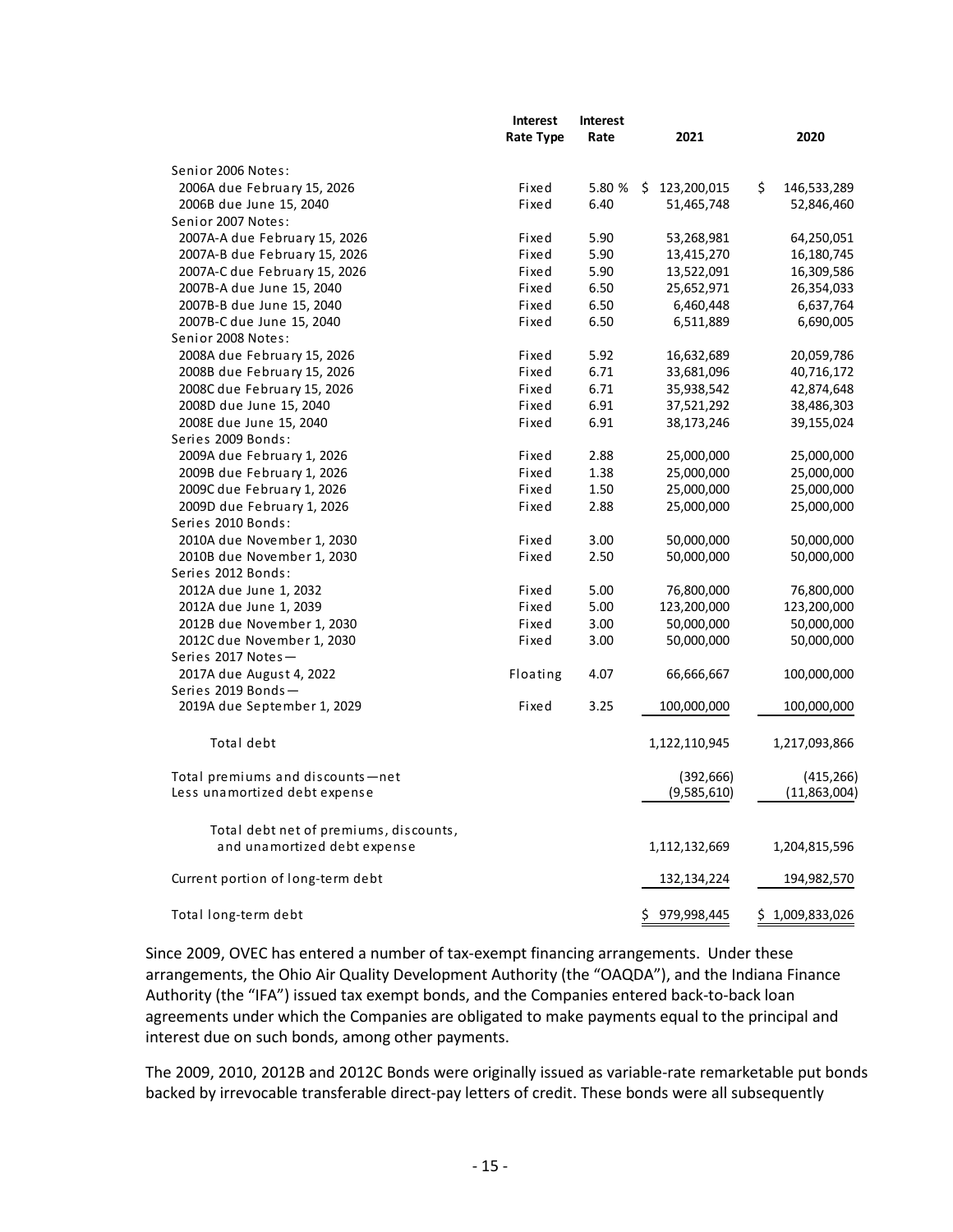remarketed as fixed-rate bonds with interest periods that extend through their final maturity dates, except for the 2009B and 2009C bonds, which have interest periods that extend through October 31, 2024 and November 3, 2025, respectively, at which point such bonds are subject to mandatory tender.

The 2010, 2012B, 2012C and 2019 Bonds are all scheduled to begin amortizing in 2026. The 2012A Bonds will begin amortizing in 2027.

Pursuant to an agreement with the lender executed in 2020, the remaining \$66,666,667 of principal owed on the 2017 notes is due on the final maturity date, August 4, 2022.

Certain of OVEC's bonds and its revolving credit facility require the company to maintain a minimum of \$11 million of equity, which includes common stock and retained earnings balances. Common stock and retained earnings approximated \$32.8 million as of December 31, 2021.

The annual maturities of long-term debt as of December 31, 2021, are as follows:

| 2022      | \$132,134,224   |
|-----------|-----------------|
| 2023      | 69,523,395      |
| 2024      | 73,831,592      |
| 2025      | 78,243,501      |
| 2026      | 129,341,140     |
| 2027-2040 | 639,037,093     |
| Total     | \$1,122,110,945 |

## **7. INCOME TAXES**

OVEC and IKEC file a consolidated federal income tax return. The effective tax rate varied from the statutory federal income tax rate due to differences between the book and tax treatment of various transactions as follows:

|                                                                                                                                         | 2021                             | 2020                             |
|-----------------------------------------------------------------------------------------------------------------------------------------|----------------------------------|----------------------------------|
| Income tax expense at statutory rate (21%)<br>Temporary differences flowed through to customer bills<br>Permanent differences and other | \$566,303<br>(579,754)<br>13,451 | \$590,159<br>(591, 673)<br>1,514 |
| Income tax provision                                                                                                                    |                                  |                                  |
| Components of the income tax provision were as follows:                                                                                 |                                  |                                  |
|                                                                                                                                         | 2021                             | 2020                             |
| Current income tax expense-federal<br>Current income tax (benefit)/expense-state<br>Deferred income tax expense/(benefit)-federal       |                                  |                                  |
| Total income tax provision                                                                                                              |                                  |                                  |

OVEC and IKEC record deferred tax assets and liabilities based on differences between book and tax basis of assets and liabilities measured using the enacted tax rates and laws that will be in effect when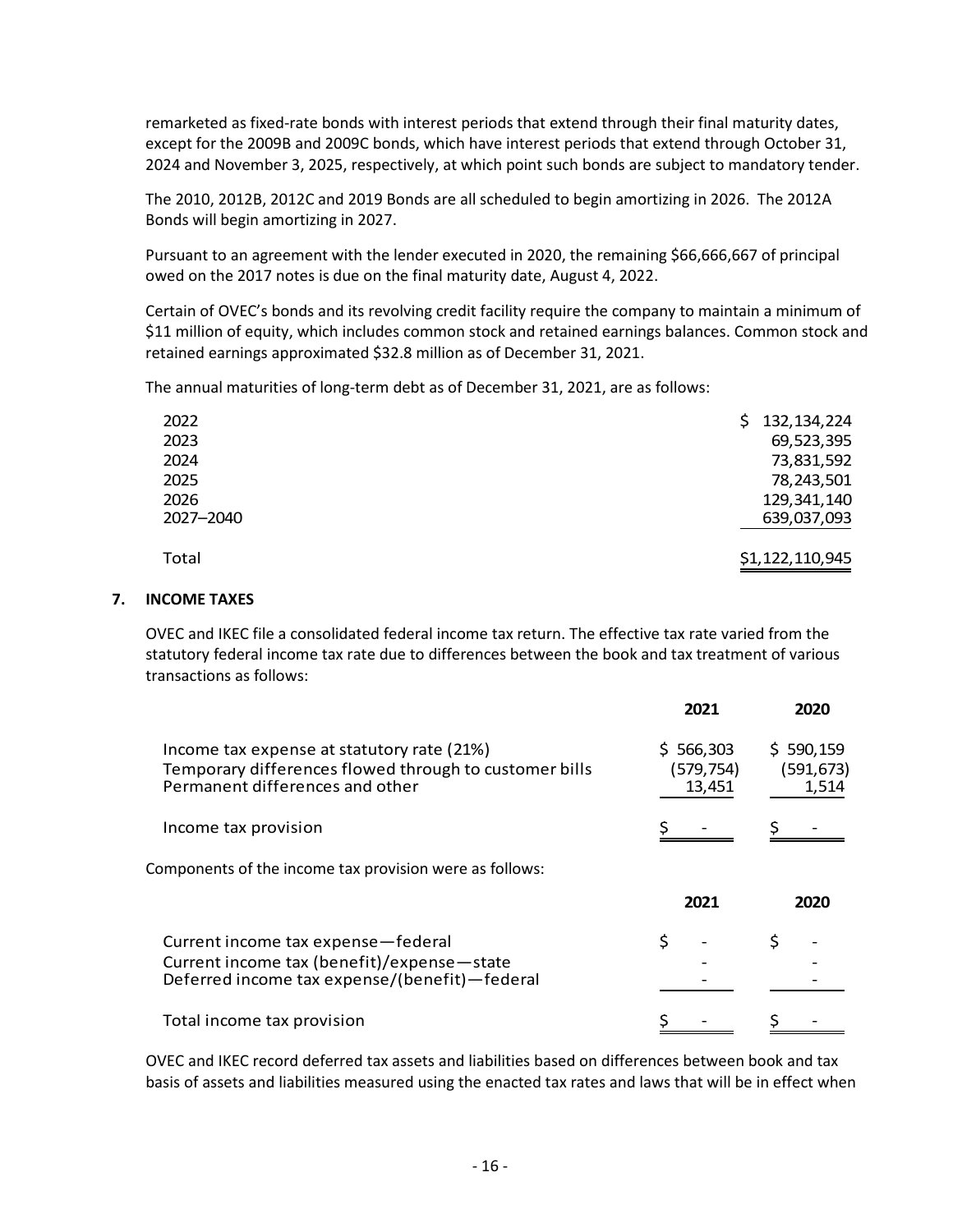the differences are expected to reverse. Deferred tax assets and liabilities are adjusted for changes in tax rates.

To the extent that the Companies have not reflected charges or credits in customer billings for deferred tax assets and liabilities, they have recorded a regulatory asset or liability representing income taxes billable or refundable to customers under the applicable agreements among the parties. These temporary differences will be billed or credited to the Sponsoring Companies through future billings. The regulatory asset was \$13,045,856 and \$10,751,917 at December 31, 2021 and 2020, respectively.

**2021 2020**

Deferred tax assets: Deferred revenue—advances for construction <br>  $\begin{array}{ccc} 5 & 13,194,899 & 5 & 4,072,606 \end{array}$  Federal net operating loss carryforwards 5,086,419 26,854,145 Postretirement benefit obligation - 2,521,765 Pension liability 3,129,540 7,418,001 Postemployment benefit obligation 1,809,185 1,436,556 Asset retirement obligations 33,523,862 29,208,377 Advanced collection of interest and debt service 25,527,102 25,511,141 Miscellaneous accruals 1,174,133 1,146,349<br>Regulatory liability-postretirement benefits 1,174,133 13,542,262 Regulatory liability-postretirement benefits Total deferred tax assets 103,631,015 111,711,201 Deferred tax liabilities: Prepaid expenses (590,692) (501,970) Electric plant (83,922,216) (90,448,307) Unrealized gain/loss on marketable securities (5,324,468) (4,184,852) Postretirement benefit obligation and the control of the control of the control of the control of the control o Regulatory asset—pension benefits (3,948,869) (7,312,884) Regulatory asset—asset retirement costs (47,360) Regulatory asset—unrecognized postemployment benefits (1,809,185) (1,436,556) Regulatory asset—income taxes billable to customers (2,732,737) (2,257,902) Total deferred tax liabilities (99,074,898) (106,142,472) Valuation allowance (26,260,868) (24,979,544) Deferred income tax liability  $(21,704,751)$   $(19,410,815)$ 

Deferred income tax assets (liabilities) at December 31, 2021 and 2020, consisted of the following:

Because future taxable income may prove to be insufficient to recover the Companies' gross deferred tax assets, the Companies have recorded a valuation allowance for their deferred tax assets as of December 31, 2021 and 2020.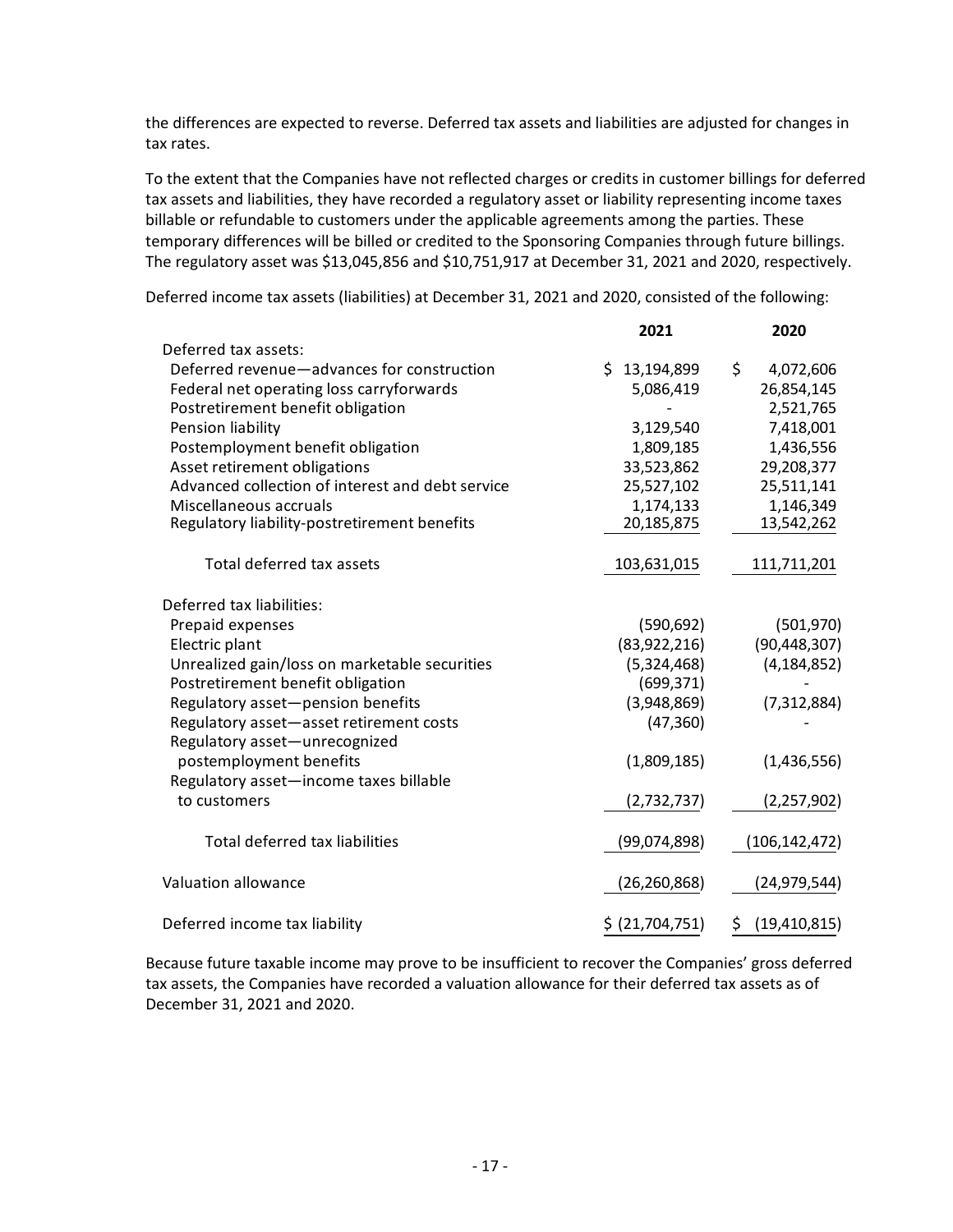The accounting guidance for Income Taxes addresses the determination of whether the tax benefits claimed or expected to be claimed on a tax return should be recorded in the financial statements. Under this guidance, the Companies may recognize the tax benefit from an uncertain tax position only if it is more likely than not that the tax position will be sustained on examination by the taxing authorities, based on the technical merits of the position. The tax benefits recognized in the financial statements from such a position are measured based on the largest benefit that has a greater than 50% likelihood of being realized upon ultimate settlement. The Companies have not identified any uncertain tax positions as of December 31, 2021 and 2020, and accordingly, no liabilities for uncertain tax positions have been recognized.

The Companies file income tax returns with the Internal Revenue Service and the states of Ohio, Indiana, and the Commonwealth of Kentucky. The Companies are no longer subject to federal tax examinations for tax years 2017 and earlier. The Companies are no longer subject to State of Indiana tax examinations for tax years 2016 and earlier. The Companies are no longer subject to Ohio and the Commonwealth of Kentucky examinations for tax years 2016 and earlier. The Companies have \$24,221,046 of Federal Net Operating Loss carryovers that begin to expire in 2036.

## **8. PENSION PLAN AND OTHER POSTRETIREMENT AND POSTEMPLOYMENT BENEFITS**

The Companies have a noncontributory qualified defined benefit pension plan (the Pension Plan) covering substantially all of their employees hired prior to January 1, 2015. The benefits are based on years of service and each employee's highest consecutive 36-month compensation period. Employees are vested in the Pension Plan after five years of service with the Companies.

Funding for the Pension Plan is based on actuarially determined contributions, the maximum of which is generally the amount deductible for income tax purposes and the minimum being that required by the Employee Retirement Income Security Act of 1974, as amended.

In addition to the Pension Plan, the Companies provide certain health care and life insurance benefits (Other Postretirement Benefits) for retired employees. Substantially, all of the Companies' employees hired prior to January 1, 2015, become eligible for these benefits if they reach retirement age while working for the Companies. These and similar benefits for active employees are provided through employer funding and insurance policies. In December 2004, the Companies established VEBA trusts. In January 2011, the Companies established an Internal Revenue Code Section 401(h) account under the Pension Plan.

The full cost of the pension benefits and other postretirement benefits has been allocated to OVEC and IKEC in the accompanying consolidated financial statements. The allocated amounts represent approximately a 54% and 46% split between OVEC and IKEC, respectively, as of December 31, 2021, and approximately a 53% and 47% split between OVEC and IKEC, respectively, as of December 31, 2020.

The Pension Plan's assets as of December 31, 2021, consist of investments in equity and debt securities. All of the trust funds' investments for the pension and postemployment benefit plans are diversified and managed in compliance with all laws and regulations. Management regularly reviews the actual asset allocation and periodically rebalances the investments to targeted allocation when appropriate. The investments are reported at fair value under the Fair Value Measurements and Disclosures accounting guidance.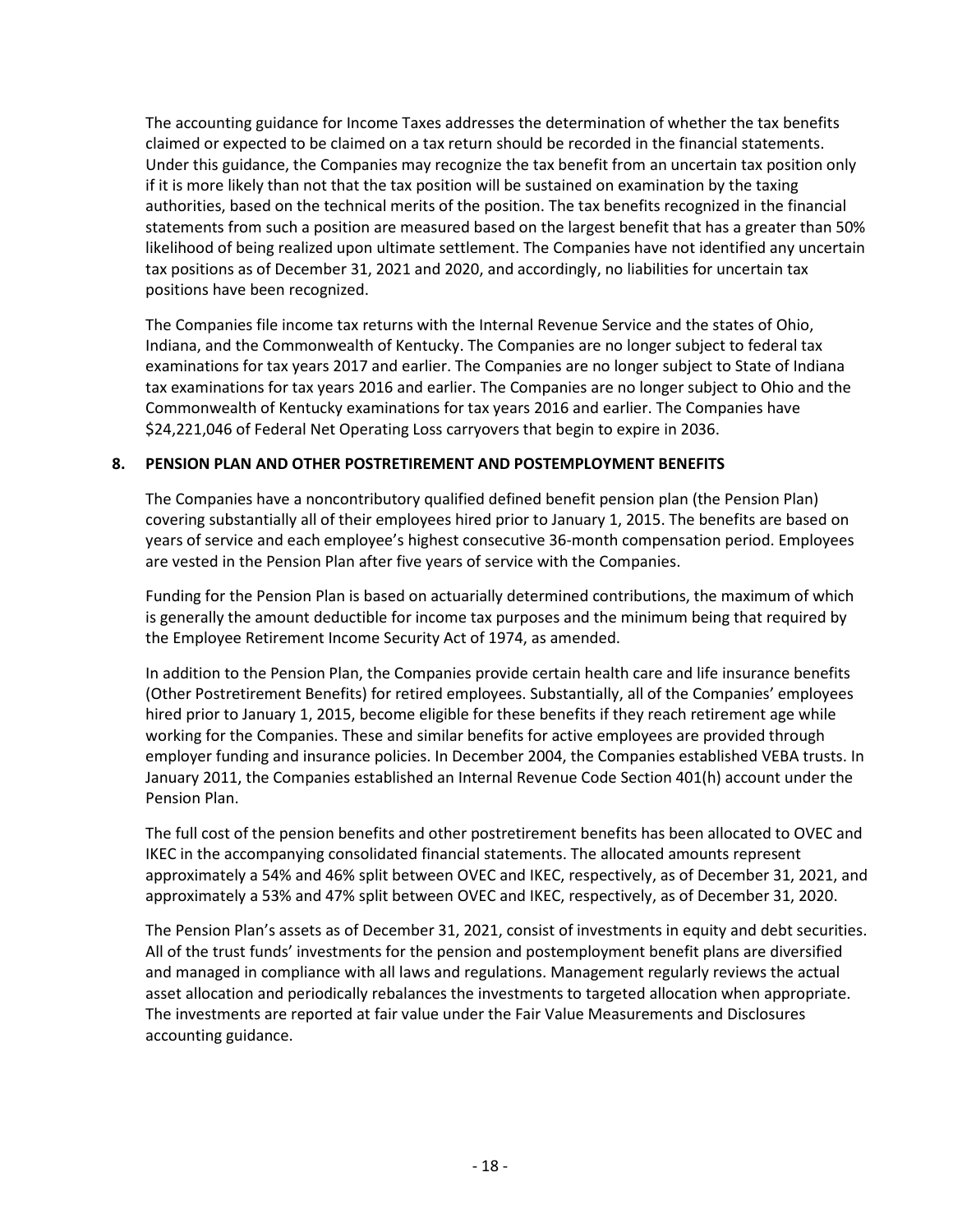All benefit plan assets are invested in accordance with each plan's investment policy. The investment policy outlines the investment objectives, strategies, and target asset allocations by plan. Benefit plan assets are reviewed on a formal basis each quarter by the OVEC-IKEC Qualified Plan Trust Committee.

The investment philosophies for the benefit plans support the allocation of assets to minimize risks and optimize net returns.

Investment strategies include:

- Maintaining a long-term investment horizon.
- Diversifying assets to help control volatility of returns at acceptable levels.
- Managing fees, transaction costs, and tax liabilities to maximize investment earnings.
- Using active management of investments where appropriate risk/return opportunities exist.
- Keeping portfolio structure style neutral to limit volatility compared to applicable benchmarks.

The target asset allocation for each portfolio is as follows:

| <b>Pension Plan Assets</b>      | <b>Target</b> |
|---------------------------------|---------------|
| Domestic equity                 | 15 %          |
| International and global equity | 15            |
| Fixed income                    | 68            |
| Cash                            |               |
| <b>VEBA Plan Assets</b>         |               |

| Domestic equity                 | 20 % |
|---------------------------------|------|
| International and global equity | 20   |
| Fixed income                    | 60   |

Each benefit plan contains various investment limitations. These limitations are described in the investment policy statement and detailed in customized investment guidelines. These investment guidelines require appropriate portfolio diversification and define security concentration limits. Each investment manager's portfolio is compared to an appropriate diversified benchmark index.

Equity investment limitations:

- No security in excess of 5% of all equities.
- Cash equivalents must be less than 10% of each investment manager's equity portfolio.
- Individual securities must be less than 15% of each manager's equity portfolio.
- No investment in excess of 5% of an outstanding class of any company.
- No securities may be bought or sold on margin or other use of leverage.

**Fixed-Income Limitations**—As of December 31, 2021, the Pension Plan fixed-income allocation consists of managed accounts composed of U.S. Government, corporate, and municipal obligations. The VEBA benefit plans' fixed-income allocation is composed of a variety of fixed-income securities and mutual funds. Investment limitations for these fixed-income funds are defined by manager prospectus.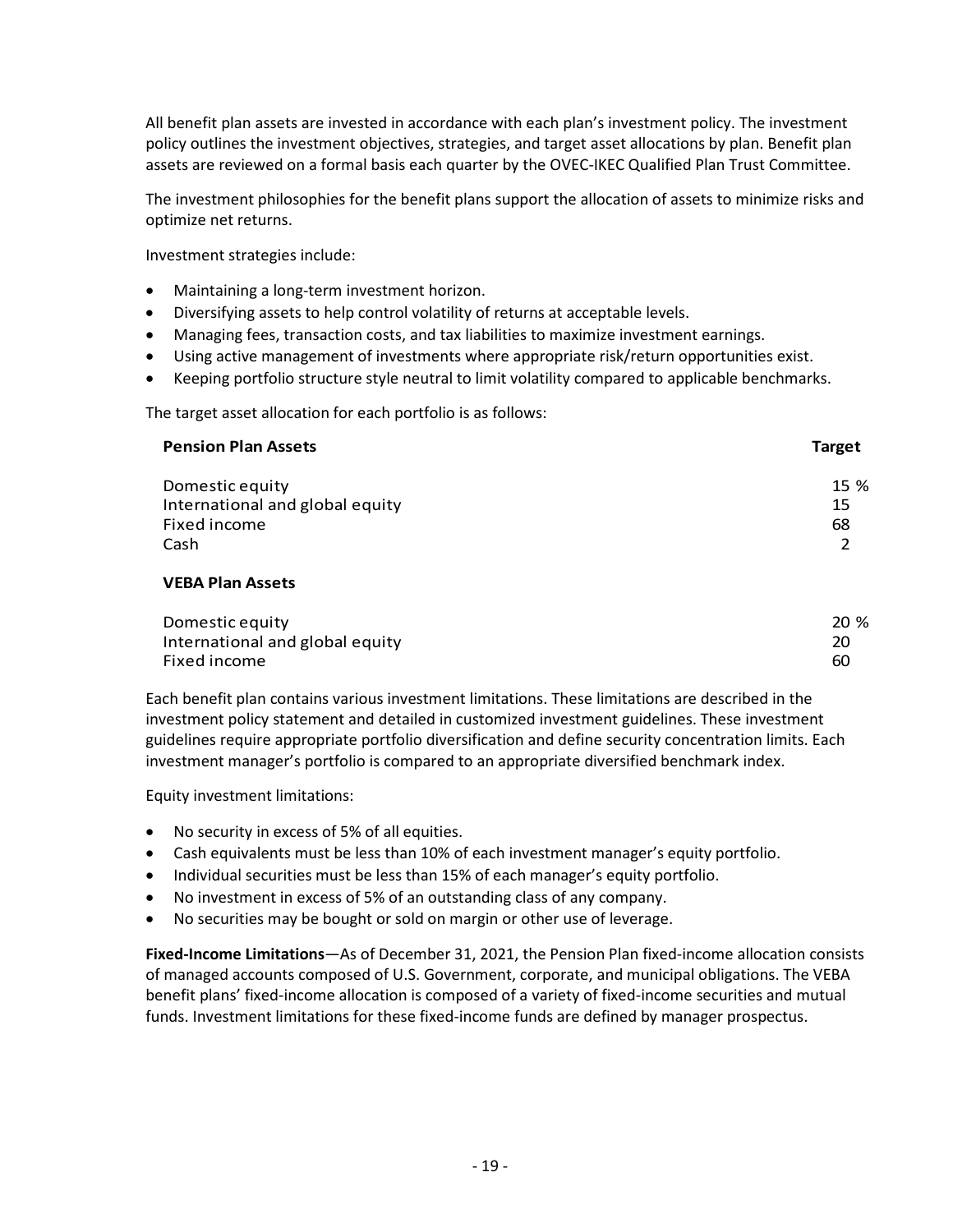**Cash Limitations**—Cash and cash equivalents are held in each trust to provide liquidity and meet shortterm cash needs. Cash equivalent funds are used to provide diversification and preserve principal. The underlying holdings in the cash funds are investment grade money market instruments, including money market mutual funds, certificates of deposit, treasury bills, and other types of investment-grade short-term debt securities. The cash funds are valued each business day and provide daily liquidity.

Pension Plan and Other Postretirement Benefits obligations and funded status as of December 31, 2021 and 2020, are as follows:

|                                             |                   |                     |                 | Other                          |
|---------------------------------------------|-------------------|---------------------|-----------------|--------------------------------|
|                                             |                   | <b>Pension Plan</b> |                 | <b>Postretirement Benefits</b> |
|                                             | 2021              | 2020                | 2021            | 2020                           |
| Change in benefit obligation:               |                   |                     |                 |                                |
| Benefit obligation-                         |                   |                     |                 |                                |
| beginning of year                           | \$276,434,312     | \$244,541,899       | \$178,235,236   | \$159,833,696                  |
| Service cost                                | 7,721,082         | 6,919,404           | 4,100,166       | 3,867,790                      |
| Interest cost                               | 7,705,582         | 8,652,849           | 4,591,069       | 5,595,528                      |
| Plan participants' contributions            |                   |                     | 1,355,555       | 1,339,527                      |
| Benefits paid                               | (16, 830, 398)    | (13, 391, 815)      | (5,542,477)     | (6,912,071)                    |
| Net actuarial loss (gain)                   | (11, 372, 798)    | 29,783,513          | (16,835,277)    | 14,510,766                     |
| Expenses paid from assets                   | (63,805)          | (71, 538)           |                 |                                |
| Benefit obligation-                         |                   |                     |                 |                                |
| end of year                                 | 263,593,975       | 276,434,312         | 165,904,272     | 178,235,236                    |
| Change in fair value of plan assets:        |                   |                     |                 |                                |
| Fair value of plan assets-beginning         |                   |                     |                 |                                |
| of year                                     | 241,649,624       | 212,371,591         | 166,240,130     | 155,590,848                    |
| Actual return on plan assets                | 9,041,969         | 32,441,386          | 10,326,206      | 16,186,032                     |
| Expenses paid from assets                   | (63,805)          | (71, 538)           |                 |                                |
| <b>Employer contributions</b>               | 11,000,000        | 10,300,000          | 23,233          | 35,794                         |
| Plan participants' contributions            |                   |                     | 1,355,555       | 1,339,527                      |
| Benefits paid                               | (16,830,398)      | (13, 391, 815)      | (5,542,477)     | (6,912,071)                    |
| Fair value of plan assets-                  |                   |                     |                 |                                |
| end of year                                 | 244,797,390       | 241,649,624         | 172,402,647     | 166,240,130                    |
| (Underfunded) Overfunded status-end of year | \$ (18, 796, 585) | \$ (34, 784, 688)   | \$<br>6,498,375 | \$ (11,995,106)                |

See Note 1 for information regarding regulatory assets related to the Pension Plan and Other Postretirement Benefits plan.

The accumulated benefit obligation for the Pension Plan was \$236,107,876 and \$246,035,532 at December 31, 2021 and 2020, respectively.

**Components of Net Periodic Benefit Cost**—The Companies record the expected cost of Other Postretirement Benefits over the service period during which such benefits are earned.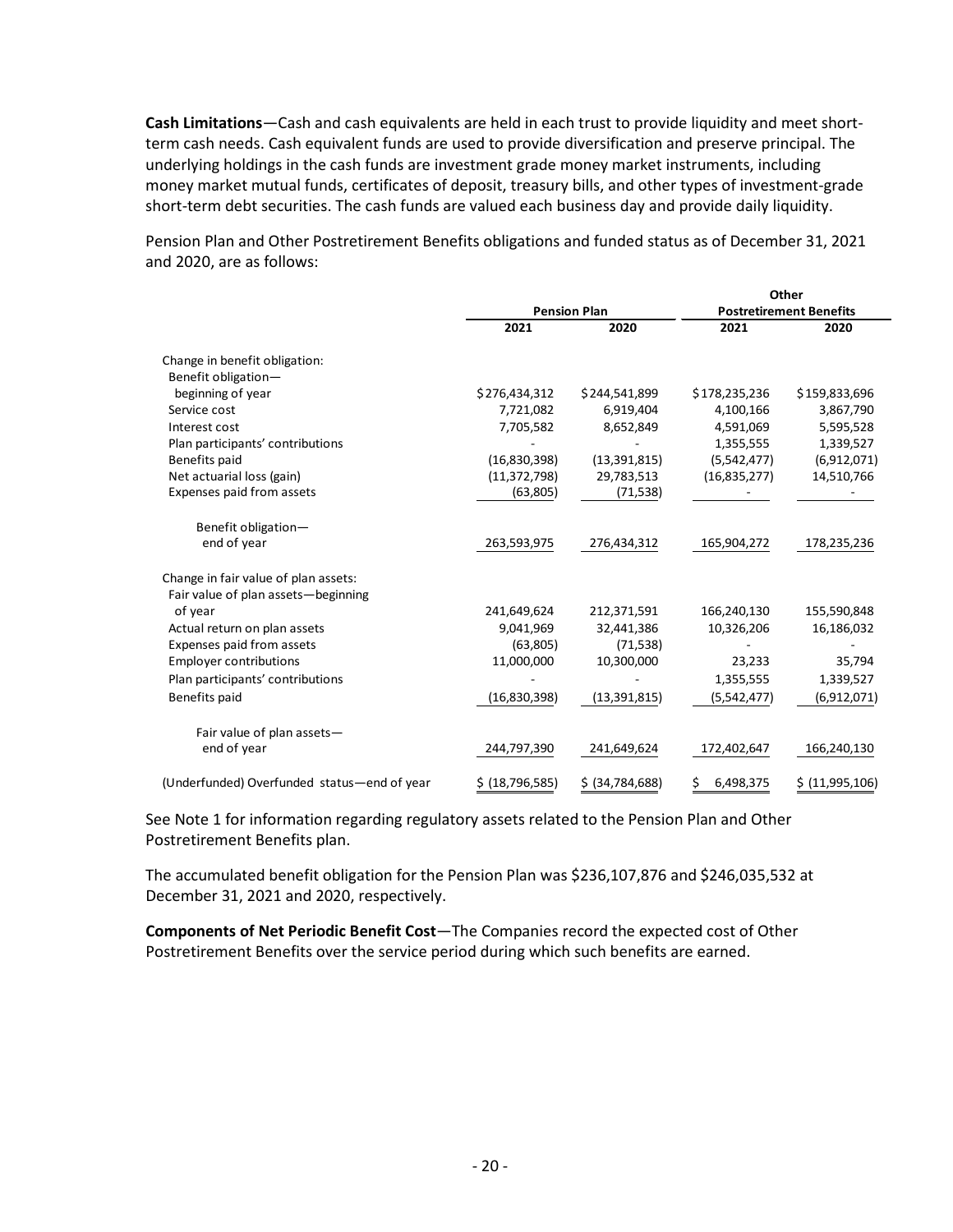Pension expense is recognized as amounts are contributed to the Pension Plan and billed to customers. The accumulated difference between recorded pension expense and the yearly net periodic pension expense, as calculated under generally accepted accounting principles, is billable as a cost of operations under the ICPA when contributed to the pension fund. This accumulated difference has been recorded as a regulatory asset in the accompanying consolidated balance sheets.

|                                                                                                                                                               |                 |                     |                                | Other         |  |
|---------------------------------------------------------------------------------------------------------------------------------------------------------------|-----------------|---------------------|--------------------------------|---------------|--|
|                                                                                                                                                               |                 | <b>Pension Plan</b> | <b>Postretirement Benefits</b> |               |  |
|                                                                                                                                                               | 2021            | 2020                | 2021                           | 2020          |  |
| Service cost                                                                                                                                                  | Ŝ.<br>7,721,082 | Ś.<br>6,919,404     | \$4,100,166                    | \$3,867,790   |  |
| Interest cost                                                                                                                                                 | 7,705,582       | 8,652,849           | 4,591,069                      | 5,595,528     |  |
| Expected return on plan assets                                                                                                                                | (12,520,433)    | (12, 231, 210)      | (7,440,275)                    | (7,948,184)   |  |
| Amortization of prior service cost                                                                                                                            | (416, 565)      | (416, 565)          | (2,781,539)                    | (2,781,539)   |  |
| Recognized actuarial loss (gain)                                                                                                                              | 1,226,576       | 815,085             | (1,414,607)                    | (766, 517)    |  |
| Total benefit cost                                                                                                                                            | 3,716,242       | 3,739,563           | \$(2,945,186)                  | \$(2,032,922) |  |
| Pension and other postretirement benefits<br>expense recognized in the consolidated<br>statements of income and retained<br>earnings and billed to Sponsoring |                 |                     |                                |               |  |
| Companies under the ICPA                                                                                                                                      | 6,000,000       | 5,800,000           |                                |               |  |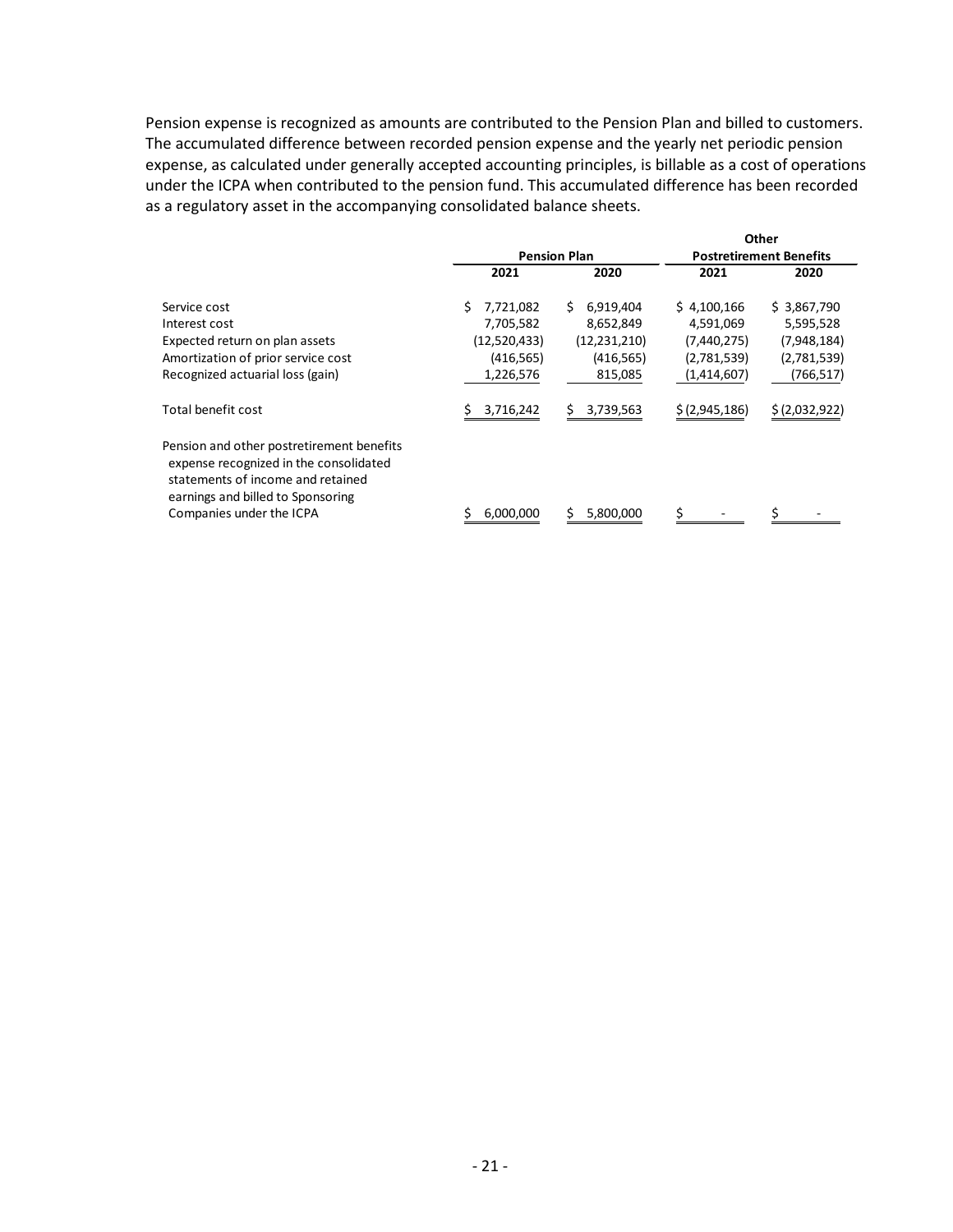|                                                                                                                                               | <b>Fair Value Measurements at</b><br><b>Reporting Date Using</b>                               |                                                                                |                                                                         |                                                                         |  |  |
|-----------------------------------------------------------------------------------------------------------------------------------------------|------------------------------------------------------------------------------------------------|--------------------------------------------------------------------------------|-------------------------------------------------------------------------|-------------------------------------------------------------------------|--|--|
| 2021                                                                                                                                          | <b>Quoted Prices</b><br>in Active<br><b>Market for</b><br><b>Identical Assets</b><br>(Level 1) | <b>Significant</b><br>Other<br><b>Observable</b><br><b>Inputs</b><br>(Level 2) | <b>Significant</b><br><b>Unobservable</b><br><b>Inputs</b><br>(Level 3) | <b>Total</b>                                                            |  |  |
| Common stock<br><b>Equity mutual funds</b><br>Index futures<br>Fixed-income securities<br>Commodities<br>Cash equivalents<br>Subtotal benefit | \$10,845,681<br>47,445,588<br>6,425,767                                                        | \$<br>460<br>164,505,732<br>43                                                 | \$                                                                      | \$<br>10,845,681<br>47,445,588<br>460<br>164,505,732<br>43<br>6,425,767 |  |  |
| plan assets<br>Investments measured at<br>net asset value (NAV)                                                                               | 64,717,036<br>S                                                                                | \$164,506,235                                                                  | \$                                                                      | 229,223,271<br>15,574,119                                               |  |  |
| Total benefit plan assets                                                                                                                     |                                                                                                |                                                                                |                                                                         | \$244,797,390                                                           |  |  |
| 2020                                                                                                                                          | (Level 1)                                                                                      | (Level 2)                                                                      | (Level 3)                                                               | <b>Total</b>                                                            |  |  |
| Common stock<br><b>Equity mutual funds</b><br>Index futures<br>Fixed-income securities<br>Commodities<br>Cash equivalents                     | \$11,191,580<br>53,315,439<br>5,718,922                                                        | \$<br>232<br>157,072,275<br>43                                                 | \$                                                                      | \$<br>11,191,580<br>53,315,439<br>232<br>157,072,275<br>43<br>5,718,922 |  |  |
| Subtotal benefit<br>plan assets                                                                                                               | 70,225,941                                                                                     | \$157,072,550                                                                  | \$                                                                      | 227,298,491                                                             |  |  |
| Investments measured at<br>net asset value (NAV)                                                                                              |                                                                                                |                                                                                |                                                                         | 14,351,133                                                              |  |  |
| Total benefit plan assets                                                                                                                     |                                                                                                |                                                                                |                                                                         | \$241,649,624                                                           |  |  |

The following table presents the classification of Pension Plan assets within the fair value hierarchy at December 31, 2021 and 2020: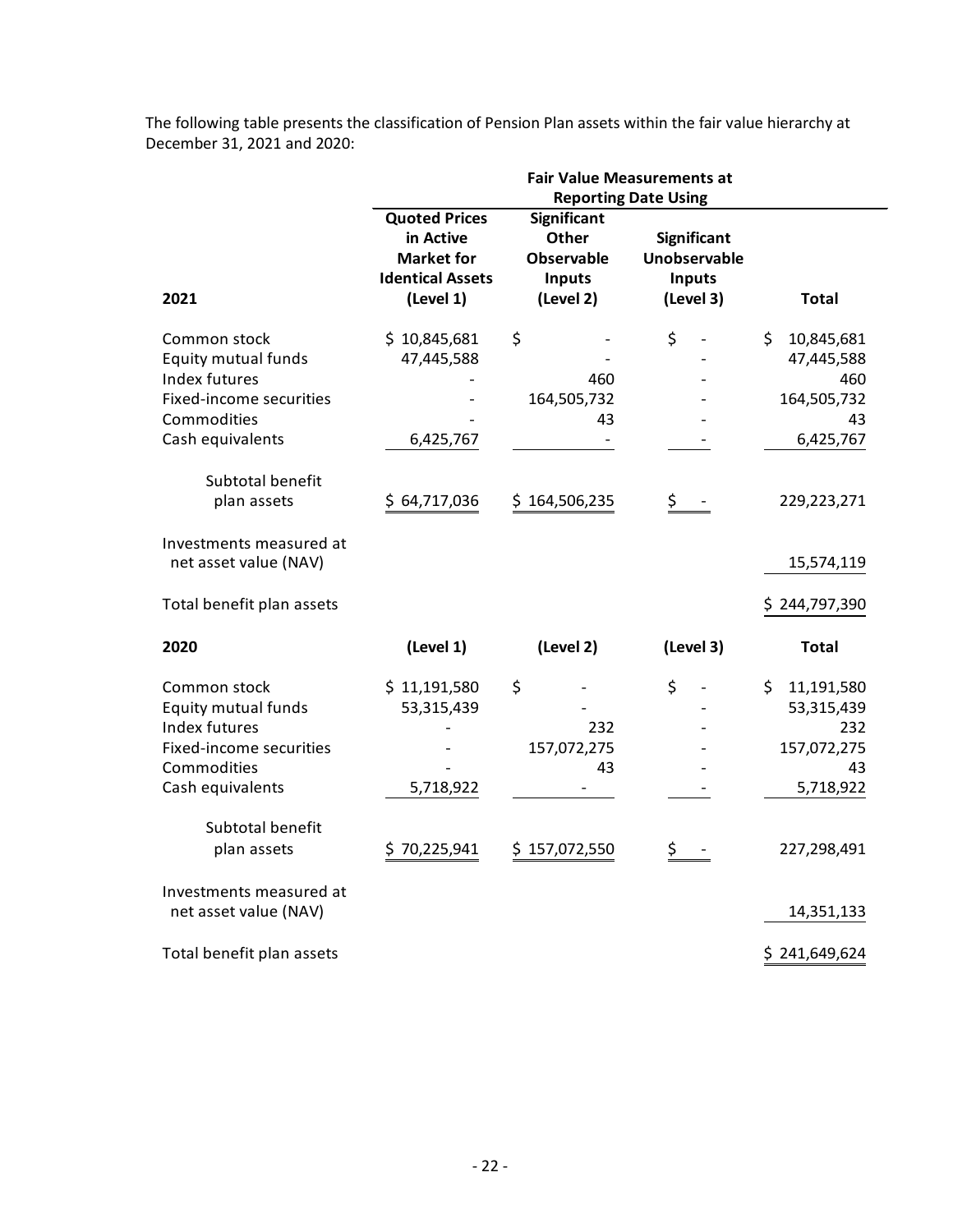The following table presents the classification of VEBA and 401(h) account assets within the fair value hierarchy at December 31, 2021 and 2020:

|                                                 | <b>Fair Value Measurements at</b> |                    |               |                  |  |
|-------------------------------------------------|-----------------------------------|--------------------|---------------|------------------|--|
|                                                 | <b>Reporting Date Using</b>       |                    |               |                  |  |
|                                                 | <b>Quoted Prices</b>              | <b>Significant</b> |               |                  |  |
|                                                 | in Active                         | Other              | Significant   |                  |  |
|                                                 | <b>Market for</b>                 | Observable         | Unobservable  |                  |  |
|                                                 | <b>Identical Assets</b>           | <b>Inputs</b>      | <b>Inputs</b> |                  |  |
| 2021                                            | (Level 1)                         | (Level 2)          | (Level 3)     | <b>Total</b>     |  |
|                                                 |                                   |                    |               |                  |  |
| Equity mutual funds                             | \$<br>55,045,316                  | \$                 | \$            | \$<br>55,045,316 |  |
| Equity exchange traded funds                    | 4,212,480                         |                    |               | 4,212,480        |  |
| Fixed-income mutual funds                       | 86,580,043                        |                    |               | 86,580,043       |  |
| Fixed-income securities                         |                                   | 19,461,407         |               | 19,461,407       |  |
| Cash equivalents                                | 1,229,124                         |                    |               | 1,229,124        |  |
|                                                 |                                   |                    |               |                  |  |
| Benefit plan assets                             | Ś<br>147,066,963                  | \$<br>19,461,407   | \$            | 166,528,370      |  |
|                                                 |                                   |                    |               |                  |  |
| Uncleared cash disbursements from benefits paid |                                   |                    |               | (4, 163, 688)    |  |
| Investments measured at net asset value (NAV)   |                                   |                    |               | 10,037,965       |  |
|                                                 |                                   |                    |               |                  |  |
| Total benefit plan assets                       |                                   |                    |               | 172,402,647      |  |
|                                                 |                                   |                    |               |                  |  |
| 2020                                            |                                   |                    |               |                  |  |
| Equity mutual funds                             | Ś.<br>61,519,280                  | \$                 | \$            | \$<br>61,519,280 |  |
| Fixed-income mutual funds                       | 79,992,711                        |                    |               | 79,992,711       |  |
| Fixed-income securities                         |                                   | 19,910,040         |               | 19,910,040       |  |
| Cash equivalents                                | 1,403,900                         |                    |               | 1,403,900        |  |
|                                                 |                                   |                    |               |                  |  |
| Benefit plan assets                             | 142,915,891                       | 19,910,040<br>Ş    |               | 162,825,931      |  |
|                                                 |                                   |                    |               |                  |  |
| Uncleared cash disbursements from benefits paid |                                   |                    |               | (5,536,750)      |  |
| Investments measured at net asset value (NAV)   |                                   |                    |               | 8,950,949        |  |
|                                                 |                                   |                    |               |                  |  |
| Total benefit plan assets                       |                                   |                    |               | 166,240,130      |  |
|                                                 |                                   |                    |               |                  |  |

Investments that were measured at net asset value (NAV) per share (or its equivalent) as a practical expedient have not been classified in the fair value hierarchy. These investments represent holdings in a single private investment fund that are redeemable at the election of the holder upon no more than 30 days' notice. The values reported above are based on information provided by the fund manager.

**Pension Plan and Other Postretirement Benefit Assumptions**—Actuarial assumptions used to determine benefit obligations at December 31, 2021 and 2020, were as follows:

|                               | <b>Pension Plan</b> |       | <b>Other Postretirement Benefits</b> |        |                |        |
|-------------------------------|---------------------|-------|--------------------------------------|--------|----------------|--------|
|                               | 2021                | 2020  | 2021                                 |        | 2020           |        |
|                               |                     |       | Medical                              | Life   | <b>Medical</b> | Life   |
| Discount rate                 | 3.08%               | 2.85% | 3.06%                                | 3.06 % | 2.82 %         | 2.82 % |
| Rate of compensation increase | 3.00                | 3.00  | N/A                                  | 3.00   | N/A            | 3.00   |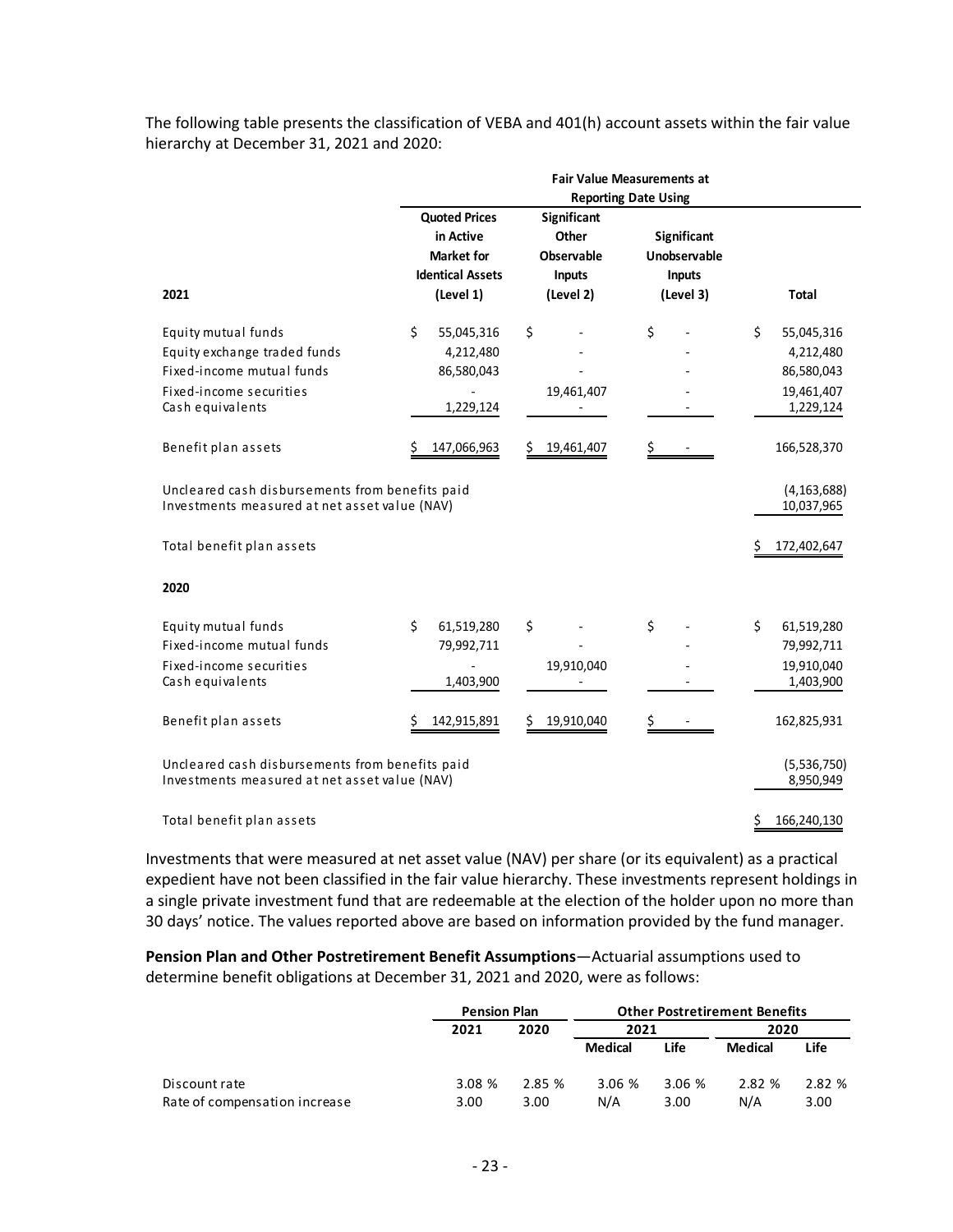Actuarial assumptions used to determine net periodic benefit cost for the years ended December 31, 2021 and 2020, were as follows:

|                                          |       |        | 2021           |        | 2020    |       |
|------------------------------------------|-------|--------|----------------|--------|---------|-------|
|                                          | 2021  | 2020   | <b>Medical</b> | Life   | Medical | Life  |
| Discount rate                            | 2.85% | 3.58 % | 2.82 %         | 2.82 % | 3.55%   | 3.55% |
| Expected long-term return on plan assets | 5.25  | 5.75   | 4.47           | 5.00   | 5.11    | 5.75  |
| Rate of compensation increase            | 3.00  | 3.00   | N/A            | 3.00   | N/A     | 3.00  |

In selecting the expected long-term rate of return on assets, the Companies considered the average rate of earnings expected on the funds invested to provide for plan benefits. This included considering the Pension Plan and VEBA trusts' asset allocation, and the expected returns likely to be earned over the life of the Pension Plan and the VEBAs.

Assumed health care cost trend rates at December 31, 2021 and 2020, were as follows:

|                                                                                                                                            | 2021  | 2020  |
|--------------------------------------------------------------------------------------------------------------------------------------------|-------|-------|
| Health care trend rate assumed for next year-participants under 65                                                                         | 6.50% | 6.50% |
| Health care trend rate assumed for next year-participants over 65<br>Rate to which the cost trend rate is assumed to decline (the ultimate | 7.10  | 6.80  |
| trend rate) - participants under 65                                                                                                        | 5.00  | 5.00  |
| Rate to which the cost trend rate is assumed to decline (the ultimate                                                                      |       |       |
| trend rate) - participants over 65                                                                                                         | 5.00  | 5.00  |
| Year that the rate reaches the ultimate trend rate                                                                                         | 2027  | 2024  |

Assumed health care cost trend rates have a significant effect on the amounts reported for the health care plans. A one-percentage-point change in assumed health care cost trend rates would have the following effects:

|                                             | One-Percentage- One-Percentage-<br><b>Point Increase</b> | <b>Point Decrease</b> |  |
|---------------------------------------------|----------------------------------------------------------|-----------------------|--|
| Effect on total service and interest cost   | $5 \t1.046.841$                                          | \$ (859, 369)         |  |
| Effect on postretirement benefit obligation | 19.360.210                                               | (15,969,792)          |  |

**Pension Plan and Other Postretirement Benefit Assets**—The asset allocation for the Pension Plan and VEBA trusts at December 31, 2021 and 2020, by asset category was as follows:

|                   |      | <b>Pension Plan</b> |      | <b>VEBA Trusts</b> |  |
|-------------------|------|---------------------|------|--------------------|--|
|                   | 2021 | 2020                | 2021 | 2020               |  |
| Asset category:   |      |                     |      |                    |  |
| Equity securities | 31 % | 33 %                | 40 % | 41 %               |  |
| Debt securities   | 69   | 67                  | 60   | 59                 |  |

**Pension Plan and Other Postretirement Benefit Contributions**—The Companies expect to contribute \$6,200,000 to their Pension Plan and \$21,900 to their Other Postretirement Benefits plan in 2022.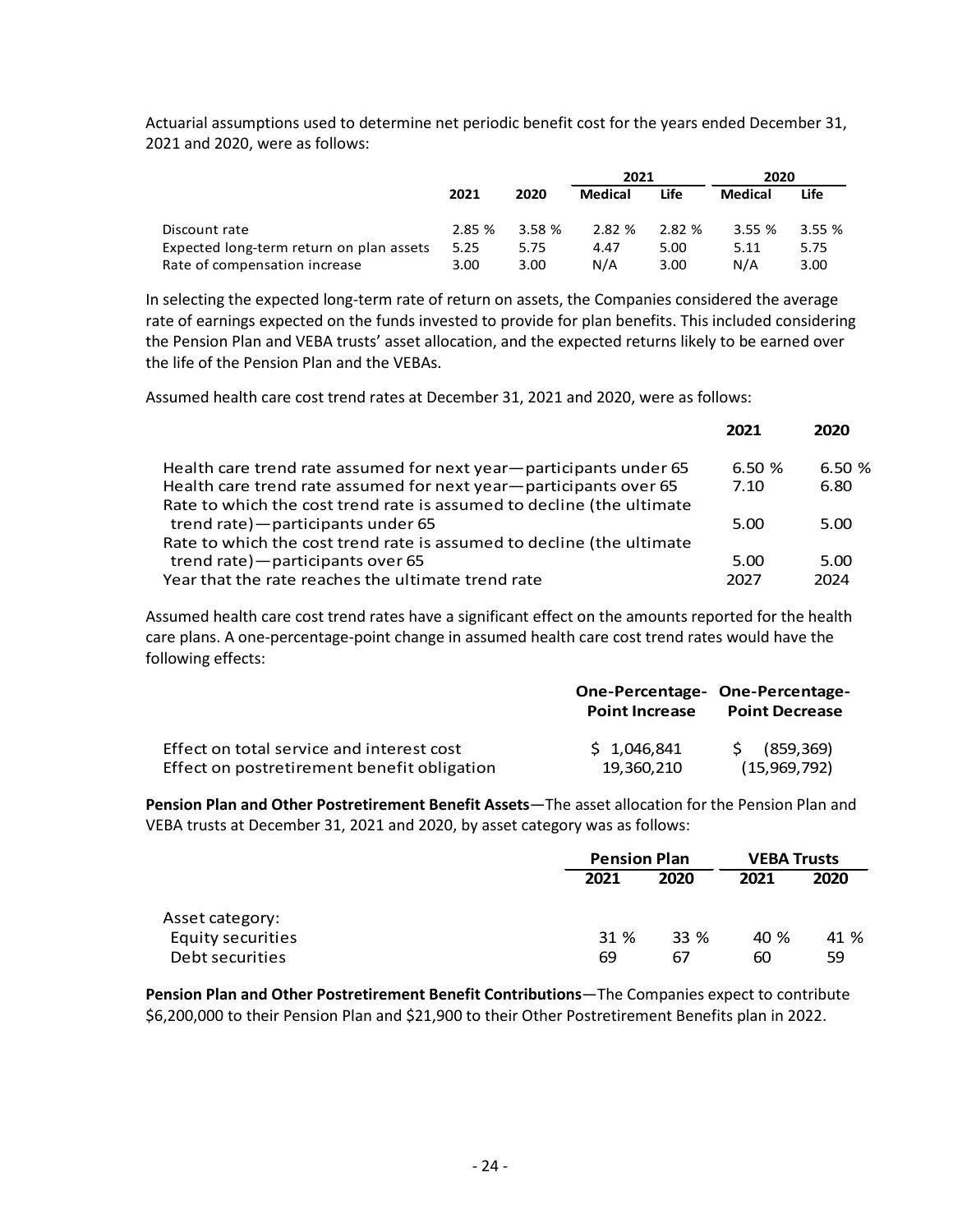**Estimated Future Benefit Payments**—The following benefit payments, which reflect expected future service, as appropriate, are expected to be paid:

| <b>Years Ending</b><br>December 31 | <b>Pension</b><br>Plan | Other<br>Postretirement<br><b>Benefits</b> |  |
|------------------------------------|------------------------|--------------------------------------------|--|
| 2022                               | \$11,422,129           | 6,694,289<br>S.                            |  |
| 2023                               | 11,974,475             | 7,207,046                                  |  |
| 2024                               | 12,930,216             | 7,829,720                                  |  |
| 2025                               | 12,739,515             | 8,391,295                                  |  |
| 2026                               | 13,164,561             | 8,861,471                                  |  |
| Five years thereafter              | 69,638,851             | 48,588,130                                 |  |

**Postemployment Benefits**—The Companies follow the accounting guidance in FASB ASC 712, *Compensation—Non-Retirement Postemployment Benefits*, and accrue the estimated cost of benefits provided to former or inactive employees after employment but before retirement. Such benefits include, but are not limited to, salary continuations, supplemental unemployment, severance, disability (including workers' compensation), job training, counseling, and continuation of benefits, such as health care and life insurance coverage. The cost of such benefits and related obligations has been allocated to OVEC and IKEC in the accompanying consolidated financial statements. The allocated amounts represent approximately a 43% and 57% split between OVEC and IKEC, respectively, as of December 31, 2021, and approximately a 37% and 63% split between OVEC and IKEC, respectively, as of December 31, 2020. The liability is offset with a corresponding regulatory asset and represents unrecognized postemployment benefits billable in the future to customers. The accrued cost of such benefits was \$8,611,705 and \$6,833,166 at December 31, 2021 and 2020, respectively.

**Defined Contribution Plan**—The Companies have a trustee-defined contribution supplemental pension and savings plan that includes 401(k) features and is available to employees who have met eligibility requirements. The Companies' contributions to the savings plan equal 100% of the first 1% and 50% of the next 5% of employee-participants' pay contributed. In addition, the Companies provide contributions to eligible employees, hired on or after January 1, 2015, of 3% to 5% of pay based on age and service. Benefits to participating employees are based solely upon amounts contributed to the participants' accounts and investment earnings. By its nature, the plan is fully funded at all times. The employer contributions for 2021 and 2020 were \$1,914,558 and \$1,920,461, respectively.

## **9. ENVIRONMENTAL MATTERS**

**Air Regulations**—On March 10, 2005, the United States Environmental Protection Agency (the USEPA) issued the Clean Air Interstate Rule (CAIR) that required significant reductions of SO2 and NOx emissions from coal-burning power plants. On March 15, 2005, the USEPA also issued the Clean Air Mercury Rule (CAMR) that required significant mercury emission reductions for coal-burning power plants. These emission reductions were required in two phases: 2009 and 2015 for NOx, 2010 and 2015 for SO2 and 2010 and 2018 for mercury. Ohio and Indiana subsequently finalized their respective versions of CAIR and CAMR. In response, the Companies determined that it would be necessary to install flue gas desulfurization (FGD) systems at both plants to comply with these rules. Following completion of the necessary engineering and permitting, construction was started on the FGD systems, and the two Kyger Creek FGD systems were placed into service in 2011 and 2012, while the two Clifty Creek FGD systems were placed into service in 2013.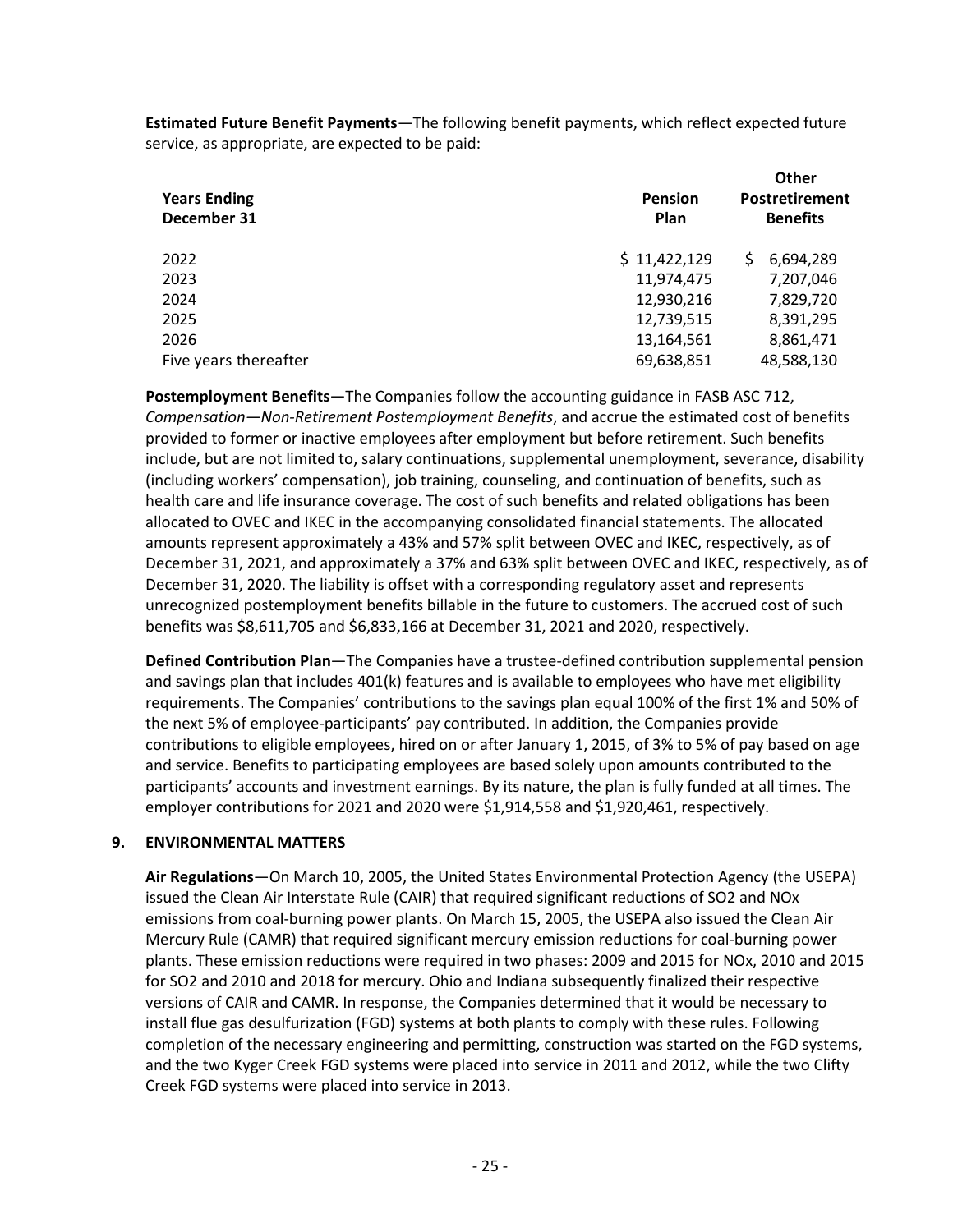After the promulgation of CAIR and CAMR, a series of legal challenges to those rules resulted in their replacement with additional rules. CAMR was replaced with a rule referred to as the Mercury and Air Toxics Standards (MATS) rule. The rule became final on April 16, 2012, and the Companies had to demonstrate compliance with MATS emission limits on April 16, 2015. The MATS rule has also undergone legal challenges since it went into effect, and there are a few remaining legal issues pending. The controls the Companies have installed have proven to be adequate to meet the stringent emissions requirements outlined in the MATS rule.

After CAIR was promulgated, legal challenges resulted in that rule being remanded back to the USEPA. The USEPA subsequently promulgated a replacement rule to CAIR called the Cross-State Air Pollution Rule (CSAPR). CSAPR was issued on July 6, 2011, and it was scheduled to go into effect on January 1, 2012. However, a legal challenge of that rule resulted in a stay. The stay was lifted by the D.C. Circuit Court in 2014 and CSAPR, which requires significant NOx and SO2 emissions reductions, became effective on January 1, 2015. Further legal challenges of CSAPR resulted in the U.S. Supreme Court remanding portions of the CSAPR rule back to the D.C. Circuit Court for additional review and subsequent action by the USEPA. This resulted in the USEPA issuing the CSAPR Update rule which became final on September 7, 2016, and went into effect beginning with the May 1, 2017 to September 30, 2017 ozone season. The CSAPR Update did not replace CSAPR, it only required additional reductions in NOx emissions from utilities in 22 states (including Ohio and Indiana) during the ozone season. The Companies prepared for and implemented a successful compliance strategy for the CSAPR Update rule requirements in the 2017 ozone season. That strategy was standardized to meet future ozone season compliance obligations, and its execution provided for another successful ozone season in 2019. The CSAPR Update Rule has also been subject to extensive litigation, and the D.C. Circuit Court of Appeals issued a decision on September 13, 2019, on one of those legal challenges that remanded portions of this rule back to the USEPA to address. On October 15, 2020, the USEPA issued a proposed revision to the CSAPR Update in response to the court remand; and on March 15, 2021, the USEPA Administer Regan signed a final rule revising the CSAPR Update Rule to ensure states fully comply with their "good neighbor" obligations to comply with the 2008 Ozone NAAQS standard. This revised rule went into effect on June 29, 2021 and it created a new Group 3 NOx allowance trading program that applies to 12 states, including Indiana and Ohio. The rule changes did not impact our near term compliance strategy, nor is it expected to materially change future operations.

On February 28, 2022, the USEPA proposed federal implementation rule known as the proposed "Transport Rule." This proposed new draft rule is intended to fully resolve states obligations under the "good neighbor" provisions of the Clean Air Act for the 2015 Ozone NAAQS. EPA anticipates finalizing this rule by the 2023 ozone season. The draft rule terms are being evaluated but, as drafted, do not appear to materially impact the Companies near term compliance strategy.

As a result of the installation and effective operation of the FGD systems and the SCR systems at each plant, management did not need to purchase additional annual SO2 allowances, annual NOx allowances or ozone season NOx allowances as part of the ozone season CSAPR Update Rule that went into effect in 2021 to cover actual emissions. The Companies also maintain a bank of allowances for all three programs as a hedge to cover future emissions in the event of any short-term operating events or other external factors. Depending on a variety of operational and economic factors, management may elect to consume a portion of these banked allowances and/or strategically purchase additional CSAPR annual and ozone season allowances in 2022 and beyond for compliance with the CSAPR and the recently revised CSAPR Update, as well as the proposed new Transport Rule intended to implement the 2015 ozone NAAQS beginning with the 2023 ozone season.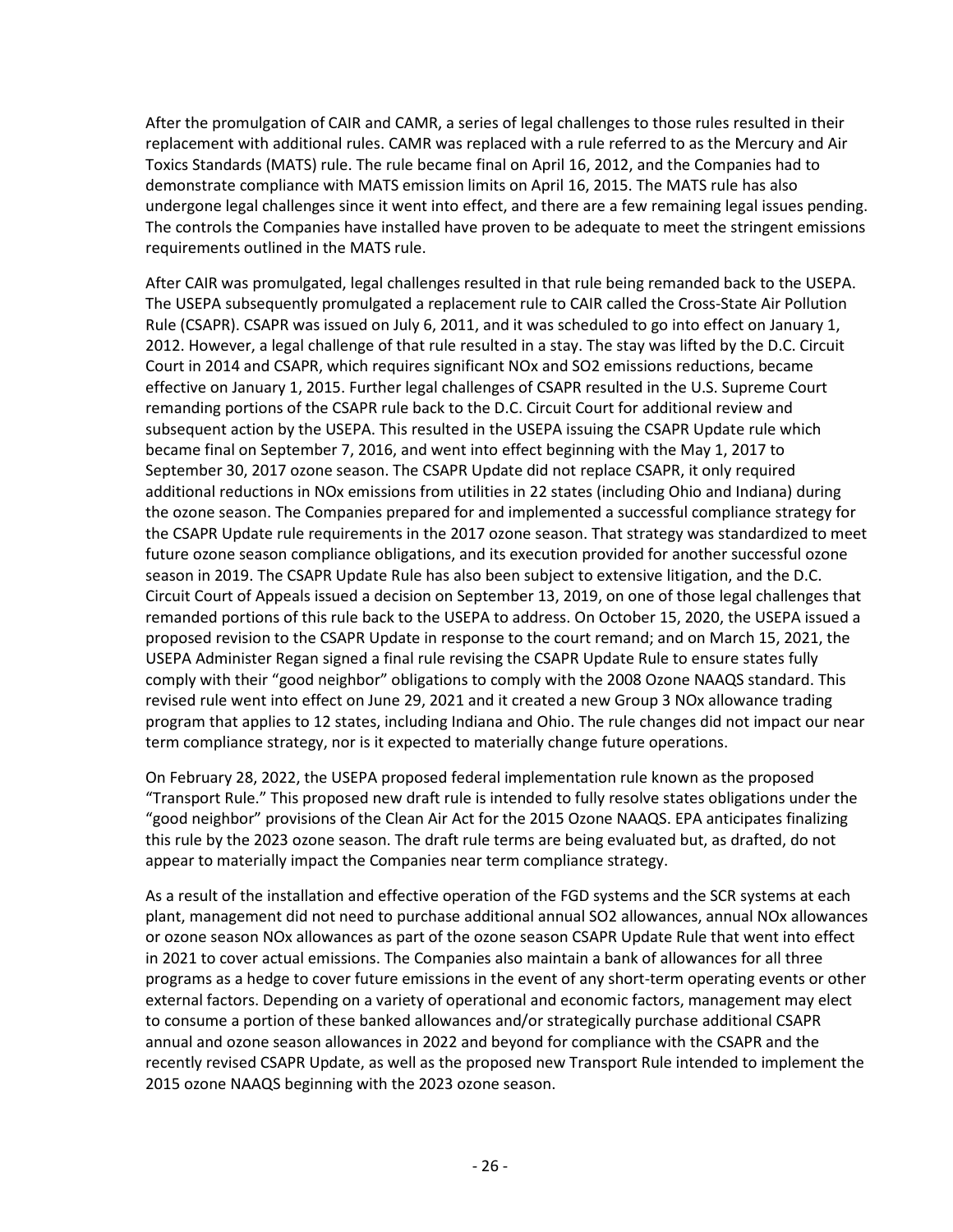With all FGD systems fully operational, the Companies continue to expect to have adequate  $SO<sub>2</sub>$ allowances available every year without having to rely on market purchases to comply with the CSAPR rules in their current form. Given the success of the Companies' NOx ozone season compliance strategy, the purchase of additional NOx allowances is less likely in the short term as well; however, the Companies did implement changes in unit dispatch criteria for Clifty Creek Unit 6 during the 2017 and subsequent ozone seasons and are continuing to evaluate the need for additional NOx controls for this unit to provide additional flexibility in operating this unit in light of recent changes to the CSAPR Update rules that went into effect in June of 2021 as well as the proposed new ozone season Transport Rule that the USEPA anticipates going into effect during the 2023 NOx ozone season.

**CCR Rule**—In 2010, the USEPA published a proposed rule to regulate the disposal and beneficial reuse of coal combustion residuals (CCRs), including fly ash and boiler slag generated at coal-fired electric generating units as well as FGD gypsum generated at some coal-fired plants. The proposed rule contained two alternative proposals. One proposal would impose federal hazardous waste disposal and management standards on these materials and another would allow states to retain primary authority to regulate the beneficial reuse and disposal of these materials under state solid waste management standards, including minimum federal standards for disposal and management. Both proposals would impose stringent requirements for the construction of new coal ash landfills and existing unlined surface impoundments.

Various environmental organizations and industry groups filed a petition seeking to establish deadlines for a final rule. To comply with a court-ordered deadline, the USEPA issued a prepublication copy of its final rule in December 2014. The rule was published in the Federal Register in April 2015 and became effective in October 2015.

In the final rule, the USEPA elected to regulate CCR as a nonhazardous solid waste and issued new minimum federal solid waste management standards. The rule applies to new and existing active CCR landfills and CCR surface impoundments at operating electric utility or independent power production facilities. The rule imposes new and additional construction and operating obligations, including location restrictions, liner criteria, structural integrity requirements for impoundments, operating criteria, and additional groundwater monitoring requirements. The rule is self-implementing and currently does not require state action for the states of Indiana or Ohio. As a result of this selfimplementing feature, the rule contains extensive recordkeeping, notice, and Internet posting requirements.

The Companies have been systematically implementing the applicable provisions of the CCR rule. The Companies have completed all compliance obligations associated with the rule to date and are continuing to evaluate what, if any, impacts groundwater quality will have on the South Fly Ash Pond and landfill at Kyger Creek and the West Boiler Slag Pond and landfill at Clifty Creek. To date, these four CCR units continue to meet the groundwater monitoring standards of the CCR rule. The Companies have been evaluating potential impacts to groundwater quality near the boiler slag pond at Kyger Creek and the landfill runoff collection pond at Clifty Creek as required by the CCR rule. The Companies have determined that statistically significant increases (SSIs) in certain groundwater parameters are present at the two identified locations, and additional steps as defined by the CCR rule were taken. The evaluation of whether an SSI exists is a required component of the groundwater monitoring conditions of the CCR rule. A determination that an SSI appears to be present requires additional evaluation to be undertaken by the facility to determine if there are alternative sources that are influencing groundwater quality and to evaluate the extent of the groundwater quality impact. Concurrently, a facility must continue to evaluate groundwater quality as required by the CCR rule, and determine what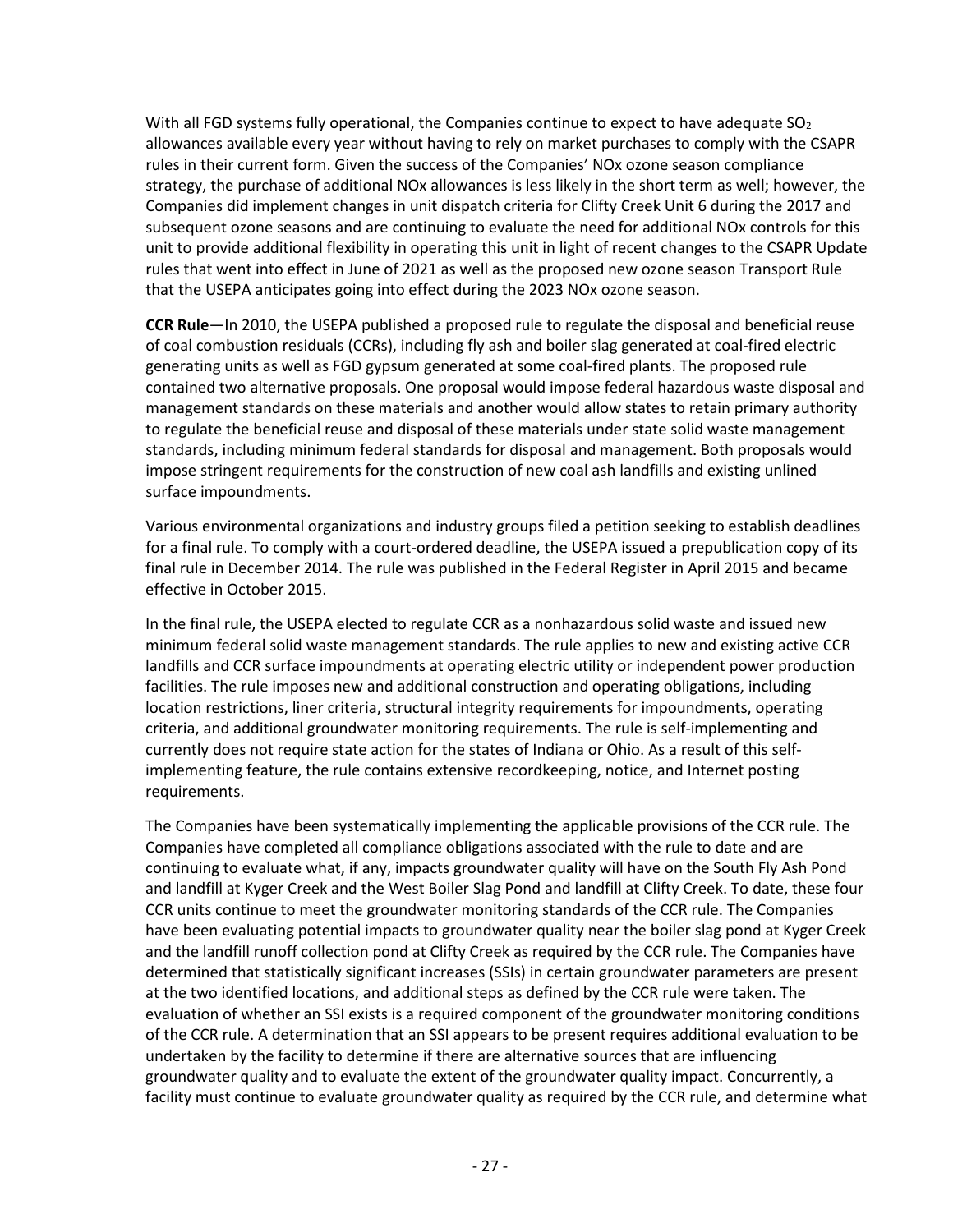potential corrective actions are feasible to address the SSIs. The Companies conducted Alternative Source Demonstrations (ASD) to determine if groundwater was being influenced from sources other than the CCR unit. The ASDs were unable to definitively prove that alternative sources were directly influencing groundwater quality. As a result, the Companies worked with their Qualified Professional Engineer (QPE) to determine what corrective actions were feasible for each CCR unit, and then held a public meeting to discuss these options with the public prior to selecting a remedy. The Companies continue to work through the compliance requirements of the CCR Rule and remain in compliance.

Since the initial publication of the CCR rules in 2015, several legal, legislative and regulatory events impacting the scope, applicability and future CCR compliance obligations and timelines have also taken place. Final actions include: 1.) federal legislation (i.e., the WIIN Act) that provides a pathway for states to seek approval for administering and enforcing the federal CCR program; 2.) The USEPA's issuance of a Phase I, Part I revision to the CCR rules on March 1, 2018; 3.) the D.C. Circuit Court's August 21, 2018, ruling vacating and remanding portions of the CCR rule; 4.) The USEPA's issuance of a final CCR Rule, Part A, which was published in the *Federal Register* on August 28, 2020. This final rule introduced a significant revision to the 2015 CCR rule requiring all impoundments that do not meet the liner requirements outlined in the rule to cease receiving CCR material and initiate closure by April 11, 2021, regardless of their overall compliance status. If that date is not technically feasible, an alternate date to cease receiving CCR material and initiate closure can be secured from the USEPA through a proposed extension request process, which was required by the USEPA no later than November 30, 2020. The surface impoundments at Kyger Creek and Clifty Creek were not constructed in a manner that meets the definition of a liner under the 2015 CCR rule. As a result, the Companies completed an engineering evaluation to develop preliminary closure designs for the impoundments and to determine a technically feasible timeline for discontinuing placement of CCR and non-CCR waste streams in these impoundments and to initiate closure of the CCR impoundments consistent with the requirements of the rule. The Companies submitted technical justification documents to the USEPA in compliance with the November 30, 2020, deadline that demonstrated why additional time is needed to cease placement of CCR and non-CCR waste streams in the surface impoundments and initiate closure. Separately, the proposed Part B revisions to the 2015 CCR rule outline the development of a federal permitting program to regulate and enforce the CCR rule at all applicable facilities consistent with the Congressional mandate outlined in the WIIN Act. This federal permit program would replace the current enforcement mechanism of a self-implementing rule enforced through citizen suits and place it back with the USEPA or any state regulator that receives primacy to implement the CCR permitting within their respective state. The Companies are actively monitoring these developments and adapting their CCR compliance program to ensure compliance obligations and timelines are adjusted accordingly.

The Companies secured various environmental permits in support of the CCR compliance strategy developed to comply with the CCR Rule, Part A and initiated work in 2021. On January 11, 2022, the IKEC Clifty Creek plant received a preliminary determination from USEPA proposing to deny the alternative closure deadlines IKEC requested for its two surface impoundments in the demonstration application filed by IKEC on November 30, 2020. The USEPA's determination is preliminary, and is not a final action. The preliminary determination is also subject to public notice and comment, that ended March 25, 2022. Upon conclusion of the public notice and comment period, and subsequent review of comments filed, the USEPA could take a final agency action to either approve or deny IKEC's alternative closure dates. If the demonstration is ultimately denied, IKEC may need to take a plant outage while it completes the installation of new treatment systems currently under construction that will provide alternative capacity to manage CCR and non-CCR waste streams at the site consistent with the CCR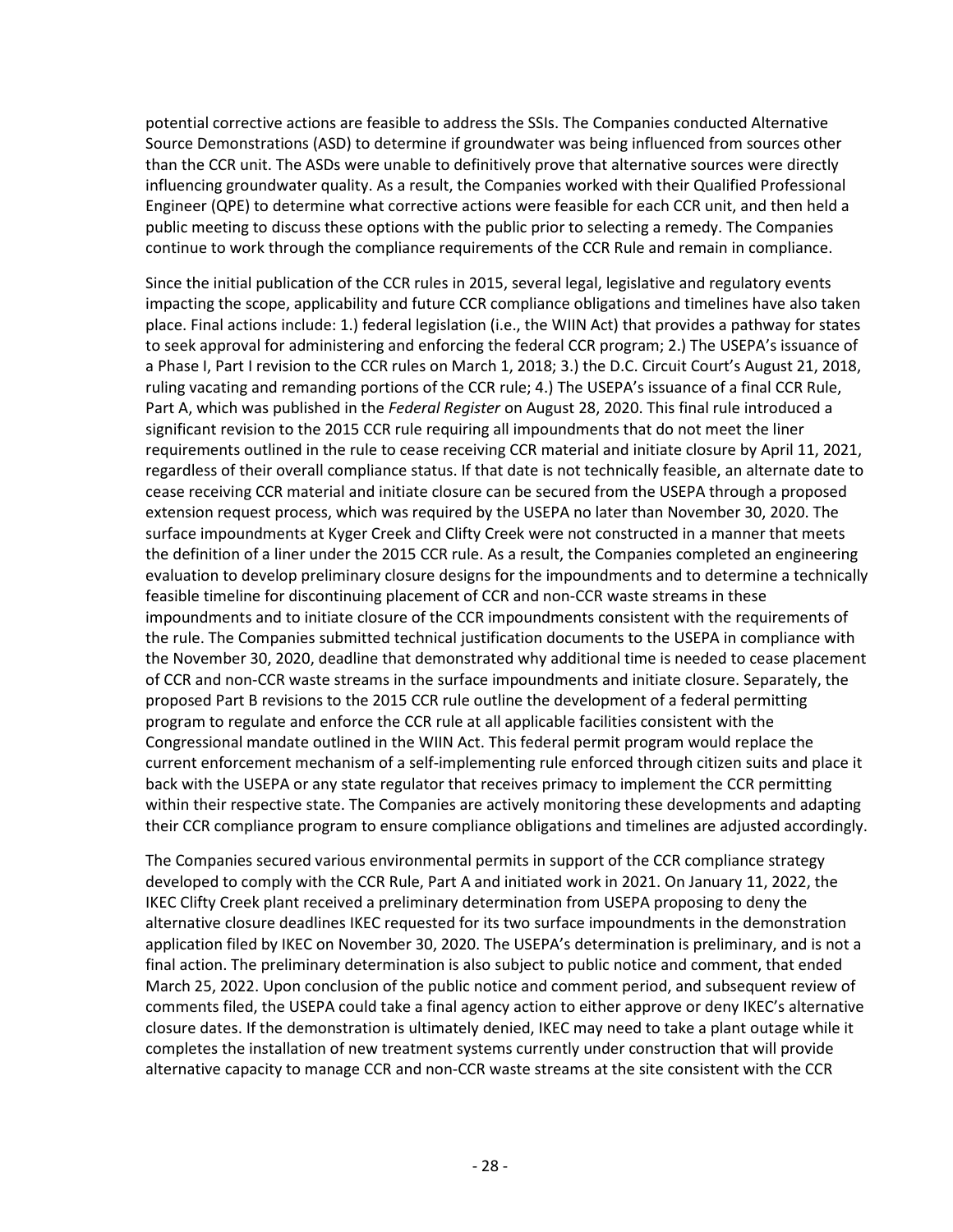Rule. The Kyger Creek station filed a similar demonstration application in November of 2020, but has yet to receive any determination from the USEPA.

Changes in regulations or in the Companies' strategies for mitigating the impact of coal combustion residuals could potentially result in material increases to the asset retirement obligations. The Companies will revisit the demolition and decommissioning studies as appropriate throughout the process of executing closure of the CCR surface impoundments to maintain an appropriate estimated cost of ultimate facility closure and decommissioning

In February 2014, the USEPA completed a risk evaluation of the beneficial uses of coal fly ash in concrete and FGD gypsum in wallboard and concluded that the USEPA supports these beneficial uses. Currently, approximately 65 percent of the coal ash and other residual products from the Companies' generating facilities are reused in the production of cement and wallboard, as soil amendments, as abrasives or road treatment materials, and for other beneficial uses.

**NAAQS Compliance for SO<sub>2</sub>—On** June 22, 2010, the USEPA revised the Clean Air Act by developing and publishing a new one-hour SO2 NAAQS of 75 parts per billion, which replaced the previously existing 24-hour and annual standards, and became effective on August 23, 2010. States with areas failing to meet the standard were required to develop state implemented plans to expeditiously attain and maintain the standard.

On August 15, 2013, the USEPA published its initial non-attainment area designations for the new onehour SO2, which did not include the areas around Kyger Creek or Clifty Creek. However, the amended rule does establish that at a minimum, sources that emit 2,000 tons SO2 or more per year be characterized by their respective states using either modeling of actual source emissions or through appropriately sited ambient air quality monitors.

In addition, the USEPA entered into a settle agreement with Sierra Club/NRDC in the U.S. District Court for the Northern District of California requiring the USEPA to take certain actions, including completing area designation by July 2, 2016, for areas with either monitored violations based on 2013-15 air quality monitoring or sources not announced for retirement that emitted more than 16,000 tons SO2 or more than 2,600 tons with a 0.45 SO2/mmBtu emission rate in 2012.

Both Kyger Creek and Clifty Creek directly or indirectly triggered one of the criteria and have been evaluated by the respective state regulatory agencies through modeling. The modeling results showed Clifty Creek could meet the new one-hour SO2 limit using their current scrubber systems without any additional investment or modifications. Kyger Creek's modeling data was rejected by USEPA as inconclusive in 2016. As a result, the USEPA required Kyger Creek install an SO2 monitoring network around the plant and monitor ambient air quality beginning on January 1, 2017. Based on the first three years of data from that network, Ohio EPA prepared an updated petition to the USEPA in early 2020 requesting that the area in the county surrounding the plant be re-designated to attainment/unclassifiable with the one-hour SO2 standard. The USEPA subsequently acted on this request and published a notice in the *Federal Register* proposing to make this re-designation. A final rulemaking approving the re-designation was expected in 2021; however, the USEPA failed to act on the re-designation. The companies are still optimistic the USEPA will eventually do so as there are now five years of data supporting a re-designation determination On February 26, 2019, the USEPA issued a final decision that it is retaining the existing primary SO2 NAAQS at 75 parts per billion for the next fiveyear NAAQS review cycle. Given this decision, combined with current scrubber performance, the Companies expect to avoid more restrictive permit limits relative to its SO2 emissions or the need for additional capital investment in major scrubber upgrades or modifications.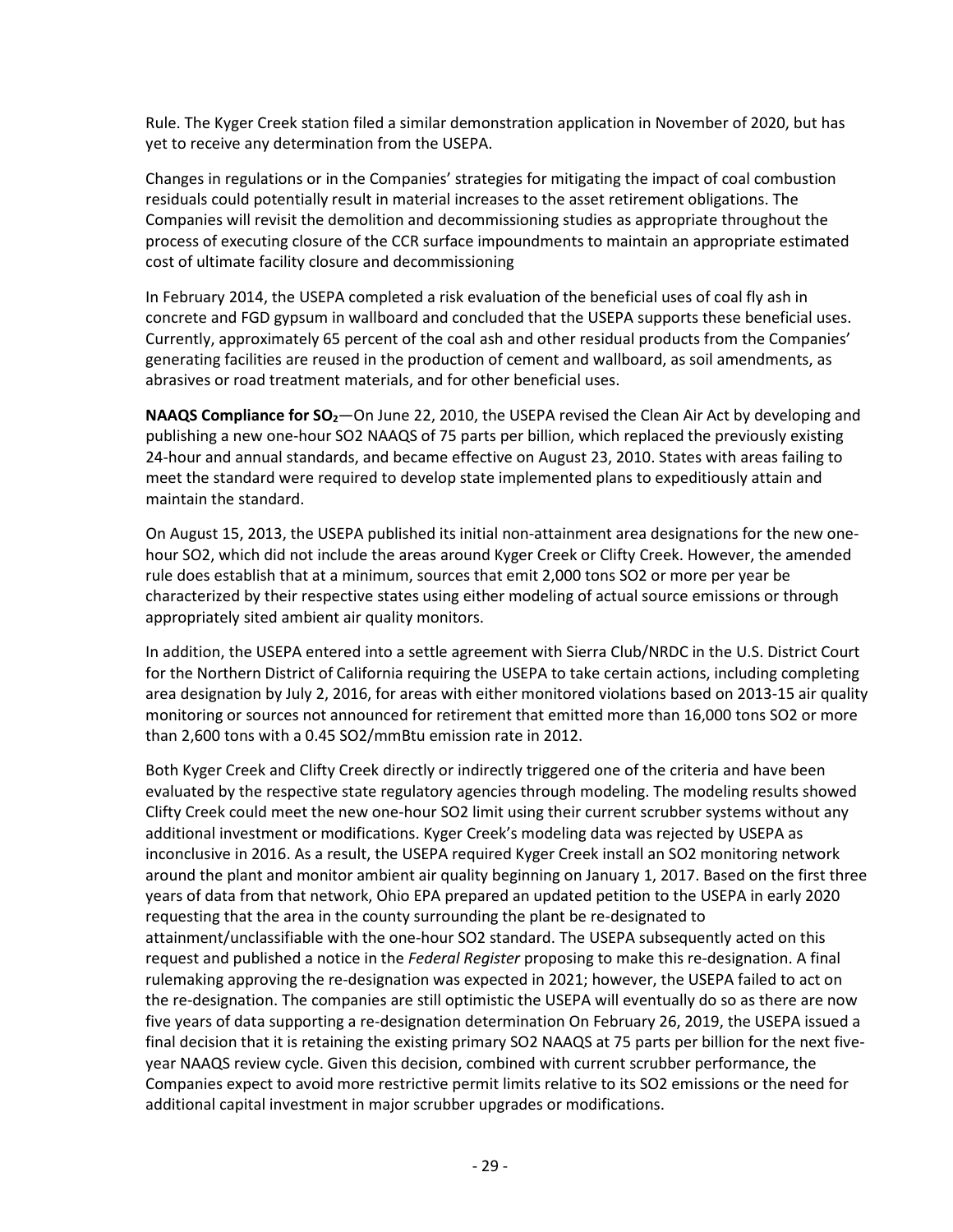**NAAQS compliance for Particulate Matter (PM).** In 2021, the current administration signaled via executive order that it intends to revisit the 2020 PM NAAQS standard and lower it. No draft rule has been issued yet; however, the Companies will continue to monitor that rulemaking effort to determine what impact a revision to this NAAQS standard could have on unit operations.

**Steam Electric ELGs**—On September 30, 2015, the USEPA signed a new final rule governing Effluent Limitations Guidelines (ELGs) for the wastewater discharges from steam electric power generating plants. The rule, which was formally published in the Federal Register on November 3, 2015, impacted future wastewater discharges from both the Kyger Creek and Clifty Creek stations.

The rule was intended to require the Companies to modify the way they handle a number of wastewater processes at both power plants. Specifically, the new ELG standards were going to affect the following wastewater processes in three ways listed below; however, in April 2017, the USEPA issued an administrative stay on the ELG rule; and then in June 2017, the USEPA issued a separate rulemaking staying the compliance deadlines for portions of the ELG rule applicable to bottom ash sluice water and to FGD wastewater discharges. The USEPA revised the rule redefining what constitutes "best available technology" for these two wastewater discharges and issued an updated final rule in the Federal Register on October 13, 2020. Based on the original rule and revisions captured in the 2020 update, the following impacts to each wastewater discharge are expected:

- 1. Kyger Creek will need to convert to dry fly ash handling by no later than December 31, 2023. The USEPA stay on portions of the ELG rule does not impact the need to convert Kyger Creek station to dry fly ash handling or the associated timeline. The Clifty Creek station already has a dry fly ash handling system in place, so this provision of the rule will not impact Clifty Creek's operations. Construction activities associated with dry fly ash conversion are underway and are expected to be completed in late 2022.
- 2. The new ELG rules originally prohibited the discharge of bottom ash sluice water from boiler slag/bottom ash waste water treatment systems. For Clifty Creek and Kyger Creek, this will result in the conversion of each plant's boiler slag pond to a closed-loop sluicing system for boiler slag, with up to a ten percent purge based on the volume of each facilities' total wetted volume. The Companies conducted a Phase I engineering study in 2016 to determine options and costs associated with retrofitting the plants' boiler slag treatment systems, but postponed the study until more information was available from the USEPA on the technologies being considered in the revised rule. After reviewing the new rule in draft, the Companies resumed the engineering study needed to formulate an overall compliance strategy based on this updated information. This study includes a further evaluation of technologies or retrofits capable of complying with the requirements of the revised rule, which included preliminary engineering, design, and schedule development that were initiated late in 2019. The Companies have completed the required evaluation associated with each facilities' boiler slag/bottom ash transport waste water treatment in 2020. This feed information was used to develop design and to initiate the bid process to conduct the work. Both the Kyger Creek and Clifty Creek Stations have secured various environmental permits necessary to commence construction on the boiler slag/bottom ash handling systems. Work associated with the Companies' CCR and ELG compliance strategies commenced in 2021.
- 3. The new ELG rules originally established new internal limitations for the FGD system wastewater discharges. Specifically, there were to be new internal limits for arsenic, mercury, selenium, and nitrate/nitrite nitrogen from the FGD chlorides purge stream wastewater treatment plant at each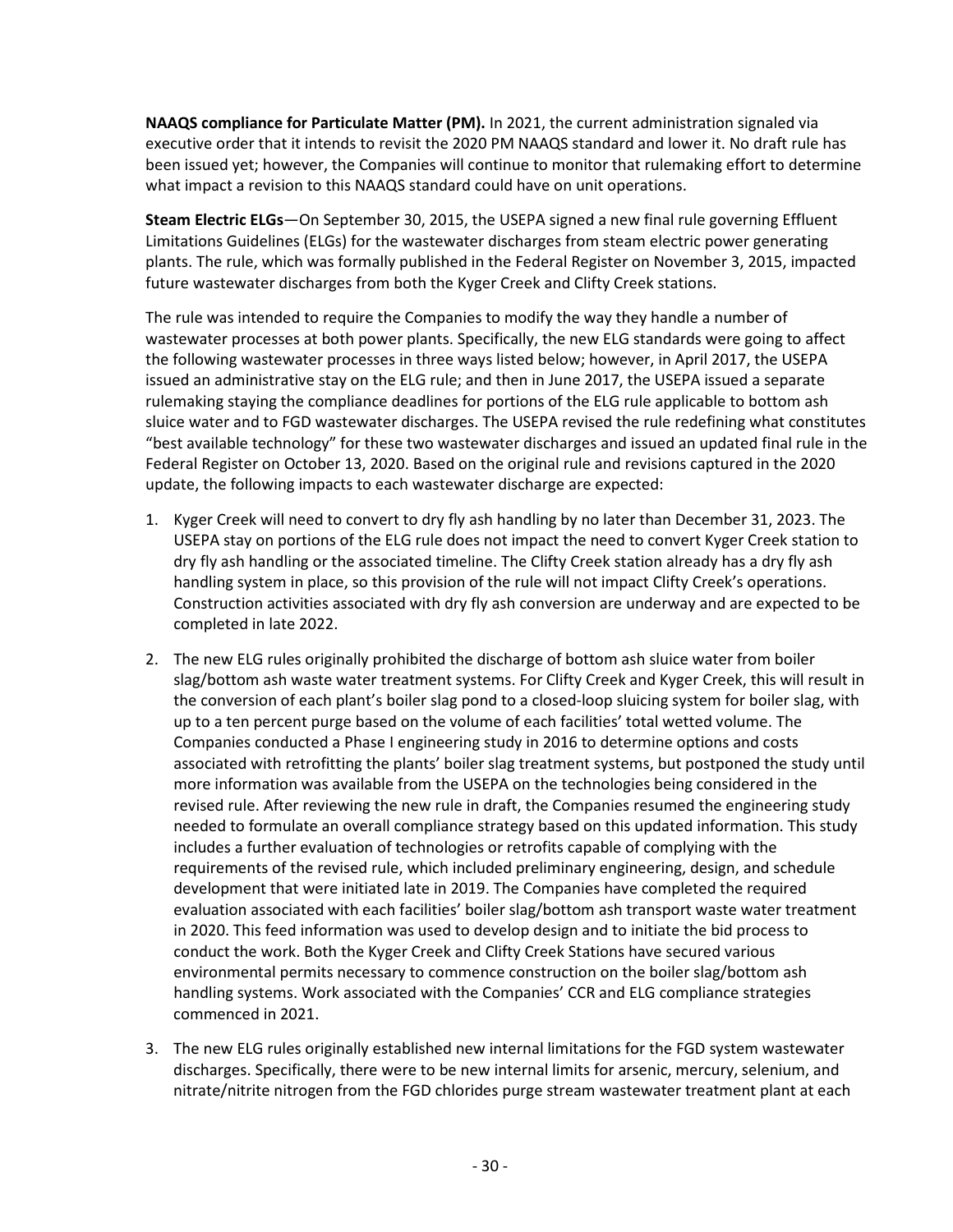plant. After reviewing the requirements of the 2015 edition of the rule, the Companies expected both Clifty Creek and Kyger Creek stations to be able to meet the mercury and arsenic limitations with the current wastewater treatment technology; however, the Companies anticipated the potential to add some form of biological (or equivalent nonbiological) treatment system downstream of each station's existing FGD waste water treatment plant to meet the new nitrate/nitrite nitrogen and selenium limitations. Installation of new controls to meet the final effluent limitations contained in the revised rule were placed on hold while the USEPA reconsidered the 2015 ELG rule to ensure that the compliance strategy ultimately selected would be able to meet any revised requirements in the updated ELG rule. With the finalization of the October 13, 2020 ELG Revision, the Companies resumed evaluation of the appropriate technology, design, and schedule to achieve compliance with the new requirements, which included a change in the final effluent limitations for arsenic, nitrate/nitrite, mercury and selenium. The most significant change to the rule is associated with the final effluent limitation for mercury, which was ultimately lower than the final limit in the 2015 version of the rule, resulting in the Companies needing to reevaluate and pilot technologies to determine what technology is capable of achieving this reduced mercury limit on the FGD discharges from each station. The Companies have been working with outside engineering resources, developed preliminary design reports, and a pilot test was conducted at the Kyger Creek station in 2021. Further, the Companies continue to work with state agencies to request the revised ELG applicability date for FGD waste water of no later than December 31, 2025.

Any new ELG limits will be implemented through each station's waste water discharge permit, which is typically renewed on a five-year basis. Given permit renewal schedules, each station is expected to receive new permits in 2022 with those revised applicability dates. The final compliance dates are expected to be facility-specific and negotiated with the Companies' state permit agencies based on the time needed to plan, secure funding, design, procure, and install necessary control technologies once the new rulemaking has been completed. The Companies will continue to monitor EPA regulatory actions on this rule and will respond as necessary.

**316(b) Compliance**—The 316(b) rule was published as a final rule in the Federal Register on August 15, 2014, and impacts facilities that use cooling water intake structures designed to withdraw at least 2 million gallons per day from waters of the U.S., and those facilities who also have an NPDES permit. The rule requires such facilities to choose one of seven options specified by the rule to reduce impingement to fish and other aquatic organisms. Additionally, facilities that withdraw 125 million gallons or more per day must conduct entrainment studies to assist state permitting authorities in determining what site-specific controls are required to reduce the number of aquatic organisms entrained by each respective cooling water system.

The Companies have completed the required two-year fish entrainment studies and filed the reports with the respective state regulatory agencies consistent with regulatory requirements under 40 CFR Section 122.21(r).

The timeline for determining if retrofits may be required to the cooling water systems at either Clifty Creek or Kyger Creek, as well as the type of retrofit required, will be negotiated with each state regulatory agency during future NPDES Permit renewals consistent with state regulatory obligations under 40 CFR Section 125.98(f). The terms and timelines associated with those retrofits are anticipated to be included in NPDES permit renewals at both facilities that are expected to take place in 2022.

The environmental rules and regulations discussed throughout the Environmental Matters footnote could require additional capital expenditures or maintenance expenses in future periods.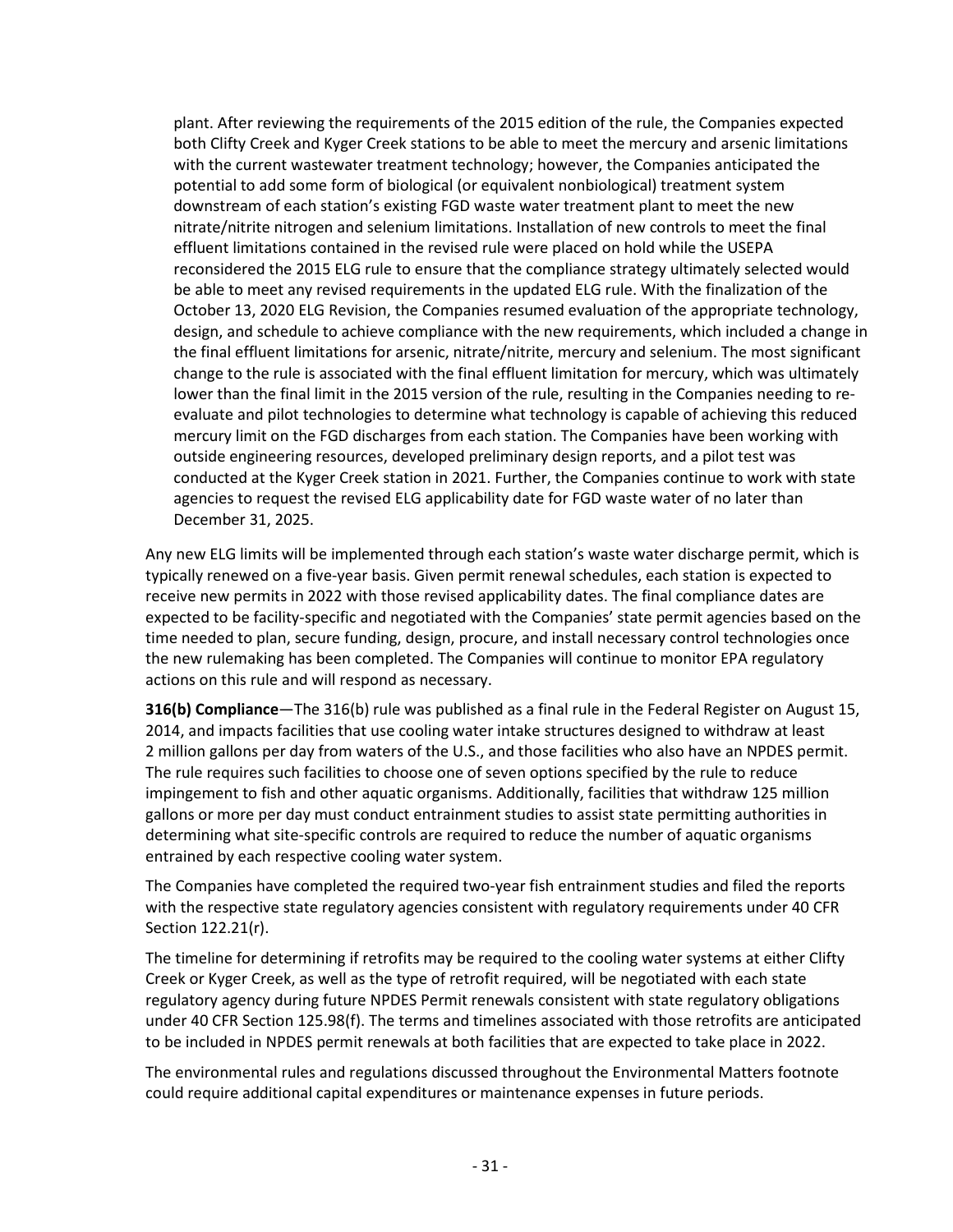#### **10. FAIR VALUE MEASUREMENTS**

The accounting guidance for financial instruments requires disclosure of the fair value of certain financial instruments. The estimates of fair value under this guidance require the application of broad assumptions and estimates. Accordingly, any actual exchange of such financial instruments could occur at values significantly different from the amounts disclosed.

OVEC utilizes its trustee's external pricing service in its estimate of the fair value of the underlying investments held in the benefit plan trusts and investment portfolios. The Companies' management reviews and validates the prices utilized by the trustee to determine fair value. Equities and fixedincome securities are classified as Level 1 holdings if they are actively traded on exchanges. In addition, mutual funds are classified as Level 1 holdings because they are actively traded at quoted market prices. Certain fixed-income securities do not trade on an exchange and do not have an official closing price. Pricing vendors calculate bond valuations using financial models and matrices. Fixed-income securities are typically classified as Level 2 holdings because their valuation inputs are based on observable market data. Observable inputs used for valuing fixed-income securities are benchmark yields, reported trades, broker/dealer quotes, issuer spreads, bids, offers, and economic events. Other securities with model-derived valuation inputs that are observable are also classified as Level 2 investments. Investments with unobservable valuation inputs are classified as Level 3 investments.

As of December 31, 2021 and 2020, the Companies held certain assets that are required to be measured at fair value on a recurring basis. These consist of investments recorded within long-term investments. The investments consist of money market mutual funds, equity mutual funds, and fixedincome municipal securities. Changes in the observed trading prices and liquidity of money market funds are monitored as additional support for determining fair value, and unrealized gains and losses are recorded in earnings.

The methods described above may produce a fair value calculation that may not be indicative of net realizable value or reflective of future fair values. Furthermore, while the Companies believe their valuation methods are appropriate and consistent with other market participants, the use of different methodologies or assumptions to determine the fair value of certain financial instruments could result in a different fair value measurement at the reporting date.

As cash and cash equivalents, current receivables, current payables, and line of credit borrowings are all short-term in nature, their carrying amounts approximate fair value.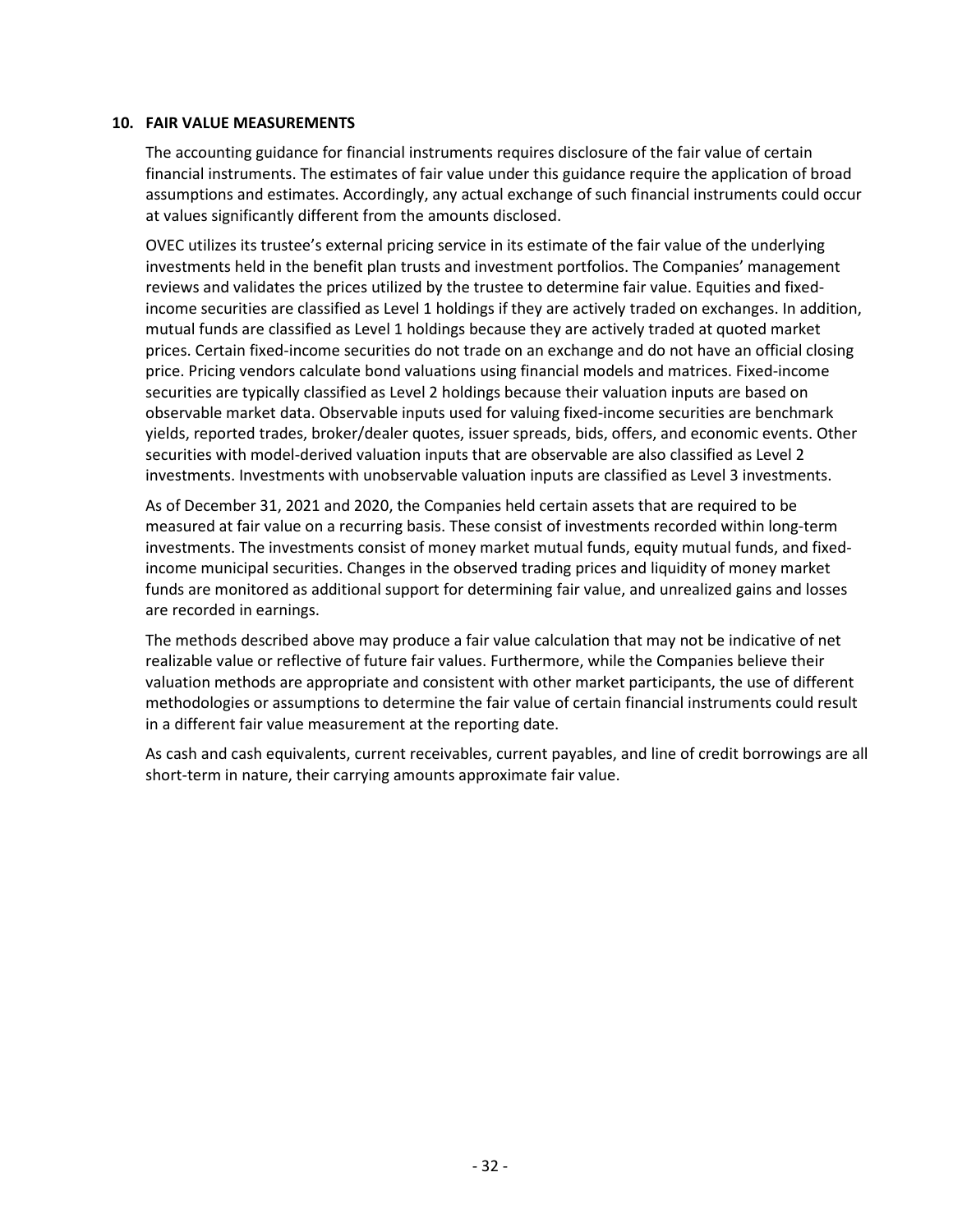|                                                                                                              | <b>Fair Value Measurements at</b><br><b>Reporting Date Using</b>                               |                                                                                       |                                                                  |
|--------------------------------------------------------------------------------------------------------------|------------------------------------------------------------------------------------------------|---------------------------------------------------------------------------------------|------------------------------------------------------------------|
| 2021                                                                                                         | <b>Quoted Prices</b><br>in Active<br><b>Market for</b><br><b>Identical Assets</b><br>(Level 1) | <b>Significant</b><br><b>Other</b><br><b>Observable</b><br><b>Inputs</b><br>(Level 2) | <b>Significant</b><br>Unobservable<br><b>Inputs</b><br>(Level 3) |
| Equity mutual funds<br>Equity exchange traded funds<br>Fixed-income municipal securities<br>Cash equivalents | \$44,885,981<br>22,078,933<br>126,581,690                                                      | \$<br>107,781,573                                                                     | \$                                                               |
| Total fair value                                                                                             | \$193,546,604                                                                                  | \$107,781,573                                                                         | Ş                                                                |
| 2020                                                                                                         | (Level 1)                                                                                      | (Level 2)                                                                             | (Level 3)                                                        |
| Equity mutual funds<br>Fixed-income municipal securities<br>Cash equivalents                                 | \$5,782,673<br>121,616,295                                                                     | \$<br>96,555,122                                                                      | \$                                                               |
| Total fair value                                                                                             | \$177,398,968                                                                                  | \$96,555,122                                                                          | Ş                                                                |

**Long-Term Investments**—Assets measured at fair value on a recurring basis at December 31, 2021 and 2020, were as follows:

**Long-Term Debt**—The fair values of the senior notes and fixed-rate bonds were estimated using discounted cash flow analyses based on current incremental borrowing rates for similar types of borrowing arrangements. These fair values are not reflected in the balance sheets. The fair values and recorded values of the senior notes and fixed- and variable-rate bonds as of December 31, 2021 and 2020, are as follows:

|       | 2021            |                   | 2020                 |                          |  |
|-------|-----------------|-------------------|----------------------|--------------------------|--|
|       | Fair<br>Value   | Recorded<br>Value | Fair<br><b>Value</b> | Recorded<br><b>Value</b> |  |
| Total | \$1,230,028,697 | \$1,122,110,945   | \$1,364,602,177      | \$1,217,093,866          |  |

## **11. LEASES**

OVEC has various operating leases for the use of other property and equipment.

On January 1, 2019, the Companies adopted ASC 842, "Leases" which, among other changes, requires the Companies to record liabilities classified as operating leases on the balance sheet along with a corresponding right-of-use asset. The Companies elected the package of practical expedients available for expired or existing contracts, which allowed them to carryforward their historical assessments of whether contracts are or contain leases, lease classification tests and treatment of initial direct costs. Further, the Companies elected to not separate lease components from non-lease components for all fixed payments, and excluded variable lease payments in the measurement of right-of-use assets and lease obligations.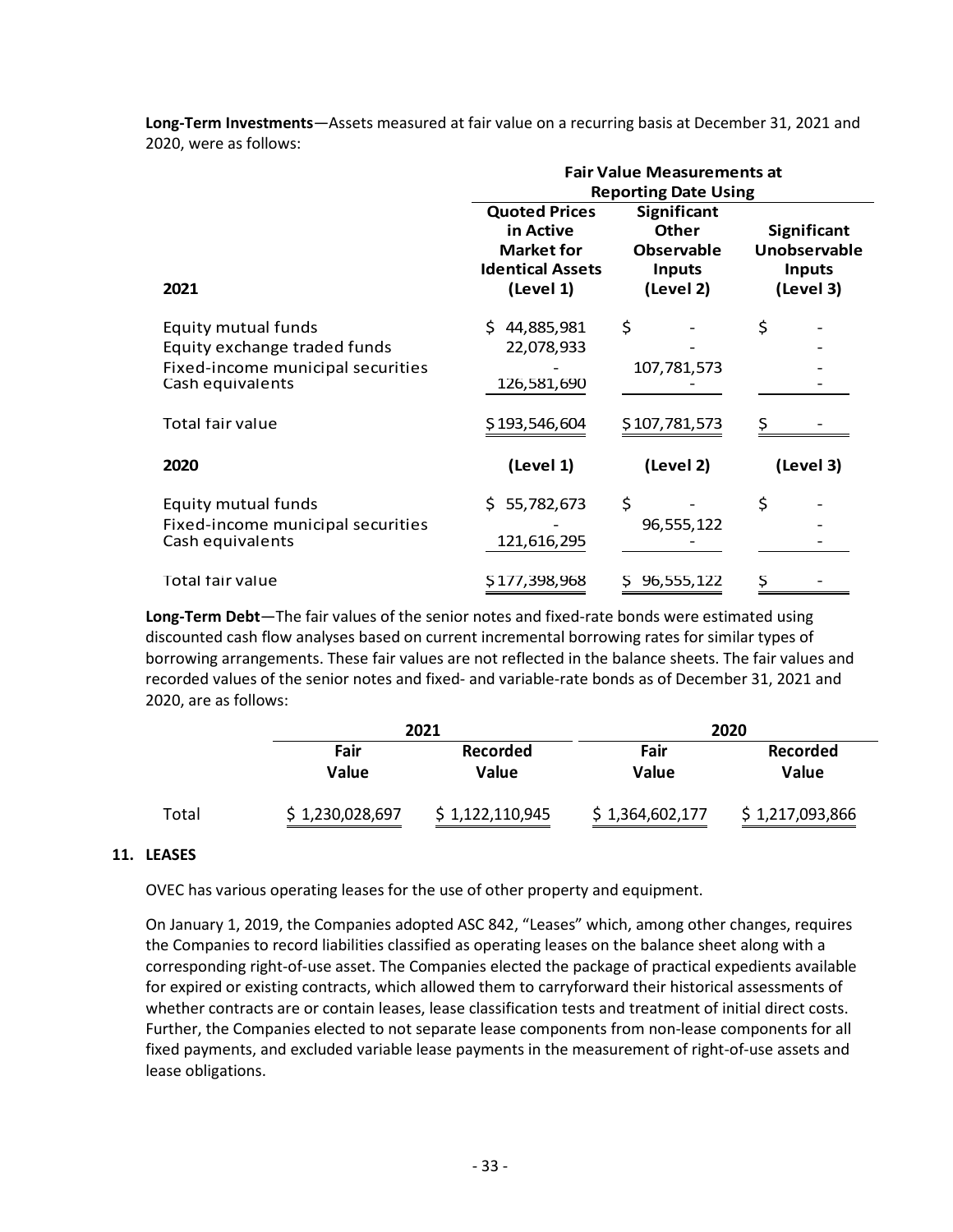The Companies determine whether an arrangement is, or includes, a lease at contract inception. Leases with an initial term of 12 months or less are not recognized on the balance sheet. The Companies recognize lease expense for these leases on a straight-line basis over the lease term.

Operating lease right-of-use assets and liabilities are recognized at commencement date and initially measured based on the present value of lease payments over the defined lease term.

The leases typically do not provide an implicit rate; therefore, the Companies use the estimated incremental borrowing rate at the time of lease commencement to discount the present value of lease payments. In order to apply the incremental borrowing rate, a portfolio approach with a collateralized rate is utilized. Assets were grouped based on similar lease terms and economic environments in a manner whereby the Companies reasonably expect that the application is not expected to differ materially from a lease-by-lease approach.

The Companies have finance leases for the use of vehicles, property, and equipment. The leases have remaining terms of 0 year to 5 years. The components of lease expense were as follows:

|                                                                                             | December 31,<br>2021 |
|---------------------------------------------------------------------------------------------|----------------------|
| Finance lease cost:<br>Amortization of leased assets<br>Interest on lease liabilities       | \$700,804<br>179,392 |
| Total finance lease cost                                                                    | \$880,196            |
| Supplemental cash flow information related to leases was as follows:                        |                      |
| Financing cash flows from finance leases                                                    | \$880,196            |
| Weighted average remaining lease term:<br>Finance leases                                    | 4                    |
| Weighted average discount rate:<br><b>Finance leases</b>                                    | 4.8 %                |
| The amount in property under finance leases is \$4,424,518 and \$4,081,933 with accumulated |                      |

depreciation of \$1,293,804 and \$610,556 as of December 31, 2021 and 2020, respectively.